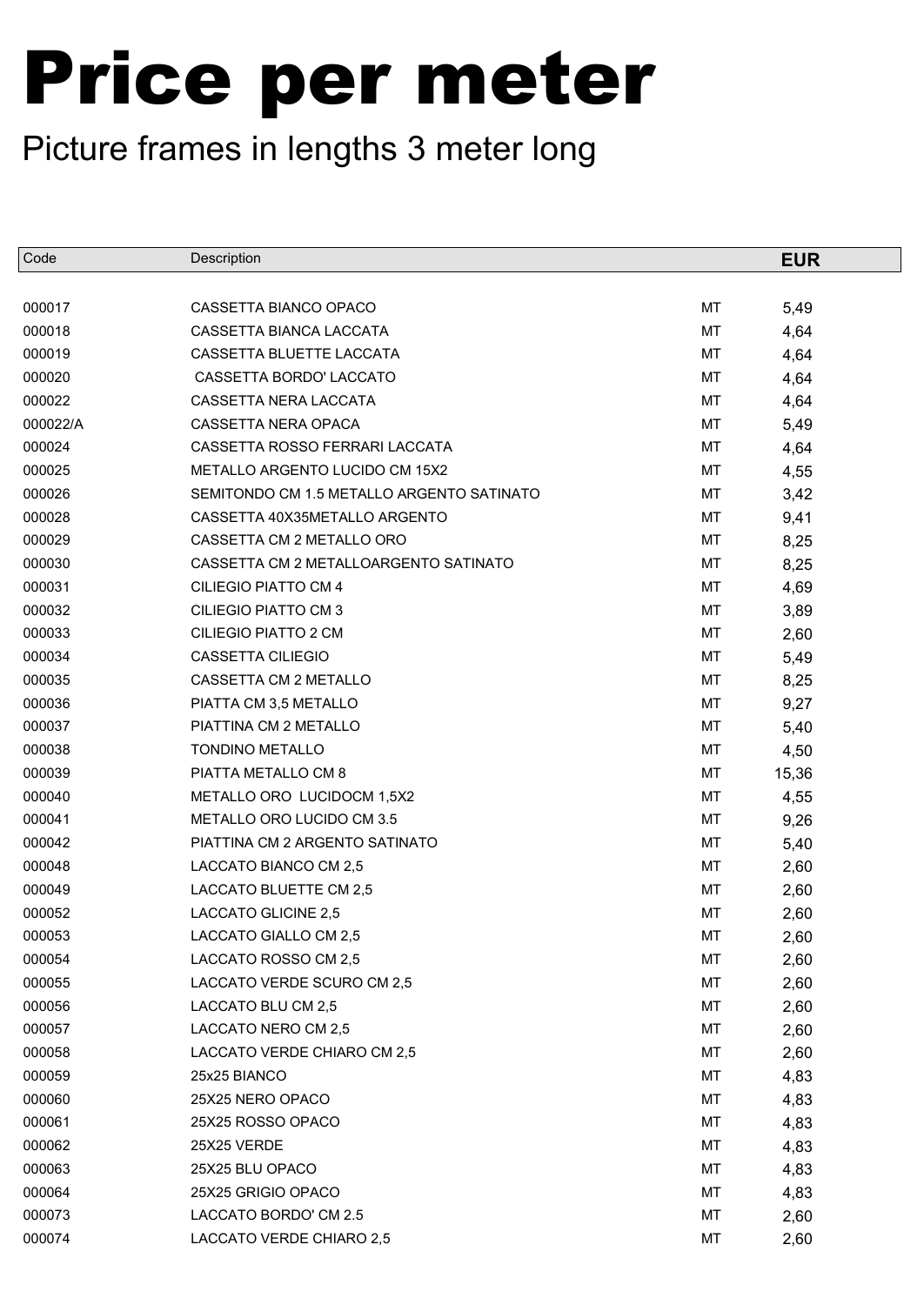| Code     | Description                             |           | <b>EUR</b> |
|----------|-----------------------------------------|-----------|------------|
|          |                                         |           |            |
| 000075   | LACCATO FUCSIA CHIARO CM 2,5            | MT        | 2,60       |
| 000076   | LACCATO ARANCIO CM 2,5                  | MT        | 2,60       |
| 000077   | SEMITONDO VERDE CHIARO LACCATO          | MT        | 1,98       |
| 000078   | SEMITONDO FUCSIA LACCATO                | MT        | 1,98       |
| 000079   | SEMITONDO ARANCIO LACCATO               | MT        | 1,98       |
| 000080   | SEMITONDO GLICINE LACCATO               | MT        | 1,98       |
| 000081   | SEMITONDO ARGENTO SATINATO              | MT        | 2,61       |
| 000082   | SATINATO ARGENTO CM 2,5                 | MT        | 3,65       |
| 000083   | SEMITONDO CM 1,5 VIOLA                  | MT        | 1,97       |
| 000084   | LACCATO CM 2,5 VIOLA                    | MT        | 2,60       |
| 000085   | SEMITONDO CM 1,5 ROSE' METALLIZZATO     | MT        | 2,59       |
| 000086   | SEMITONDO CM1.5 ORO METALLIZZATO        | MT        | 2,59       |
| 000087   | SEMITONDO CM 1,5 GRIGIO METALLIZZATO    | MT        | 2,59       |
| 000088   | GRIGIO CHIARO LUCIDO CM 25X25           | MT        | 5,40       |
| 000089   | VERDE LUCIDO CM 25X25                   | <b>MT</b> | 5,40       |
| 000090   | VERDE CHIARO LUCIDO CM 25X25            | MT        | 5,40       |
| 000091   | GLICINE LUCIDO CM 25X25                 | MT        | 5,40       |
| 000092   | CELESTE LUCIDO CM 25X25                 | MT        | 5,40       |
| 000093   | ROSSO LUCIDO CM 25X25                   | MT        | 5,40       |
| 000094   | BIANCO LUCIDO CM 25X25                  | MT        | 5,40       |
| 000095   | NERO LUCIDO CM 25X25                    | MT        | 5,40       |
| 000096   | BLU LICIDO CM 25X25                     | MT        | 5,40       |
| 000097   | WENGE' 4 CM                             | MT        | 7,31       |
| 000098   | 4 CM FRASSINO NATURALE                  |           | 7,31       |
| 000099   | 4 CM OLIVO                              | <b>MT</b> | 7,31       |
| 000108   | ARTE POVERA CM 1,5                      | MT        | 2,09       |
| 000109   | ARTE POVERA BOMBATA                     | MT        | 3,12       |
| 000110   | ARTE POVERA PIATTA                      | MT        | 3,17       |
| 000113   | NOCE PIATTA FILO ORO CM 3               | МT        | 3,94       |
| 000114   | NOCE PIATTA FILO ORO CM 2               | MT        | 3,11       |
| 000115   | NOCE PIATTA FILO ORO CM 1,5             | МT        | 2,81       |
| 000122   | GUANTIERINA ARTE POVERA CM 3,3GRECA ORO | МT        | 4,27       |
| 000123   | ARTE POVERA CM 3,5 PERLINATA            | МT        | 3,85       |
| 000135   | ARTE POVERA BOMBATA FILO ORO            | МT        | 3,32       |
| 000136   | ARTE POVERA CM 1,5 F.O.                 | МT        | 2,26       |
| 000137   | ARTE POVERA PIATTA FILO ORO             | МT        | 3,34       |
| 000138   | ARTE POVERA PIATTA CM 2,3               | МT        | 2,88       |
| 000139   | ARTE POVERA PIATTA CM 4                 | МT        | 3,89       |
| 000140   | ARTE POVERA CM 5                        | МT        | 4,49       |
| 000140/A | ARTE POVERA CM 5 FILO ORO               | MT        | 4,66       |
| 000243   | PIATTINA CM 1,5 NERA                    | МT        | 2,32       |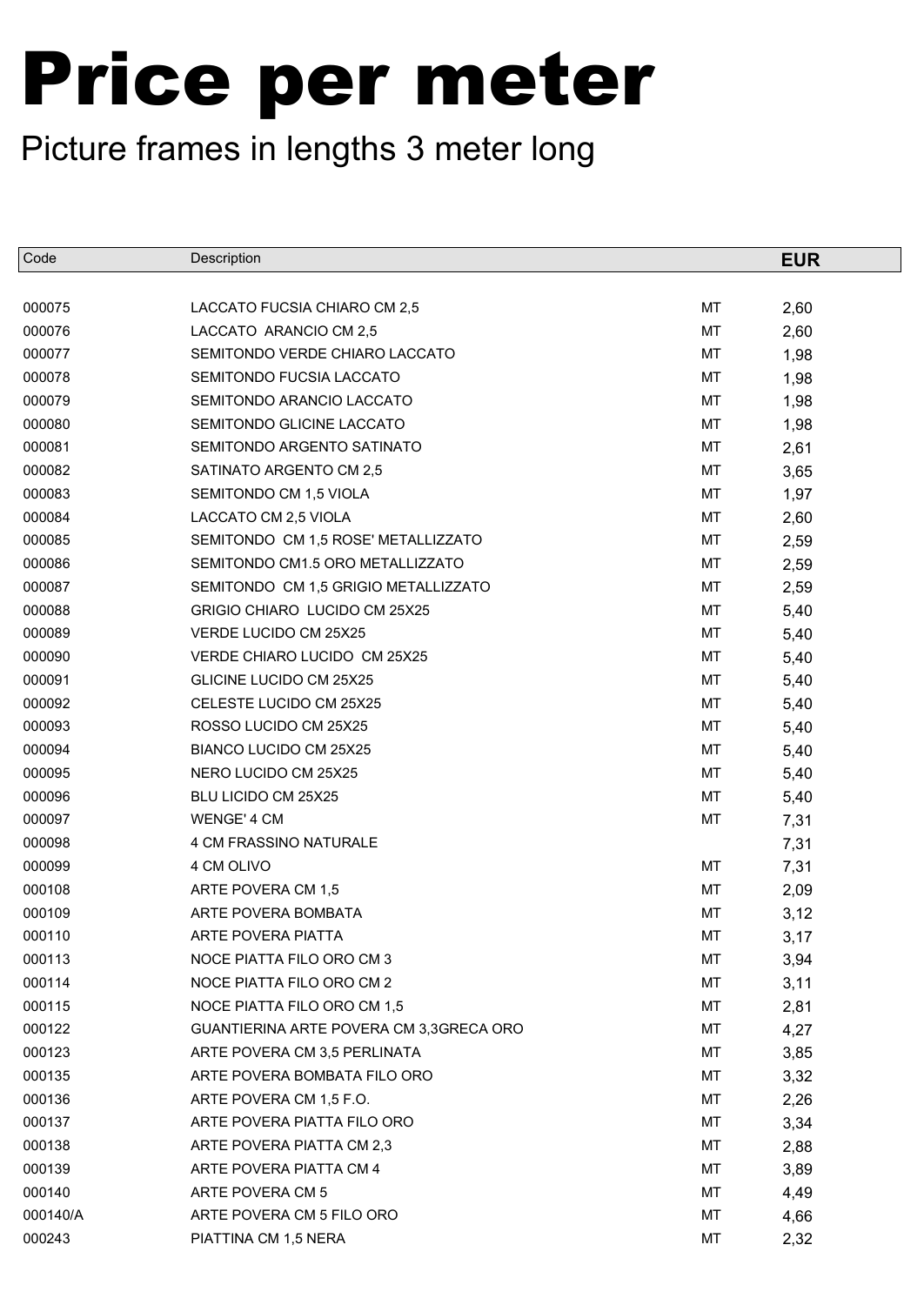| Code     | Description                |    | <b>EUR</b> |
|----------|----------------------------|----|------------|
|          |                            |    |            |
| 000244   | PIATTINA CM 1.5 BIANCA     | MT | 2,32       |
| 000245   | PIATTINA CM 1.5 CILIEGIO   | MT | 2,32       |
| 000246   | PIATTA BIANCA OPACA 3 CM   | МT | 3,89       |
| 000247   | PIATTA NERA OPACA 3 CM     | MT | 3,89       |
| 000248   | PIATTA BIANCA OPACA 4 CM   | МT | 4,69       |
| 000249   | PIATTA NERA OPACA 4 CM     | MT | 4,69       |
| 000251   | CASSETTA NOCE              | МT | 5,11       |
| 000252   | <b>CASSETTA NATURALE</b>   | MT | 5,11       |
| 000254   | NOCE PIATTO CM 4           | МT | 5,42       |
| 000255   | NATURALE PIATTO CM 4       | MT | 4,69       |
| 000257   | NOCE PIATTO CM 3           | МT | 3,89       |
| 000258   | NATURALE PIATTO CM 3       | MT | 3,89       |
| 000259   | PIATTINA NOCE CM 1,5       | МT | 2,32       |
| 000260   | NOCE PIATTO CM 2           | MT | 2,40       |
| 000261   | BIANCO OPACO CM 2          | MT | 2,40       |
| 000262   | NATURALE CM 2              | MT | 2,40       |
| 000264   | NERO OPACO CM 2            | MT | 2,40       |
| 000267   | LACCATO BIANCO CM 2        | MT | 2,40       |
| 000272   | LACCATO NERO CM 2          | MT | 2,40       |
| 000277   | SEMITONDO NERO             | MT | 1,98       |
| 000279   | SEMITONDO BIANCO           | MT | 1,98       |
| 000280   | <b>SEMITONDO ROSSO</b>     | MT | 1,98       |
| 000281   | SEMITONDO BORDO'           | MT | 1,98       |
| 000282   | <b>SEMITONDO GIALLO</b>    | MT | 1,98       |
| 000284   | SEMITONDO VERDE CHIARO     | MT | 1,98       |
| 000285   | SEMITONDO VERDE SCURO      | MT | 1,98       |
| 000286   | SEMITONDO BLU              | MT | 1,98       |
| 000289   | SEMITONDO BLUETTE          | МT | 1,98       |
| 000315   | TONDINO CM 3,5 ARTE POVERA | МT | 2,95       |
| 000352   | BAROCCHINO CM 4 ORO        | МT | 5,57       |
| 000407   | RADICA LUCIDA CM 1,5       | МT | 4,73       |
| 000407/A | RADICA OPACA CM 1,5        | МT | 4,73       |
| 000438   | SEMITONDO NATURALE         | МT | 1,98       |
| 000439   | SEMITONDO NERO OPACO       | МT | 1,98       |
| 000441   | SEMITONDO ANILINA ARANCIO  | МT | 1,98       |
| 000442   | SEMITONDO ANILINA BLU      | МT | 1,98       |
| 000443   | SEMITONDO ANILINA BORDO'   | МT | 1,98       |
| 000444   | SEMITONDO ANILINA CIL-CHIA | МT | 1,98       |
| 000444/A | SEMITONDO ANILINA CIL-SCU  | МT | 1,98       |
| 000445   | SEMITONDO ANILINA ROSSO    | МT | 1,98       |
| 000446   | SEMITONDO ANILINA VERDE    | МT | 1,98       |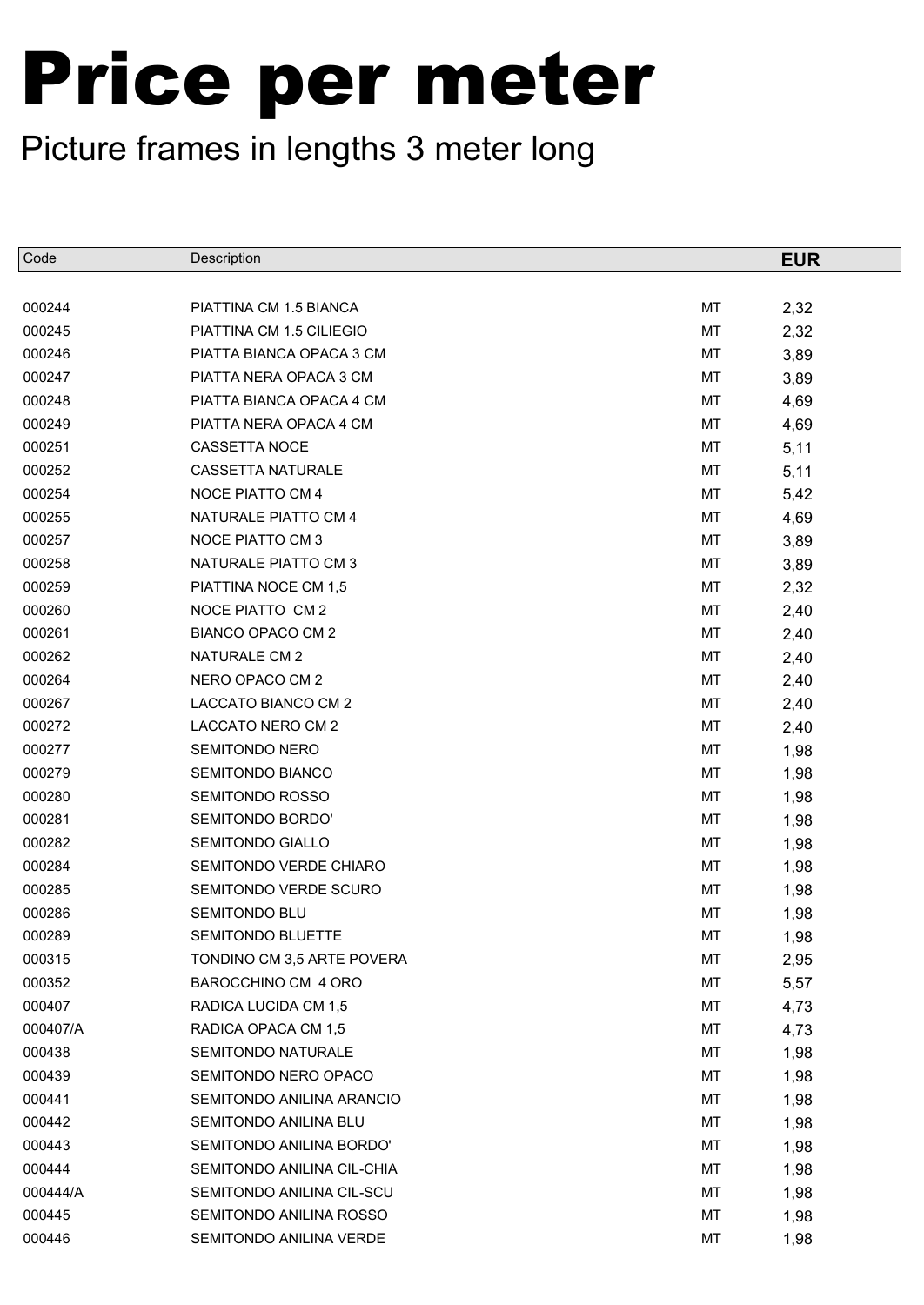| Code     | Description                    |           | <b>EUR</b> |
|----------|--------------------------------|-----------|------------|
|          |                                |           |            |
| 000447   | SEMITONDO BIANCO OPACO         | MT        | 1,98       |
| 000448   | ANILINA CILIEGIO CHIARO CM 2,5 | MT        | 2,58       |
| 000448/A | ANILINA CILIEGIO SCURO CM 2,5  | MT        | 2,58       |
| 000449   | ANILINA BLU CM 2,5             | MT        | 2,58       |
| 000450   | ANILINA BORDO' CM 2,5          | MT        | 2,58       |
| 000451   | ANILINA VERDE CM 2,5           | MT        | 2,58       |
| 000452   | ANILINA NERO OPACO CM 2,5      | MT        | 2,58       |
| 000453   | BIANCO OPACO CM 2,5            | MT        | 2,58       |
| 000520   | NATURALE CM 2,5                | MT        | 2,58       |
| 000521   | ANILINA ROSSO CM 2,5           | MT        | 2,58       |
| 000526   | CASSETTA SFUMATA BLU           | MT        | 6,44       |
| 000527   | CASSETTA SFUMATA ARANCIO       | MT        | 6,44       |
| 000528   | CASSETTA SFUMATA VERDE         | MT        | 6,44       |
| 000529   | <b>CASSETTA SFUMATA BORDO'</b> | MT        | 6,44       |
| 000530   | SFUMATA PICCOLA VERDE          | <b>MT</b> | 3,59       |
| 000531   | SFUMATA PICCOLA ARANCIO        | MT        | 3,59       |
| 000532   | SFUMATA PICCOLA BORDO'         | MT        | 3,59       |
| 000533   | SFUMATA PICCOLA BLU            | MT        | 3,59       |
| 000534   | ANILINA ARANCIO CM 2,5         | MT        | 2,37       |
| 000538   | TONDINO SFUMATO VERDE          | MT        | 2,48       |
| 000539   | TONDINO SFUMATO BORDO'         | MT        | 2,48       |
| 000540   | TONDINO SFUMATO B LU           | MT        | 2,48       |
| 000541   | TONDINO SFUMATO ARANCIO        | MT        | 2,48       |
| 000553   | RADICA OPACA CM 4              | MT        | 9,73       |
| 000553/B | RADICA LUCIDA CM 4             | MT        | 9,73       |
| 000554   | RADICA LUCIDA C M 3            | MT        | 7,99       |
| 000554/A | RADICA OPACA CM 3              | MT        | 7,99       |
| 000555   | RADICA LUCIDA CM 2             | MT        | 5,92       |
| 000555/A | RADICA OPACA CM 2              | МT        | 5,92       |
| 001210   | SGUSCIO CM.11,5 BAROCCO        | MT        | 23,17      |
| 001349   | RADICA ANTICHIZZATA NOCE 3,5   | МT        | 8,07       |
| 001350   | RADICA ANTICHIZZATA BIONDO 3,5 | МT        | 8,07       |
| 001354   | LACCATO BLU MACULATO           | МT        | 15,12      |
| 001355   | LACCATO GIALLO MACULATO        | МT        | 15,12      |
| 001356   | LACCATO MARRONE MACULATO       | МT        | 15,12      |
| 001357   | LACCATO ARANCIO MACULATO       | МT        | 15,12      |
| 001358   | LACCATO NERO MACULATO          | МT        | 15,12      |
| 001359   | LACCATO ROSSO MACULATO         | МT        | 15,12      |
| 001360   | LACCATA BIANCA MACULATA        | МT        | 15,12      |
| 001361   | LACCATO BLU CM 4,5             | MT        | 9,04       |
| 001362   | LACCATO GIALLO MACULATO 4,5    | МT        | 9,04       |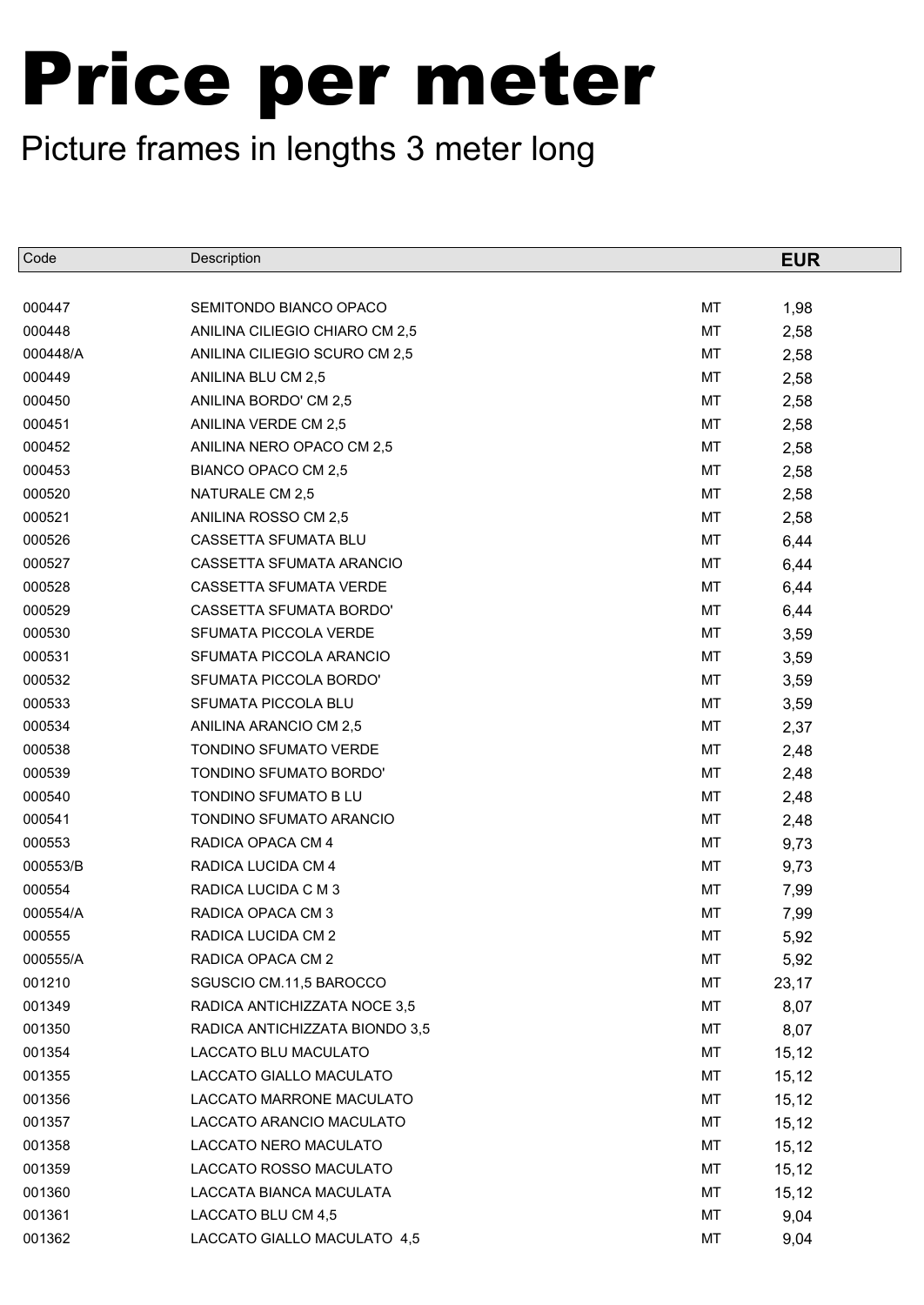| Code       | Description                               |    | <b>EUR</b> |
|------------|-------------------------------------------|----|------------|
|            |                                           |    |            |
| 001363     | LACCATO MARRONE MACULATO 4,5              | MT | 9,04       |
| 001364     | LACCATO ARANCIO MACULATO 4,5              | MT | 9,04       |
| 001365     | LACCATO NERO MACULATO 4,5                 | MT | 9,04       |
| 001366     | LACCATO ROSSO MACULATO 4,5                | MT | 9,04       |
| 001367     | LACCATO BIANCO MACULATO 4,5               | MT | 9,04       |
| 001368     | LACCATO BLU MACULATO 2,5                  | MT | 5,67       |
| 001369     | LACCATO GIALLO MACULATO 2,5               | MT | 5,67       |
| 001370     | LACCATO MARRONE 2,5                       | MT | 5,67       |
| 001371     | LACCATO ARANCIO MACULATO 2,5              | MT | 5,67       |
| 001372     | LACCATO NERO MACULATO 2,5                 | MT | 5,67       |
| 001373     | LACCATO BIANCO MACULATO 2,5               | MT | 5,67       |
| 001374     | LACCATO ROSSO MACULATO 2,5                | MT | 5,67       |
| 001375     | LACCATO VERDE MACULATO                    | MT | 15, 12     |
| 001376     | LACCATO VERDE MACULATO 4,5                | MT | 9,04       |
| 001377     | LACCATO VERDE MACULATO 2,5                | MT | 5,67       |
| 010302     | PIATTINA CM 1,5                           | MT | 0,93       |
| 010303     | 1/4 DI TONDO CM 1,1                       | MT | 0,93       |
| 010305     | PIATTA GREZZA CM 8                        | MT | 3,57       |
| 010306     | PIATTA GREZZA CM 2                        | MT | 1,25       |
| 010307     | PIATTA GREZZA CM 3                        | МT | 1,83       |
| 010308     | CASSETTA GREZZA CM 4                      | MT | 4,00       |
| 010309     | CASSETTA GREZZA CM 2                      | MT | 2,21       |
| 010311     | GUANTIERINA PASTELLATA CM 5GREZZA         | MT | 6,15       |
| 010313     | SCIVOLO LAVORATA CM 9,5 GREZZA            | MT | 11,81      |
| 010314     | GUANTIERA PASTELLATA CM 10GREZZA          | MT | 12,10      |
| 010315     | GREZZA A COLTELLO 18X48 TIGLIO            | MT | 6,13       |
| 101.04     | <b>GRAFICA CM 4 FUXIA</b>                 | MT | 3,51       |
| 101.05     | <b>GRAFICA CM 4 VERDE</b>                 | MT | 3,51       |
| 101.07     | <b>GRAFICA CM 4 ARANCIO</b>               | МT | 3,51       |
| 101.09     | <b>GRAFICA CM 4 BIANCO ARGENTO</b>        | МT | 3,51       |
| 101.10     | <b>GRAFICA CM 4 BIANCO ORO</b>            | МT | 3,51       |
| 101.17     | <b>GRAFICA CM 4 CELESTE</b>               | МT | 3,51       |
| 10101      | <b>BAROCCA ORO CHIARO GRANDE</b>          | МT | 21,37      |
| 103.04     | CASSETTA A CM.5,3 FUXIA                   | МT | 5,61       |
| 103.05     | CASSETTA CM.5,3 VERDE                     | МT | 5,61       |
| 103.07     | CASSETTA CM.5,3 ARANCIO                   | МT | 5,61       |
| 103.09     | CASSETTA CM.5,3 BIANCO ARGENTO            | МT | 5,61       |
| 103.10     | CASSETTA CM.5,3 BIANCO ORO                | МT | 5,61       |
| 103.17     | CASSETTA CM.5,3 CELESTE                   | МT | 5,61       |
| 10311.01   | GUANTIERINA PASTELLATA CM 5BIANCO OPACO   | МT | 6,91       |
| 10311.1/09 | GUANTIERINA PASTELLATA CM 5BIANCO ARGENTO | МT | 6,91       |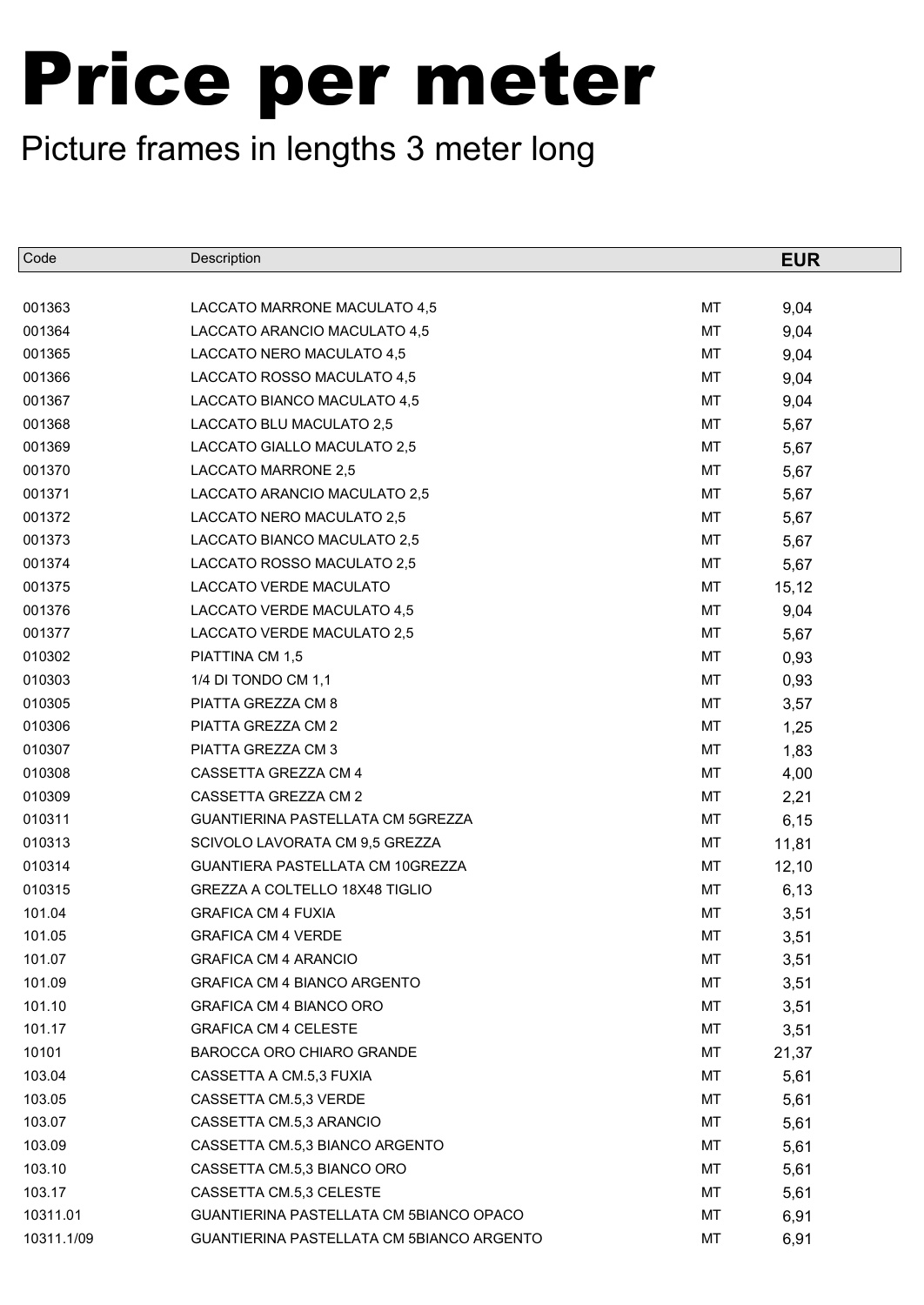| Code       | Description                              |    | <b>EUR</b> |  |
|------------|------------------------------------------|----|------------|--|
|            |                                          |    |            |  |
| 10311.1/10 | GUANTIERINA PASTELLATA CM 5BIANCO ORO    | МT | 6,91       |  |
| 10314.1/09 | GUANTIERA PASTELLATA CM 10BIANCO ARGENTO | МT | 14,42      |  |
| 10314.1/10 | GUANTIERA PASTELLATA CM 10BIANCO ORO     | МT | 14,42      |  |
| 10315.01   | BIANCA A COLTELLO 18X48 TIGLIO           | MT | 7,92       |  |
| 10315.02   | NERA A COLTELLO 18X48 TIGLIO             | МT | 7,92       |  |
| 104.1389   | ARTE POVERA CM 2,5 SAGOMATAFILO ORO      | МT | 2,45       |  |
| 15.01      | WENGE' CM 1,5 BIANCO                     | МT | 2,29       |  |
| 15.02      | WENGE' CM 1,5 NERO                       | MT | 2,29       |  |
| 15.06      | WENGE' CM 1,5 BLU                        | МT | 2,29       |  |
| 15.15      | WENGE' CM 1,5 AVORIO                     | МT | 2,29       |  |
| 15.20      | WENGE' CM 1,5 NOCE                       | МT | 2,29       |  |
| 15.321     | WENGE' CM 1,5 ORO                        | МT | 2,61       |  |
| 15.322     | <b>WENGE' CM 1,5 ARGENTO</b>             | МT | 2,61       |  |
| 192.00     | PAPERELLA GREZZA                         | MT | 3,24       |  |
| 192.198    | PAPERELLA ORO                            | МT | 4,26       |  |
| 192.199    | PAPERELLA ARGENTO                        | MT | 4,26       |  |
| 192.202    | PAPERELLA ORO BITUMATA                   | МT | 4,05       |  |
| 192.203    | PAPERELLA ARGENTO BITUMATA               | МT | 4,05       |  |
| 192.681    | PAPERELLA ORO SCREZIATA                  | МT | 4,05       |  |
| 192.682    | PAPERELLA ARGENTO SCREZIATA              | МT | 4,05       |  |
| 192P.604/A | PAPERELLA CM 4,5 BORDILAVORATI ORO       | МT | 6,13       |  |
| 192R.01    | PAPERELLA BIANCA OPACA                   | МT | 3,62       |  |
| 192R.03    | PAPERELLA DECAPE' ROSSA                  | МT | 5,11       |  |
| 192R.04    | PAPERELLA DECAPE' VIOLA                  | МT | 5,11       |  |
| 192R.05    | PAPERELLA DECAPE' VERDE                  | МT | 5,11       |  |
| 192R.19    | PAPERELLA DECAPE' AVORIO                 | МT | 5,11       |  |
| 192R.25    | PAPERELLA DECAPE' NOCE                   | MT | 5,11       |  |
| 192R.321   | PAPERELLINA ORO                          | MT | 3,75       |  |
| 192R.322   | PAPERELLINA ARGENTO                      | MТ | 3,75       |  |
| 192R.323   | PAPERELLINA CM.4,5 BISANZIO              | МT | 3,75       |  |
| 192R.714   | PAPERELLINA BLU                          | МT | 3,75       |  |
| 192R.715   | PAPERELLINA BORDO'                       | МT | 3,75       |  |
| 192R.716   | PAPERELLINA AVORIO                       | МT | 3,75       |  |
| 192R.717   | PAPERELLINA VERDE                        | МT | 3,75       |  |
| 192R.718   | PAPERELLINA ARGENTO BLU                  | МT | 3,75       |  |
| 192RP.319  | PAPERELLA PASTELLATA CM 4.50RO RASTA     | МT | 4,59       |  |
| 192RP.320  | PAPERELLA PASTELLATA CM 4.5ARGENTO RASTA | МT | 4,59       |  |
| 192RP.321  | PAPERELLA PASTELLATA ORO                 | МT | 4,59       |  |
| 192RP.322  | PAPERELLA PASTELLATA ARGENTO             | МT | 4,59       |  |
| 192RP.323  | PAPERELLINA PAST. CM 4,5MARRONE          | МT | 4,59       |  |
| 192RP.714  | PAPERELLA PASTELLTA BLU                  | МT | 4,59       |  |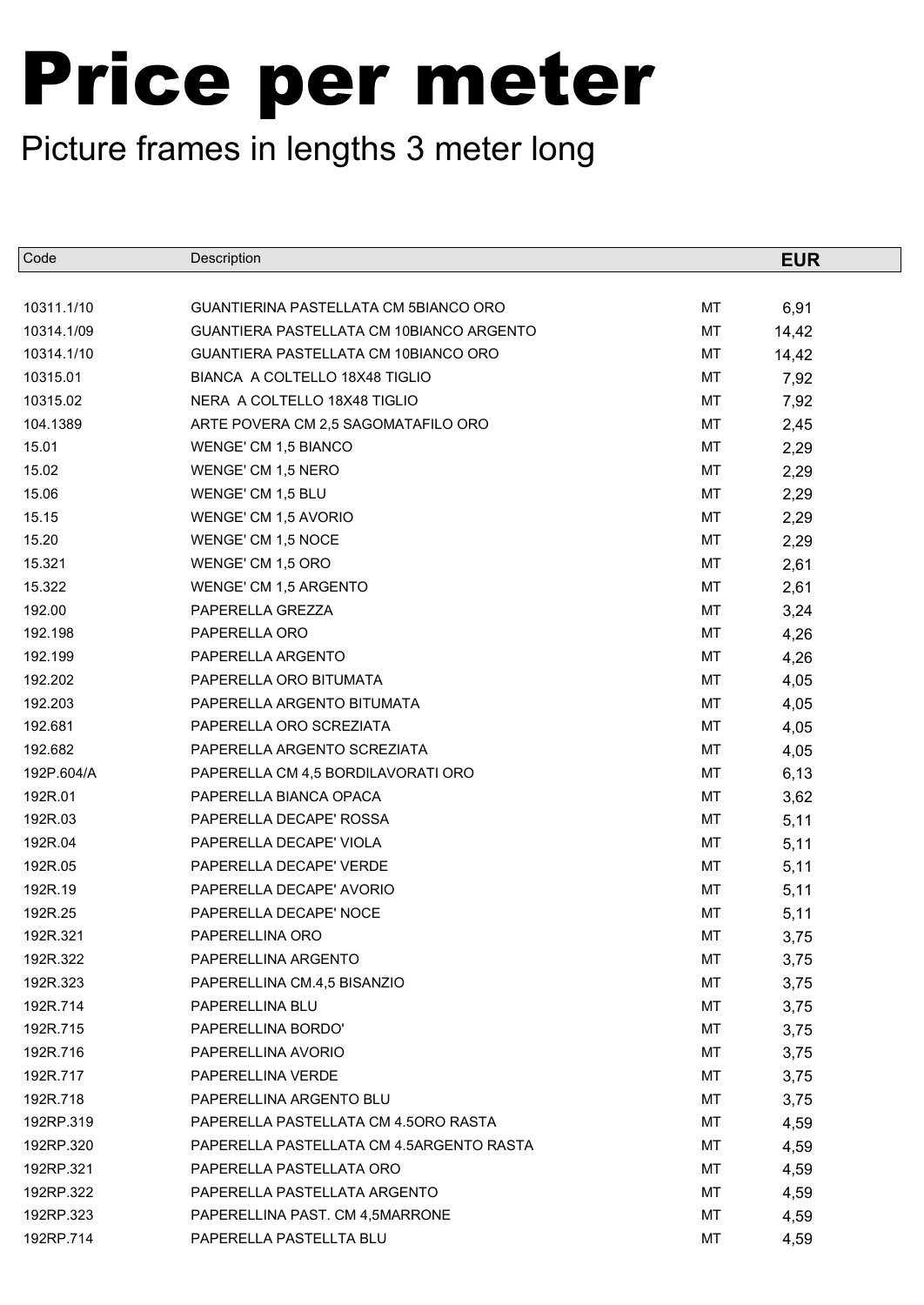| Code      | Description                                   |    | <b>EUR</b> |
|-----------|-----------------------------------------------|----|------------|
|           |                                               |    |            |
| 192RP.715 | PAPERELLA PASTELLATA BORDO'                   | MT | 4,59       |
| 192RP.716 | PAPERELLA PASTELLATA AVORIO                   | MT | 4,59       |
| 192RP.717 | PAPERELLA PASTELLATA VERDE                    | МT | 4,59       |
| 192RP.718 | PAPERELLA PASTELLATA ARG-BLU                  | MT | 4,59       |
| 193.19 FA | <b>GUANTIERINA CM 4SBIANCATA FILO ARGENTO</b> | МT | 4,08       |
| 193.19 FO | <b>GUANTIERINA CM 4SBIANCATA FILO ORO</b>     | MT | 4,08       |
| 193.321   | GUANTIERINA CM 4 ORO MECCANICA                | МT | 3,06       |
| 193.322   | GUANTIERINA CM 4 ARGENTOMECCANICA             | MT | 3,06       |
| 193.714   | GUANTIERINA CM 4 BLU MECCANICA                | МT | 3,06       |
| 193.715   | GUANTIERINA CM 4 BORDO'MECCANICA              | МT | 3,06       |
| 193.716   | GUANTIERINA CM 4 AVORIOMECCANICA              | МT | 3,06       |
| 193.717   | GUANTIERINA CM 4 VERDEMECCANICA               | MT | 3,06       |
| 194.321   | CLASSICA LISCIA CM 2,5 OROMECCANICA           | МT | 2,90       |
| 194.322   | CLASSICA LISCIA CM 2,5 ARGENTOMECCANICA       | MT | 2,90       |
| 194.323   | CLASSICA LISCIA CM 2,5 BISANZIO MECCANICA     | МT | 2,90       |
| 194.714   | CLASSICA LISCIA CM 2,5 BLUMECCANICA           | MT | 2,90       |
| 194.715   | CLASSICA LISCIA CM 2,5 BORDO'MECCANICA        | МT | 2,90       |
| 194.716   | CLASSICA LISCIA CM 2,5AVORIO MECCANICA        | MT | 2,90       |
| 194.717   | CLASSICA LISCIA CM 2,5 VERDEMECCANICA         | МT | 2,90       |
| 195.04    | TONDINO CM 2 FUCSIA                           | MT | 2,42       |
| 195.05    | TONDINO CM 2 VERDE                            | МT | 2,42       |
| 195.09    | TONDINO CM 2 ARGENTO                          | МT | 2,42       |
| 195.10    | TONDINO CM 2 ORO                              | МT | 2,42       |
| 195.17    | TONDINO CM 2 CELESTE                          | MT | 2,42       |
| 195.21    | TONDINO CM 2 MULTICOLOR                       | МT | 2,42       |
| 196.04    | <b>BOMBE' CM 4 FUCSIA</b>                     | МT | 4,84       |
| 196.05    | <b>BOMBE' CM 4 VERDE</b>                      | MT | 4,84       |
| 196.09    | <b>BOMBE' CM ARGENTO</b>                      | MT | 4,84       |
| 196.10    | BOMBE' CM 4 ORO                               | МT | 4,84       |
| 196.17    | <b>BOMBE' CM 4 CELESTE</b>                    | МT | 4,84       |
| 196.21    | <b>BOMBE' CM 4 MULTICOLOR</b>                 | МT | 4,84       |
| 198.596   | PAPERELLA CM 4 NOCE FILO ORO                  | МT | 4,20       |
| 198.597   | PAPERELLA CM 4 NOCE                           | МT | 4,20       |
| 198.598   | PAPERELLA CM 4 NOCE GOLA ORO                  | МT | 4,20       |
| 199.01    | DOMINO CM 1.5 BIANCO OPACO                    | МT | 3,49       |
| 199.02    | DOMINO CM 1,5 NERO OPACO                      | МT | 3,49       |
| 199.03    | DOMINO CM 1,5 ROSSO OPACO                     | МT | 3,49       |
| 199.05    | DOMINO CM 1,5 VERDE OPACO                     | МT | 3,49       |
| 199.06    | DOMINO CM 1,5 BLU                             | МT | 3,49       |
| 199.12    | DOMINO CM 1,5 GIALLO OPACO                    | МT | 3,49       |
| 199.16    | DOMINO CM 1,5 TORTORA OPACO                   | МT | 3,49       |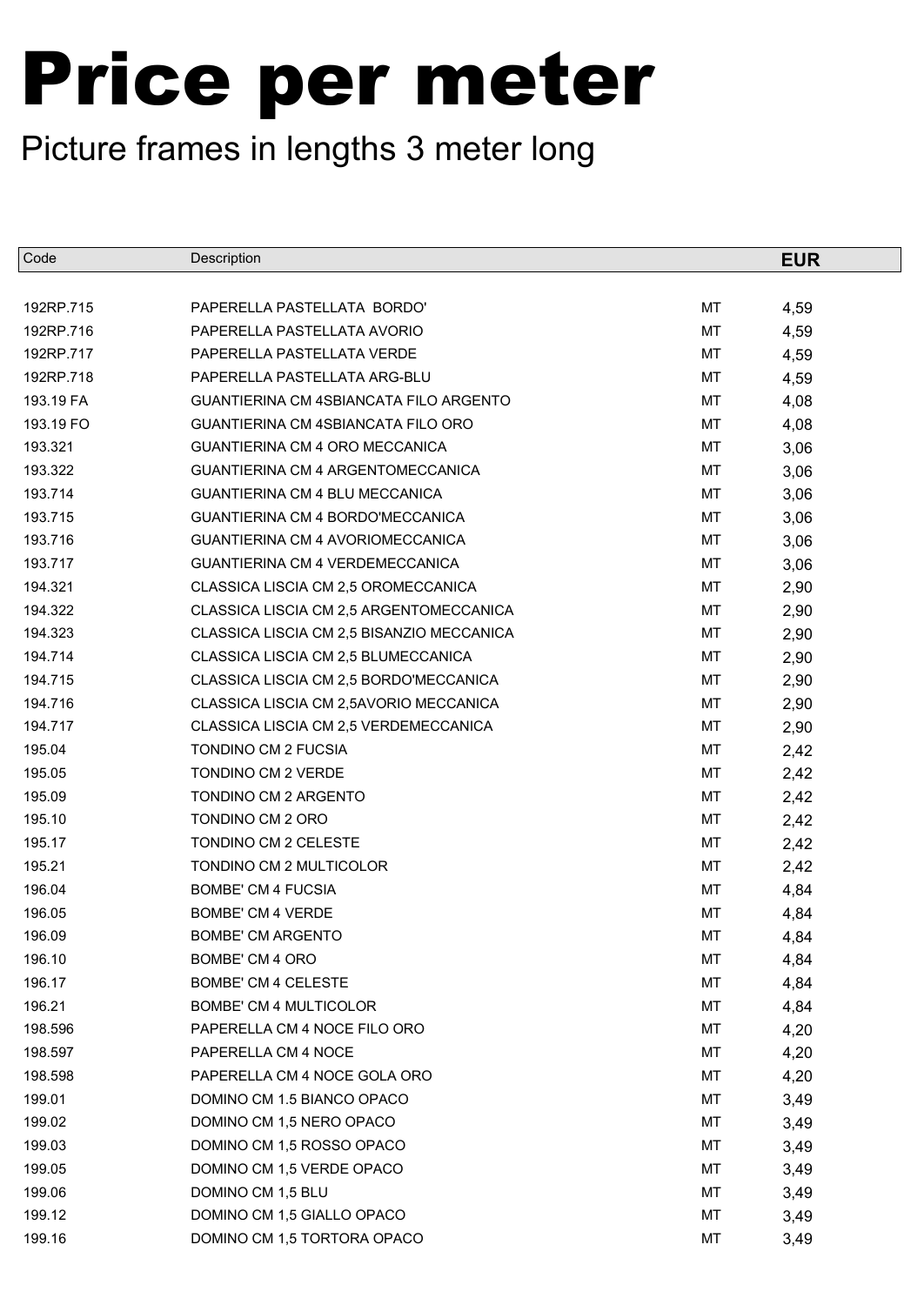| Code     | Description                    |    | <b>EUR</b> |
|----------|--------------------------------|----|------------|
|          |                                |    |            |
| 199.21   | DOMINO CM 1,5 ROSA ANTICOOPACO | MT | 3,49       |
| 200.01   | DOMINO CM 3,3 BIANCO OPACO     | MT | 7,68       |
| 200.02   | DOMINO CM 3,3 NERO OPACO       | MT | 7,68       |
| 200.03   | DOMINO CM 3,3 GIALLO OPACO     | MT | 7,68       |
| 200.05   | DOMINO CM 3,3 VERDE OPACO      | MT | 7,68       |
| 200.06   | DOMINO CM 3.3 BLU OPACO        | MT | 7,68       |
| 200.12   | DOMINO CM 3,3 GIALLO OPACO     | MT | 7,68       |
| 200.14   | DOMINO CM 3,3 GRIGIO OPACO     | MT | 7,68       |
| 200.16   | DOMINO CM 3,3 TORTORA OPACO    | MT | 7,68       |
| 200.21   | DOMINO CM 3,3 ROSA ANTICO      | MT | 7,68       |
| 201.14   | PIATTA CM 2,5 GRIGIA           | MT | 3,21       |
| 201.15   | PIATTA CM 2,5 AVORIO           | MT | 3,21       |
| 201.16   | PIATTA CM 2,5 TORTORA          | MT | 3,21       |
| 202.14   | PIATTA CM 4 GRIGIA             | MT | 5,45       |
| 202.15   | PIATTA CM 4 AVORIO             | MT | 5,45       |
| 202.16   | PIATTA CM 4 TORTORA            | МT | 5,45       |
| 203.14   | PIATTA CM 8 GRIGIA             | MT | 6,29       |
| 203.15   | PIATTA CM 8 AVORIO             | МT | 7,34       |
| 203.16   | PIATTA CM 8 TORTORA            | MT | 7,34       |
| 206.06   | PIATTA 4 CM SHABBY BLU         | MT | 6,06       |
| 206.14/A | PIATTA 4 CM SHABBY GRIGIA      |    | 6,06       |
| 206.19   | PIATTA 4 CM SHABBY SBIANCATA   |    | 6,06       |
| 207.01   | MEZZA CASSETTA PIRAMIDEBIANCA  | MT | 4,96       |
| 207.02   | MEZZA CASSETTA PIRAMIDENERA    | MT | 4,96       |
| 207.05   | MEZZA CASSETTA PIRAMIDE VERDE  | MT | 4,96       |
| 207.06   | MEZZA CASSETTA PIRAMIDEBLU     | MT | 4,96       |
| 207.09   | MEZZA CASSETTA PIRAMIDEARGENTO | MT | 4,96       |
| 207.10   | MEZZA CASSETTA PIRAMIDEORO     | MT | 4,96       |
| 207.16   | MEZZA CASSETTA PIRAMIDETORTORA | МT | 4,96       |
| 208.01   | CASSETTA PIRAMIDEBIANCA        | MT | 6,89       |
| 208.02   | <b>CASSETTA PIRAMIDENERA</b>   | МT | 6,89       |
| 208.05   | CASSETTA PIRAMIDE VERDE        | МT | 6,89       |
| 208.06   | CASSETTA PIRAMIDE BLU          | МT | 6,89       |
| 208.09   | CASSETTA PIRAMIDE ARGENTO      | МT | 6,89       |
| 208.10   | CASSETTA PIRAMIDE ORO          | МT | 6,89       |
| 208.16   | CASSETTA PIRAMIDE TORTORA      |    | 6,89       |
| 209.03   | 1,5 DECAPE' ROSSA              | МT | 3,39       |
| 209.05   | 1,5 DECAPE' VERDE              | МT | 3,39       |
| 209.06   | 1,5 DECAPE' BLU                | МT | 3,39       |
| 210.03   | 2,5 DECAPE' ROSSA              | МT | 5,31       |
| 210.05   | 2,5 DECAPE' VERDE              | МT | 5,31       |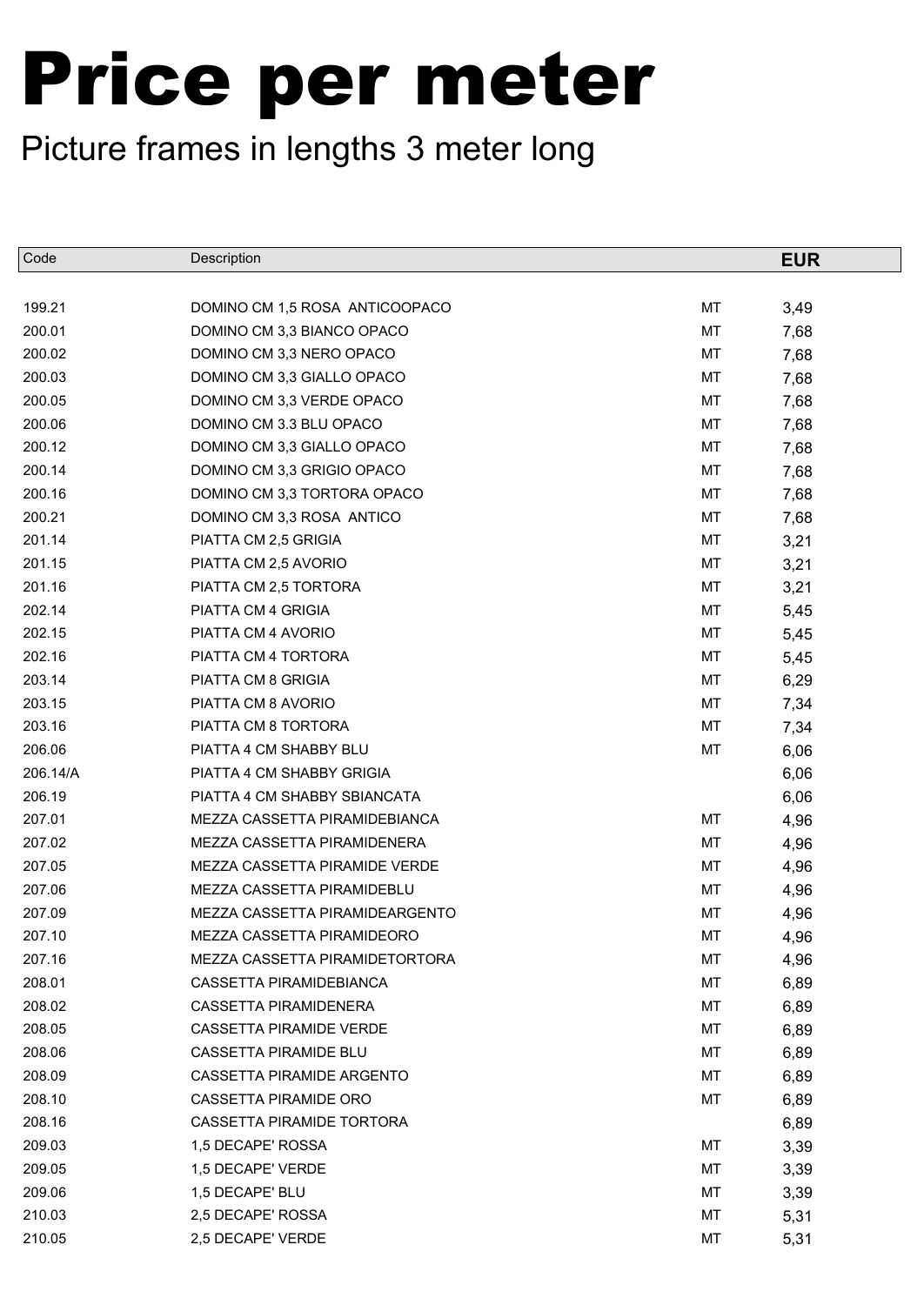| Code      | Description                         |    | <b>EUR</b> |
|-----------|-------------------------------------|----|------------|
|           |                                     |    |            |
| 210.06    | 2,5 DEACPE' BLU                     | МT | 5,31       |
| 211.01    | CASSETTA 3X4 BIANCA OPACA           | MT | 6,49       |
| 211.02    | CASSETTA 3X4 NERA OPACA             | МT | 6,49       |
| 218.321   | SCUSCETTO CM 3,5 ORO ANTICO         | MT | 4,70       |
| 218.322   | SGUSCETTO CM 3,5 ARGENTOANTICO      | МT | 4,70       |
| 218P.321  | SGUSCETTO CM 3,5 RIGATO ORO         | МT | 5,31       |
| 25.01     | WENGE' CM 2,5 BIANCO                | МT | 2,76       |
| 25.02     | WENGE' CM 2,5 NERO                  | MT | 2,76       |
| 25.06     | WENGE' CM 2,5 BLU                   | МT | 2,76       |
| 25.15     | WENGE' CM 2,5 AVORIO                | МT | 2,76       |
| 25.20     | WENGE' CM 2,5 NOCE                  | МT | 2,76       |
| 25.321    | WENGE CM 2,5 ORO                    | MT | 3,34       |
| 25.322    | WENGE' CM 2,5 ARGENTO               | МT | 3,34       |
| 287.290   | LAVORATA FOGLIOLINE ORO ROSSOCM 1,5 | МT | 2,59       |
| 287.291   | LAVORATA FOGLIOLINE ORO VERDECM 1,5 | МT | 2,59       |
| 287.292   | LAVORATA FOGLIOLINE ORO NEROCM 1,5  | МT | 2,59       |
| 287.306   | SPIGHETTA CM 1,5 ORO                | МT | 2,59       |
| 287.307   | SPIGHETTA CM 1,5 ARGENTO            | МT | 2,59       |
| 287.321   | LAVORATA FOGLIOLINE ORO CM 1,5      | МT | 2,59       |
| 287.322   | LAVORATA FOGLIOLINE ARGENTOCM 1,5   | МT | 2,59       |
| 287.886   | FIOCCHETTO CM 1,5 ORO               | МT | 2,77       |
| 287.886/A | FIOCCHETTO CM 1,5 ARGENTO           | МT | 2,77       |
| 287.887   | LAVORATA TRECCIOLINA CM 1,50RO      | МT | 2,77       |
| 287.887/A | LAVORATA TRECCIOLINA CM 1,5ARGENTO  | МT | 2,77       |
| 288.01    | CONCHIGLIA BIANCA 16X20 ABETE       | МT | 2,84       |
| 288.02    | CONCHIGLIA NERA 16X20 ABETE         | МT | 2,84       |
| 288.321   | CONCHIGLIA ORO 16X20 ABETE          | MT | 3,06       |
| 288.322   | CONCHIGLIA ARGENTO 16X20 ABETE      | MT | 3,06       |
| 289.01    | LAVORATA BIANCA 15X25 ABETE         | МT | 3,78       |
| 289.02    | LAVORATA NERA 15X25 ABETE           | МT | 3,78       |
| 289.321   | LAVORATA ORO 15X25 ABETE            | МT | 3,96       |
| 289.322   | LAVORATA ARGENTO 15X25 ABETE        | МT | 3,96       |
| 294.321   | CASSETTA CM 4 ORO BORDILAVORATI     | МT | 6,65       |
| 294.322   | CASSETTA CM 4 ARGENTO BORDILAVORATI | МT | 6,65       |
| 299.19    | BASTONE LAVORATO CM 4,8SBIANCATO    | МT | 7,94       |
| 299.321   | BASTONE LAVORATO CM 4,8 ORO         | МT | 8,17       |
| 300.321   | SALVATOR ROSA 3 P.CM.12 ORO         | МT | 26,45      |
| 300.322   | SALVATOR ROSA 3 P.CM.12 ARGENT      | МT | 26,45      |
| 300.323   | SALVATOR ROSA 3 P.CM 12 NERO        | МT | 26,45      |
| 304.321   | SALVATOR ROSA 2 P.CM.7,5 ORO        | МT | 12,93      |
| 304.322   | SALVATOR ROSA 2 P.CM.7,5 ARGEN      | МT | 12,93      |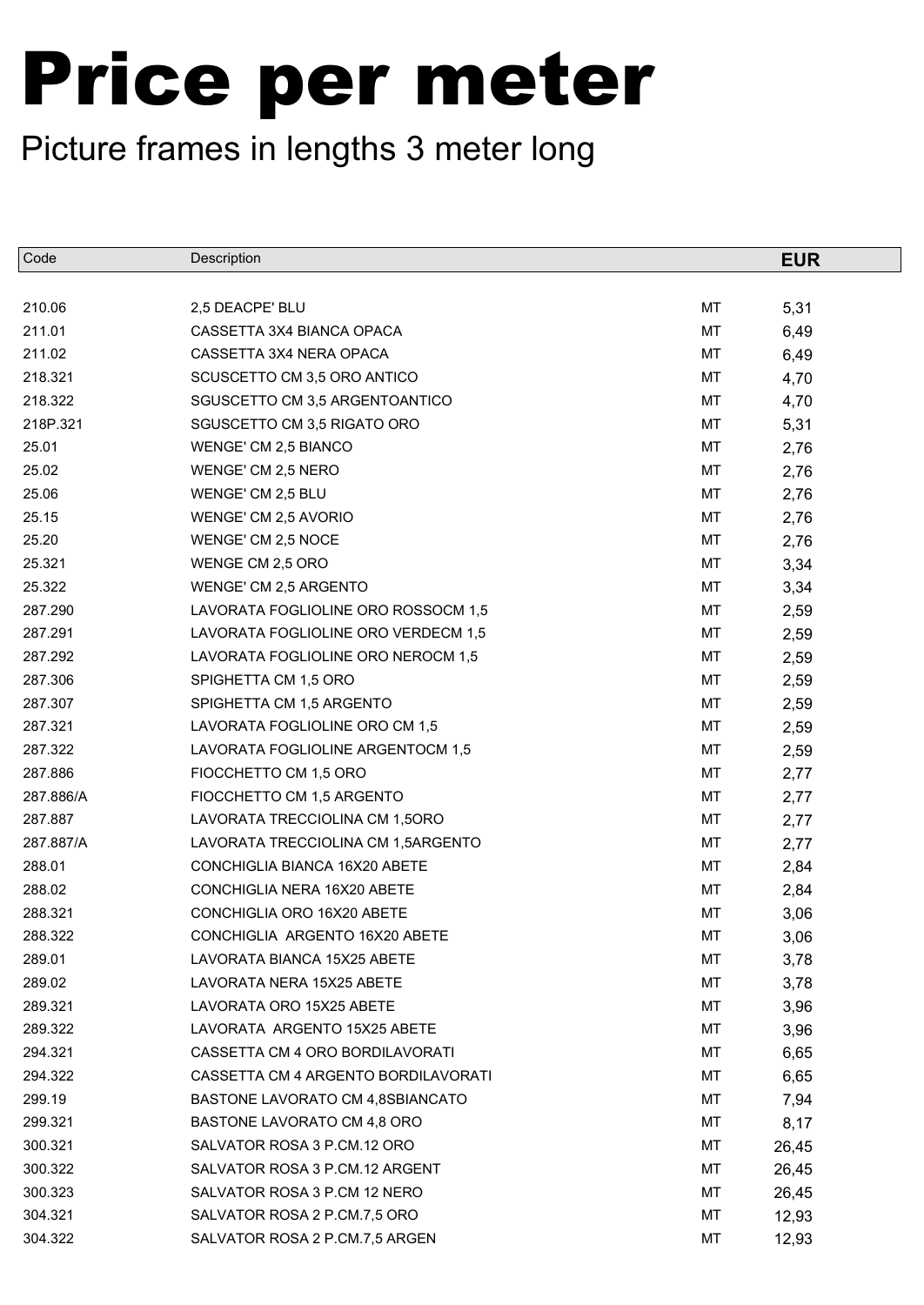| Code      | Description                          |    | <b>EUR</b> |
|-----------|--------------------------------------|----|------------|
|           |                                      |    |            |
| 304.323   | SALVATOR ROSA 2 P.CM.7,5NERO/ORO     | MT | 12,93      |
| 304.326   | SALVATOR ROSA 2 P.CM.7,5NERO/ARGENTO | MT | 12,93      |
| 305.01    | DAMA CM 6,4 BIANCA                   | МT | 13,58      |
| 305.02    | DAMA CM 6,4 NERA                     | MT | 13,58      |
| 305.18    | DAMA CM 6,4 MOGANO                   | МT | 13,58      |
| 345.01    | 35X40 BIANCA OPACA                   | МT | 6,41       |
| 345.02    | 35X40 NERA OPACA                     | МT | 6,41       |
| 345.03    | 35X40 ROSSA OPACA                    | MT | 6,41       |
| 345.06    | 35X40 BLU OPACA                      | МT | 6,41       |
| 347.00    | QUADROTTO ELLE GREZZO                | МT | 5,19       |
| 348.00    | ELLE GREZZA 45X55                    | МT | 5,19       |
| 348.01    | ELLE BIANCA 45X55                    | МT | 6,70       |
| 348.02    | ELLE NERA 45X55                      | МT | 6,70       |
| 348.09    | ELLE 45X55 ARGENTO                   | МT | 9,20       |
| 348.10    | ELLE 45X55 ORO                       | МT | 9,20       |
| 349.01    | TRAFORATA CM.4,2 BIANCO LACC         | МT | 6,35       |
| 349.02    | TRAFORATA CM.4,2 NERO LACC           | МT | 6,35       |
| 349.03    | TRAFORATA CM.4,2 ROSSO LACC          | МT | 6,35       |
| 349.19    | TRAFORATA CM 4,2 SBIANCATA           | МT | 6,35       |
| 349.321   | TRAFORATA CM.4,2 ORO                 | MT | 7,59       |
| 349.322   | TRAFORATA CM.4,2 ARGENTO             | МT | 7,59       |
| 350.15    | BAROCCA CM.9 AVORIO MECCA ARG        | МT | 14,35      |
| 350.19    | BAROCCA CM.9 SBIANCATA               | МT | 13,81      |
| 351.00    | TRAFORATA CM 10,5 GREZZA             | MT | 12,23      |
| 351.01    | TRAFORATA CM 10,5 BIANCOLACCATO      | МT | 16,97      |
| 351.02    | TRAFORATA CM 10,5 NEROLACCATO        | МT | 16,97      |
| 351.09    | TRAFORATA CM 10,5 ARGENTOLUCIDO      | MT | 18,34      |
| 351.19    | TRAFORATA CM 10,5 SBIANCATA          | МT | 13,87      |
| 351.321   | TRAFORATA CM 10,5 ORO ANTICO         | МT | 15,71      |
| 351.321/L | TRAFORATA CM 10,5 ORO LUCIDO         | МT | 15,71      |
| 351.322   | TRAFORATA CM 10,5 ARGENTOANTICO      | МT | 15,71      |
| 351.322/L | TRAFORATA ARGENTO LUCIDO             | МT | 15,71      |
| 353.19    | TRAFORATA CM 12 SHABBY               | МT | 20,29      |
| 353.321   | TRAFORATA CM 12 ORO                  | МT | 25,48      |
| 353.322   | TRAFORATA CM 12 ARGENTO              | МT | 25,48      |
| 354.01    | NUVOLA CM 2 BIANCA                   | МT | 5,84       |
| 354.02    | NUVOLA CM 2 NERA                     | МT | 5,84       |
| 354.03    | NUVOLA CM 2 ROSSA                    | МT | 5,84       |
| 354.06    | NUVOLA CM 2 BLU                      | МT | 5,84       |
| 354.14    | NUVOLA CM 2 GRIGIA                   | МT | 5,84       |
| 355.01    | NUVOLA CM 4 BIANCA                   | МT | 8,04       |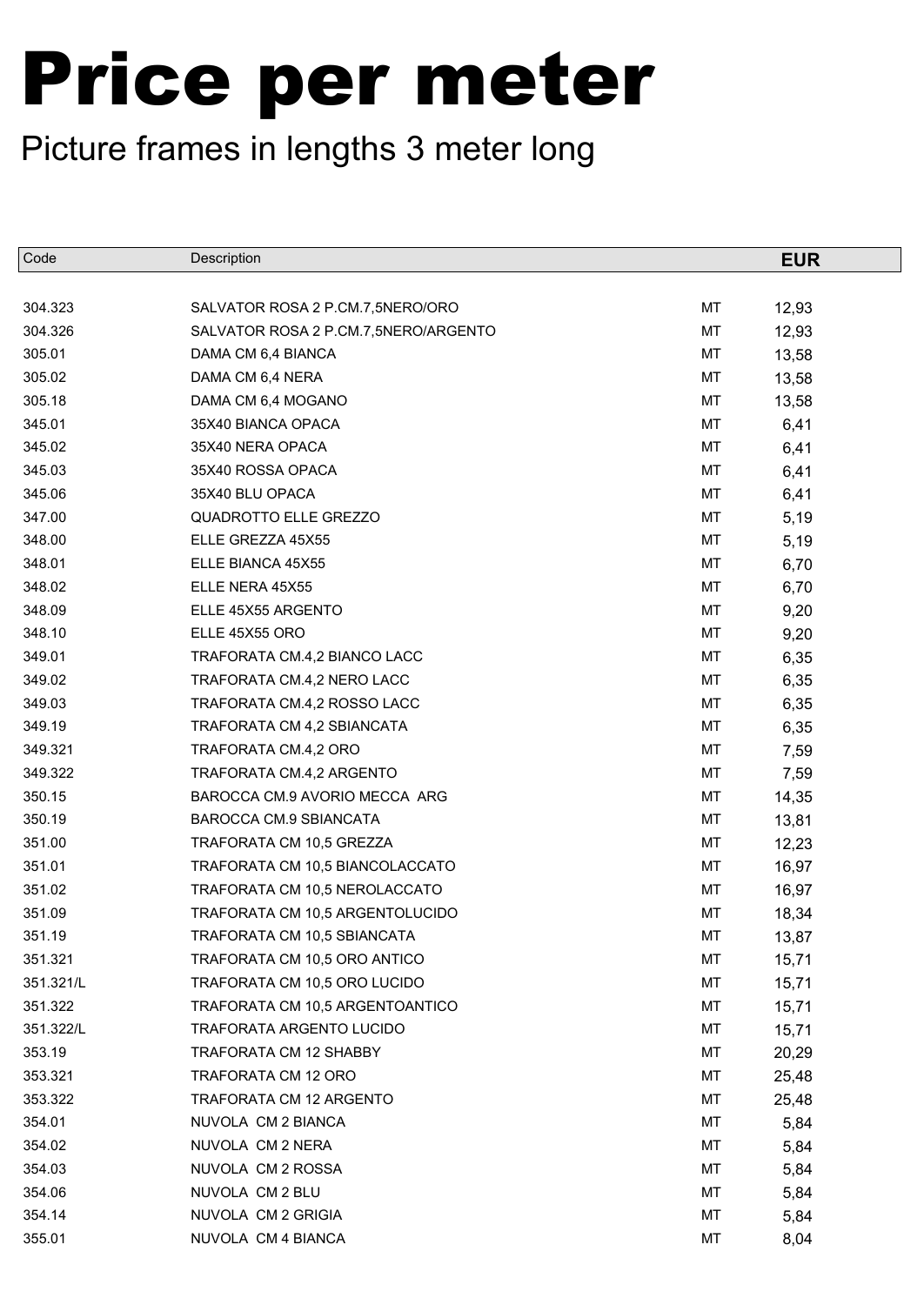| NUVOLA CM 4 NERA<br>MT<br>355.02<br>8,04<br>355.03<br>NUVOLA CM 4 ROSSA<br>8,04<br>355.06<br>NUVOLA CM 4 BLU<br>МT<br>8,04<br>355.14<br>NUVOLA CM 4 GRIGIA<br>МT<br>8,04<br>356.01<br>NUVOLA CASSETTA BIANCA<br>МT<br>8,04<br>356.02<br>NUVOLA CASSETTA NERA<br>МT<br>8,04<br>356.03<br>NUVOLA CASSETTA ROSSA<br>МT<br>8,04<br>356.06<br>NUVOLA CASSETTA BLU<br>МT<br>8,04<br>356.14<br>NUVOLA CASSETTA GRIGIA<br>МT<br>8,04<br>357.00<br><b>GUANTIERA CM 9 GREZZA</b><br>МT<br>10,62<br>357.321<br><b>GUANTIERA CM 9 ORO</b><br>МT<br>16,01<br>357.322<br><b>GUANTIERA CM 9 ARGENTO</b><br>МT<br>16,01<br>385.321<br>CLASSICA SAGOMATA CM 2 ORO<br>МT<br>1,87<br>385.322<br>CLASSICA SAGOMATA CM 2 ARGENTO<br>1,87<br>МT<br>385P.322<br>TORTIGLIONCINO CM 2 ARGENTO<br>МT<br>2,43<br>40.01<br><b>WENGE' CM 4 BIANCA</b><br>МT<br>4,29<br>40.02<br><b>WENGE' CM 4 NERO</b><br>МT<br>4,29<br>40.06<br><b>WENGE' CM 4 BLU</b><br>МT<br>4,29<br>40.15<br><b>WENGE' CM 4 AVORIO</b><br>МT<br>4,29<br><b>WENGE' CM 4 NOCE</b><br>МT<br>4,29<br>45.00<br>PIATTA GREZZA CM 4,5<br>МT<br>2,56<br>45.19<br>PIATTA CM 4,5 SBIANCATA<br>МT<br>4,34<br>500.323<br>SCIVOLO CM 10 NERO MECCANICO<br>МT<br>9,29<br>500.715<br>SCIVOLO CM 10 BORDO' MECCANICA<br>МT<br>9,40<br>500.716<br>SCIVOLO CM 10 AVORIO MECCANICA<br>МT<br>9,40<br>500.717<br>SCIVOLO CM 10 VERDE MECCANICA<br>МT<br>9,40<br>501.03<br>SGUSCETTO CM 3,5 ROSSO<br>MT<br>5,03<br>501.05<br>MT<br>5,03<br>SCGUSCETTO CM 3,5 VERDE<br>SGUSCETTO CM 3,5 BLU<br>501.06<br>МT<br>5,03<br>501.15<br>SGUSCETTO CM 3,5 AVORIO<br>MT<br>5,03<br>501.321<br>SGUSCETTO CM 3,5 ORO<br>МT<br>5,03<br>501.322<br>SGUSCETTO CM 3,5 ARGENTO<br>МT<br>5,03<br>501.327<br>SGUSCETTO CM 3,5 BRUCIATO<br>5,03<br>МT<br>502.03<br>CLASSICA LISCIA CM 2,3 ROSSO<br>МT<br>2,70<br>502.05<br>CLASSICA LISCIA CM 2,3 VERDE<br>МT<br>2,70<br>502.06<br>CLASSICA LISCIA CM 2,3 BLU<br>МT<br>2,70<br>502.15<br>CLASSICA LISCIA CM 2,3 AVORIO<br>МT<br>2,70<br>502.321<br>CLASSICA LISCIA CM 2,3 ORO<br>МT<br>2,70<br>502.322<br>CLASSICA LISCIA CM 2,3 ARGENT<br>МT<br>2,70<br>502.327<br>CLASSICA LISCIA CM.2,3 BRUCIAT<br>МT<br>2,70<br>600.00<br>CASSETTA GREZZA<br>МT<br>2,60 | Code  | Description | <b>EUR</b> |
|------------------------------------------------------------------------------------------------------------------------------------------------------------------------------------------------------------------------------------------------------------------------------------------------------------------------------------------------------------------------------------------------------------------------------------------------------------------------------------------------------------------------------------------------------------------------------------------------------------------------------------------------------------------------------------------------------------------------------------------------------------------------------------------------------------------------------------------------------------------------------------------------------------------------------------------------------------------------------------------------------------------------------------------------------------------------------------------------------------------------------------------------------------------------------------------------------------------------------------------------------------------------------------------------------------------------------------------------------------------------------------------------------------------------------------------------------------------------------------------------------------------------------------------------------------------------------------------------------------------------------------------------------------------------------------------------------------------------------------------------------------------------------------------------------------------------------------------------------------------------------------------------------------------------------------------------------------------------------------------------------------------------------------------------------------------------------------------------------------------------------------------------------------------------------------------------------------|-------|-------------|------------|
|                                                                                                                                                                                                                                                                                                                                                                                                                                                                                                                                                                                                                                                                                                                                                                                                                                                                                                                                                                                                                                                                                                                                                                                                                                                                                                                                                                                                                                                                                                                                                                                                                                                                                                                                                                                                                                                                                                                                                                                                                                                                                                                                                                                                            |       |             |            |
|                                                                                                                                                                                                                                                                                                                                                                                                                                                                                                                                                                                                                                                                                                                                                                                                                                                                                                                                                                                                                                                                                                                                                                                                                                                                                                                                                                                                                                                                                                                                                                                                                                                                                                                                                                                                                                                                                                                                                                                                                                                                                                                                                                                                            |       |             |            |
|                                                                                                                                                                                                                                                                                                                                                                                                                                                                                                                                                                                                                                                                                                                                                                                                                                                                                                                                                                                                                                                                                                                                                                                                                                                                                                                                                                                                                                                                                                                                                                                                                                                                                                                                                                                                                                                                                                                                                                                                                                                                                                                                                                                                            |       |             |            |
|                                                                                                                                                                                                                                                                                                                                                                                                                                                                                                                                                                                                                                                                                                                                                                                                                                                                                                                                                                                                                                                                                                                                                                                                                                                                                                                                                                                                                                                                                                                                                                                                                                                                                                                                                                                                                                                                                                                                                                                                                                                                                                                                                                                                            |       |             |            |
|                                                                                                                                                                                                                                                                                                                                                                                                                                                                                                                                                                                                                                                                                                                                                                                                                                                                                                                                                                                                                                                                                                                                                                                                                                                                                                                                                                                                                                                                                                                                                                                                                                                                                                                                                                                                                                                                                                                                                                                                                                                                                                                                                                                                            |       |             |            |
|                                                                                                                                                                                                                                                                                                                                                                                                                                                                                                                                                                                                                                                                                                                                                                                                                                                                                                                                                                                                                                                                                                                                                                                                                                                                                                                                                                                                                                                                                                                                                                                                                                                                                                                                                                                                                                                                                                                                                                                                                                                                                                                                                                                                            |       |             |            |
|                                                                                                                                                                                                                                                                                                                                                                                                                                                                                                                                                                                                                                                                                                                                                                                                                                                                                                                                                                                                                                                                                                                                                                                                                                                                                                                                                                                                                                                                                                                                                                                                                                                                                                                                                                                                                                                                                                                                                                                                                                                                                                                                                                                                            |       |             |            |
|                                                                                                                                                                                                                                                                                                                                                                                                                                                                                                                                                                                                                                                                                                                                                                                                                                                                                                                                                                                                                                                                                                                                                                                                                                                                                                                                                                                                                                                                                                                                                                                                                                                                                                                                                                                                                                                                                                                                                                                                                                                                                                                                                                                                            |       |             |            |
|                                                                                                                                                                                                                                                                                                                                                                                                                                                                                                                                                                                                                                                                                                                                                                                                                                                                                                                                                                                                                                                                                                                                                                                                                                                                                                                                                                                                                                                                                                                                                                                                                                                                                                                                                                                                                                                                                                                                                                                                                                                                                                                                                                                                            |       |             |            |
|                                                                                                                                                                                                                                                                                                                                                                                                                                                                                                                                                                                                                                                                                                                                                                                                                                                                                                                                                                                                                                                                                                                                                                                                                                                                                                                                                                                                                                                                                                                                                                                                                                                                                                                                                                                                                                                                                                                                                                                                                                                                                                                                                                                                            |       |             |            |
|                                                                                                                                                                                                                                                                                                                                                                                                                                                                                                                                                                                                                                                                                                                                                                                                                                                                                                                                                                                                                                                                                                                                                                                                                                                                                                                                                                                                                                                                                                                                                                                                                                                                                                                                                                                                                                                                                                                                                                                                                                                                                                                                                                                                            |       |             |            |
|                                                                                                                                                                                                                                                                                                                                                                                                                                                                                                                                                                                                                                                                                                                                                                                                                                                                                                                                                                                                                                                                                                                                                                                                                                                                                                                                                                                                                                                                                                                                                                                                                                                                                                                                                                                                                                                                                                                                                                                                                                                                                                                                                                                                            |       |             |            |
|                                                                                                                                                                                                                                                                                                                                                                                                                                                                                                                                                                                                                                                                                                                                                                                                                                                                                                                                                                                                                                                                                                                                                                                                                                                                                                                                                                                                                                                                                                                                                                                                                                                                                                                                                                                                                                                                                                                                                                                                                                                                                                                                                                                                            |       |             |            |
|                                                                                                                                                                                                                                                                                                                                                                                                                                                                                                                                                                                                                                                                                                                                                                                                                                                                                                                                                                                                                                                                                                                                                                                                                                                                                                                                                                                                                                                                                                                                                                                                                                                                                                                                                                                                                                                                                                                                                                                                                                                                                                                                                                                                            |       |             |            |
|                                                                                                                                                                                                                                                                                                                                                                                                                                                                                                                                                                                                                                                                                                                                                                                                                                                                                                                                                                                                                                                                                                                                                                                                                                                                                                                                                                                                                                                                                                                                                                                                                                                                                                                                                                                                                                                                                                                                                                                                                                                                                                                                                                                                            |       |             |            |
|                                                                                                                                                                                                                                                                                                                                                                                                                                                                                                                                                                                                                                                                                                                                                                                                                                                                                                                                                                                                                                                                                                                                                                                                                                                                                                                                                                                                                                                                                                                                                                                                                                                                                                                                                                                                                                                                                                                                                                                                                                                                                                                                                                                                            |       |             |            |
|                                                                                                                                                                                                                                                                                                                                                                                                                                                                                                                                                                                                                                                                                                                                                                                                                                                                                                                                                                                                                                                                                                                                                                                                                                                                                                                                                                                                                                                                                                                                                                                                                                                                                                                                                                                                                                                                                                                                                                                                                                                                                                                                                                                                            |       |             |            |
|                                                                                                                                                                                                                                                                                                                                                                                                                                                                                                                                                                                                                                                                                                                                                                                                                                                                                                                                                                                                                                                                                                                                                                                                                                                                                                                                                                                                                                                                                                                                                                                                                                                                                                                                                                                                                                                                                                                                                                                                                                                                                                                                                                                                            |       |             |            |
|                                                                                                                                                                                                                                                                                                                                                                                                                                                                                                                                                                                                                                                                                                                                                                                                                                                                                                                                                                                                                                                                                                                                                                                                                                                                                                                                                                                                                                                                                                                                                                                                                                                                                                                                                                                                                                                                                                                                                                                                                                                                                                                                                                                                            |       |             |            |
|                                                                                                                                                                                                                                                                                                                                                                                                                                                                                                                                                                                                                                                                                                                                                                                                                                                                                                                                                                                                                                                                                                                                                                                                                                                                                                                                                                                                                                                                                                                                                                                                                                                                                                                                                                                                                                                                                                                                                                                                                                                                                                                                                                                                            |       |             |            |
|                                                                                                                                                                                                                                                                                                                                                                                                                                                                                                                                                                                                                                                                                                                                                                                                                                                                                                                                                                                                                                                                                                                                                                                                                                                                                                                                                                                                                                                                                                                                                                                                                                                                                                                                                                                                                                                                                                                                                                                                                                                                                                                                                                                                            | 40.20 |             |            |
|                                                                                                                                                                                                                                                                                                                                                                                                                                                                                                                                                                                                                                                                                                                                                                                                                                                                                                                                                                                                                                                                                                                                                                                                                                                                                                                                                                                                                                                                                                                                                                                                                                                                                                                                                                                                                                                                                                                                                                                                                                                                                                                                                                                                            |       |             |            |
|                                                                                                                                                                                                                                                                                                                                                                                                                                                                                                                                                                                                                                                                                                                                                                                                                                                                                                                                                                                                                                                                                                                                                                                                                                                                                                                                                                                                                                                                                                                                                                                                                                                                                                                                                                                                                                                                                                                                                                                                                                                                                                                                                                                                            |       |             |            |
|                                                                                                                                                                                                                                                                                                                                                                                                                                                                                                                                                                                                                                                                                                                                                                                                                                                                                                                                                                                                                                                                                                                                                                                                                                                                                                                                                                                                                                                                                                                                                                                                                                                                                                                                                                                                                                                                                                                                                                                                                                                                                                                                                                                                            |       |             |            |
|                                                                                                                                                                                                                                                                                                                                                                                                                                                                                                                                                                                                                                                                                                                                                                                                                                                                                                                                                                                                                                                                                                                                                                                                                                                                                                                                                                                                                                                                                                                                                                                                                                                                                                                                                                                                                                                                                                                                                                                                                                                                                                                                                                                                            |       |             |            |
|                                                                                                                                                                                                                                                                                                                                                                                                                                                                                                                                                                                                                                                                                                                                                                                                                                                                                                                                                                                                                                                                                                                                                                                                                                                                                                                                                                                                                                                                                                                                                                                                                                                                                                                                                                                                                                                                                                                                                                                                                                                                                                                                                                                                            |       |             |            |
|                                                                                                                                                                                                                                                                                                                                                                                                                                                                                                                                                                                                                                                                                                                                                                                                                                                                                                                                                                                                                                                                                                                                                                                                                                                                                                                                                                                                                                                                                                                                                                                                                                                                                                                                                                                                                                                                                                                                                                                                                                                                                                                                                                                                            |       |             |            |
|                                                                                                                                                                                                                                                                                                                                                                                                                                                                                                                                                                                                                                                                                                                                                                                                                                                                                                                                                                                                                                                                                                                                                                                                                                                                                                                                                                                                                                                                                                                                                                                                                                                                                                                                                                                                                                                                                                                                                                                                                                                                                                                                                                                                            |       |             |            |
|                                                                                                                                                                                                                                                                                                                                                                                                                                                                                                                                                                                                                                                                                                                                                                                                                                                                                                                                                                                                                                                                                                                                                                                                                                                                                                                                                                                                                                                                                                                                                                                                                                                                                                                                                                                                                                                                                                                                                                                                                                                                                                                                                                                                            |       |             |            |
|                                                                                                                                                                                                                                                                                                                                                                                                                                                                                                                                                                                                                                                                                                                                                                                                                                                                                                                                                                                                                                                                                                                                                                                                                                                                                                                                                                                                                                                                                                                                                                                                                                                                                                                                                                                                                                                                                                                                                                                                                                                                                                                                                                                                            |       |             |            |
|                                                                                                                                                                                                                                                                                                                                                                                                                                                                                                                                                                                                                                                                                                                                                                                                                                                                                                                                                                                                                                                                                                                                                                                                                                                                                                                                                                                                                                                                                                                                                                                                                                                                                                                                                                                                                                                                                                                                                                                                                                                                                                                                                                                                            |       |             |            |
|                                                                                                                                                                                                                                                                                                                                                                                                                                                                                                                                                                                                                                                                                                                                                                                                                                                                                                                                                                                                                                                                                                                                                                                                                                                                                                                                                                                                                                                                                                                                                                                                                                                                                                                                                                                                                                                                                                                                                                                                                                                                                                                                                                                                            |       |             |            |
|                                                                                                                                                                                                                                                                                                                                                                                                                                                                                                                                                                                                                                                                                                                                                                                                                                                                                                                                                                                                                                                                                                                                                                                                                                                                                                                                                                                                                                                                                                                                                                                                                                                                                                                                                                                                                                                                                                                                                                                                                                                                                                                                                                                                            |       |             |            |
|                                                                                                                                                                                                                                                                                                                                                                                                                                                                                                                                                                                                                                                                                                                                                                                                                                                                                                                                                                                                                                                                                                                                                                                                                                                                                                                                                                                                                                                                                                                                                                                                                                                                                                                                                                                                                                                                                                                                                                                                                                                                                                                                                                                                            |       |             |            |
|                                                                                                                                                                                                                                                                                                                                                                                                                                                                                                                                                                                                                                                                                                                                                                                                                                                                                                                                                                                                                                                                                                                                                                                                                                                                                                                                                                                                                                                                                                                                                                                                                                                                                                                                                                                                                                                                                                                                                                                                                                                                                                                                                                                                            |       |             |            |
|                                                                                                                                                                                                                                                                                                                                                                                                                                                                                                                                                                                                                                                                                                                                                                                                                                                                                                                                                                                                                                                                                                                                                                                                                                                                                                                                                                                                                                                                                                                                                                                                                                                                                                                                                                                                                                                                                                                                                                                                                                                                                                                                                                                                            |       |             |            |
|                                                                                                                                                                                                                                                                                                                                                                                                                                                                                                                                                                                                                                                                                                                                                                                                                                                                                                                                                                                                                                                                                                                                                                                                                                                                                                                                                                                                                                                                                                                                                                                                                                                                                                                                                                                                                                                                                                                                                                                                                                                                                                                                                                                                            |       |             |            |
|                                                                                                                                                                                                                                                                                                                                                                                                                                                                                                                                                                                                                                                                                                                                                                                                                                                                                                                                                                                                                                                                                                                                                                                                                                                                                                                                                                                                                                                                                                                                                                                                                                                                                                                                                                                                                                                                                                                                                                                                                                                                                                                                                                                                            |       |             |            |
|                                                                                                                                                                                                                                                                                                                                                                                                                                                                                                                                                                                                                                                                                                                                                                                                                                                                                                                                                                                                                                                                                                                                                                                                                                                                                                                                                                                                                                                                                                                                                                                                                                                                                                                                                                                                                                                                                                                                                                                                                                                                                                                                                                                                            |       |             |            |
|                                                                                                                                                                                                                                                                                                                                                                                                                                                                                                                                                                                                                                                                                                                                                                                                                                                                                                                                                                                                                                                                                                                                                                                                                                                                                                                                                                                                                                                                                                                                                                                                                                                                                                                                                                                                                                                                                                                                                                                                                                                                                                                                                                                                            |       |             |            |
|                                                                                                                                                                                                                                                                                                                                                                                                                                                                                                                                                                                                                                                                                                                                                                                                                                                                                                                                                                                                                                                                                                                                                                                                                                                                                                                                                                                                                                                                                                                                                                                                                                                                                                                                                                                                                                                                                                                                                                                                                                                                                                                                                                                                            |       |             |            |
|                                                                                                                                                                                                                                                                                                                                                                                                                                                                                                                                                                                                                                                                                                                                                                                                                                                                                                                                                                                                                                                                                                                                                                                                                                                                                                                                                                                                                                                                                                                                                                                                                                                                                                                                                                                                                                                                                                                                                                                                                                                                                                                                                                                                            |       |             |            |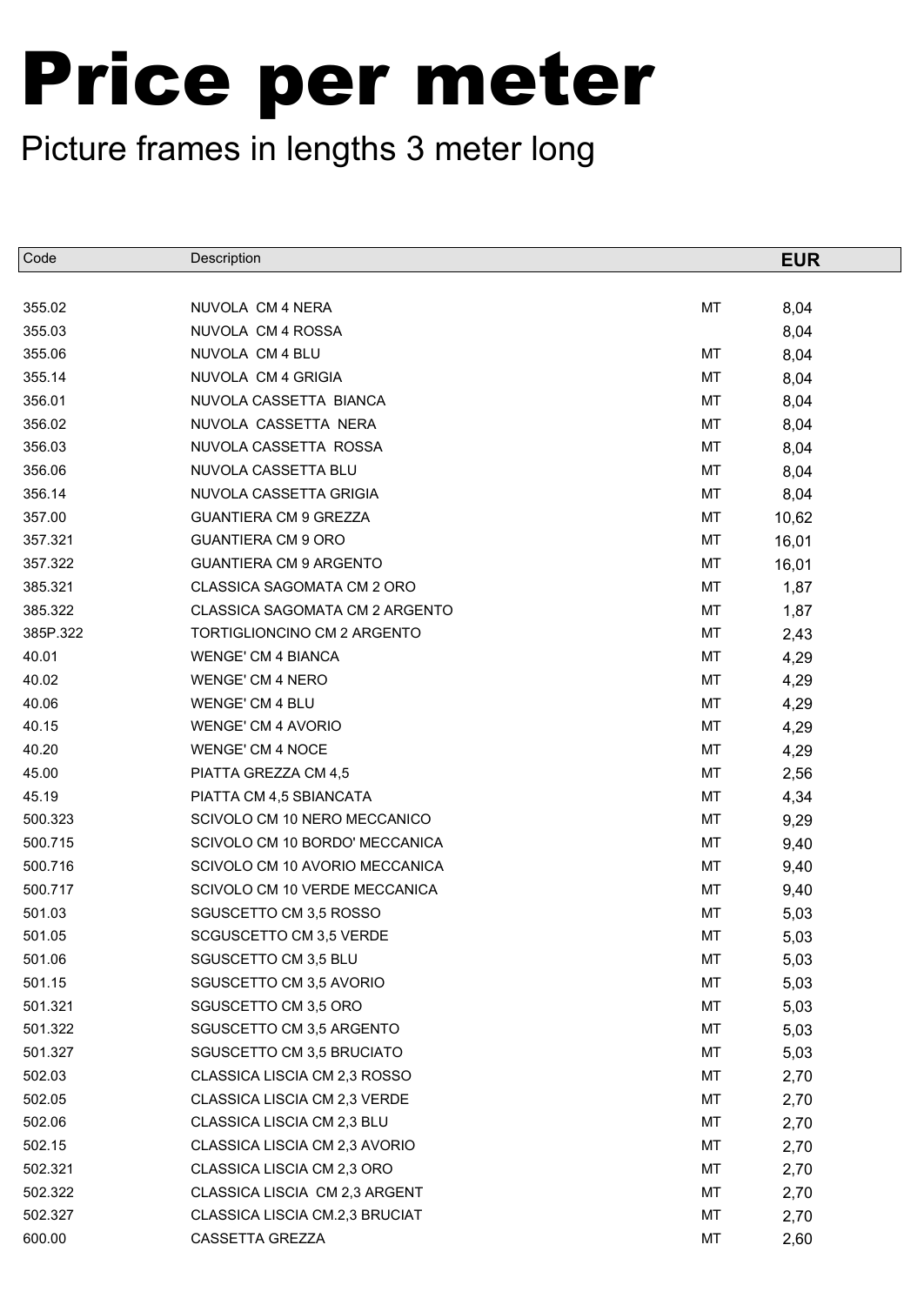| Code       | Description                            |    | <b>EUR</b> |
|------------|----------------------------------------|----|------------|
|            |                                        |    |            |
| 600.321    | CASSETTA CM 2,7 ORO                    | MT | 3,92       |
| 600.322    | CASSETTA CM 2,7 ARGENTO                | MT | 3,92       |
| 600.96     | CASSETTA CM 2,7 ARTE POVERA            | МT | 4,39       |
| 601.03     | PALINI CM 1,5 ORO ROSSO                | MT | 2,66       |
| 601.05     | PALLINI CM 1,5 NORO VERDE              | МT | 2,66       |
| 601.06     | PALLINI CM 1,5 ORO BLU                 | МT | 2,66       |
| 601.15     | PALLINI CM 1,5 AVORIO                  | МT | 2,67       |
| 601.321    | PALLINO ORO CM 1,5 ORO                 | MT | 2,66       |
| 601.322    | PALLINI CM 1,5 ARGENTO                 | МT | 2,66       |
| 603.15     | BOMBE' RIGATO CM 8 ORO AVORIO          | МT | 8,40       |
| 603.321    | BOMBE' RIGATO CM 8 ORO                 | МT | 8,40       |
| 603.322    | BOMBE' RIGATO CM 8 ARGENTO             | МT | 8,40       |
| 605.321    | GOLETTA LISCIA CM 1,8 ORO              | МT | 2,00       |
| 605.322    | GOLETTA LISCIA CM 1,8 ARGENTO          | МT | 2,00       |
| 608.00     | CASSETTA SAGOMATA GREZZA               | МT | 3,16       |
| 608.321    | CASSETTA SAGOMATA LISCIACM 3,4 ORO     | МT | 4,02       |
| 608.322    | CASSETTA SAGOMATA LISCIACM 3,4 ARGENTO | МT | 4,02       |
| 609.321    | CLASSICO LISCIO CM 3,5 ORO             | МT | 3,49       |
| 609.322    | CLASSICO LISCIO CM 3,5 ARGENTO         | МT | 3,49       |
| 611.321    | CLASSICA LISCIA CM 2,5 ORO             | МT | 2,22       |
| 611.322    | CLASSICA LISCIA CM 2,5 ARGENTO         | МT | 2,22       |
| 612.321    | CLASSIA SAGOMATA CM 2,7 ORO            | МT | 2,66       |
| 612.322    | CLASSICA SAGOMATA CM 2,7ARGENTO        | МT | 2,66       |
| 614.00     | ROVESCIA GREZZA                        | МT | 3,64       |
| 614.01     | ROVESCIA BIANCA OPACA                  | МT | 4,96       |
| 614.01.19  | ROVESCIA SHABBY CM 7                   | МT | 4,96       |
| 614.03     | ROVESCIA DECAPE' ROSSA                 | MT | 6,42       |
| 614.04     | ROVESCIA DECAPE' VIOLA                 | МT | 6,42       |
| 614.05     | ROVESCIA DECAPE VERDE                  | MТ | 6,42       |
| 614.19     | ROVESCIA DECAPE' SBIANCATA             | МT | 6,42       |
| 614.20     | ROVESCIA CM 7 NOCE                     | MТ | 5,26       |
| 614.20/F.O | ROVESCIA CM 7 NOCE F.ORO               | МT | 5,51       |
| 614.25     | ROVESCIA DECAPE' NOCE                  | MТ | 6,42       |
| 614.321    | ROVESCIA ORO INVECCHIATO               | МT | 4,78       |
| 614.322    | ROVESCIA ARGENTO INVECCHIATO           | MТ | 4,78       |
| 614.323    | ROVESCIA MARRONE                       | MТ | 4,78       |
| 614.572    | ROVESCIA A CALDO VERDE                 | МT | 4,78       |
| 614.573    | ROVESCIA A CALDO BORDO'                | МT | 4,78       |
| 614.574    | ROVESCIA A CALDO BLU                   | МT | 4,78       |
| 614.575    | ROVESCIA A CALDO ARGENTO-BLU           | МT | 4,78       |
| 614.576    | ROVESCIA A CALDO AVORIO                | МT | 4,78       |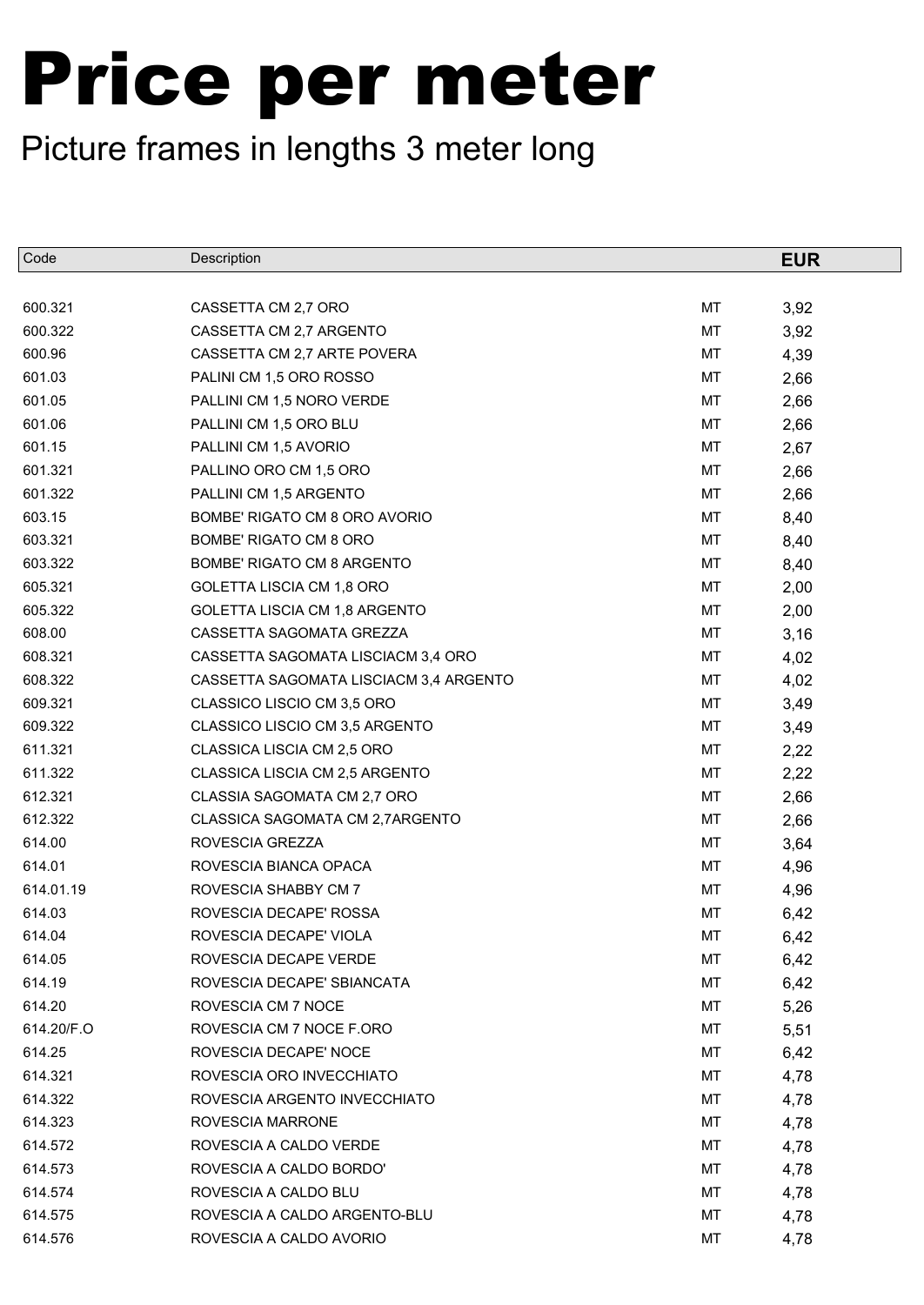| Code       | Description                               |    | <b>EUR</b> |
|------------|-------------------------------------------|----|------------|
|            |                                           |    |            |
| 614.614    | ROVESCIA ORO                              | МT | 5,06       |
| 614.615    | ROVESCIA ARGENTO FOGLIA                   | МT | 5,06       |
| 614.616    | ROVESCIA ORO BITUMATA                     | МT | 4,78       |
| 614.617    | ROVESCIA ARGENTO BITUMATA                 | МT | 4,78       |
| 614P.319   | ROVESCIA PASTELLATA ORO RASTA             | МT | 5,45       |
| 614P.320   | ROVESCIA PASTELLATA ARGE.RASTA            | МT | 5,45       |
| 614P.321   | ROVESCIA PASTELLATA ORO                   | МT | 5,45       |
| 614P.322   | ROVESCIA PASTELLATA ORO-ARG               | MT | 5,45       |
| 614P.323   | ROVESCIA PASTELLATA MARRONE               | МT | 5,45       |
| 614P.572   | ROVESCIA PASTELLATA VERDE                 | МT | 5,45       |
| 614P.573   | ROVESCIA PASTELLATA BORDO'                | МT | 5,45       |
| 614P.574   | ROVESCIA PASTELLATA BLU                   | МT | 5,45       |
| 614P.575   | ROVESCIA PASTELLATA ARG-BLU               | МT | 5,45       |
| 614P.576   | ROVESCIA PASTELLATA AVORIO                | МT | 5,45       |
| 614P.603   | ROVESCIA PASTELLATA CM 7ORO FOGLIA        | МT | 5,79       |
| 614P.603/A | ROVESCIA PASTELLATA CM 7ARGENTO FOGLIA    | МT | 5,79       |
| 622.321    | TONDINO CM 1,5 ORO                        | МT | 1,74       |
| 622.322    | TONDINO CM 1,5 ARGENTO                    | МT | 1,74       |
| 623.03     | SALVATOR ROSA CM 5,3 ROSSO                | МT | 7,58       |
| 623.05     | SALVATOR ROSA CM 5,3 VERDE                | MT | 7,58       |
| 623.06     | SALVATOR ROSA CM 5,3 BLU                  | МT | 7,58       |
| 623.15     | SLAVATOR ROSA 5,3 AVORIO                  | МT | 7,58       |
| 623.19     | SALVATOR ROSA CM 5.3 SBIANCATO            | МT | 7,37       |
| 623.321    | SALVATOR ROSA CM 5,3 ORO                  | МT | 7,58       |
| 623.327    | SALVATOR ROSA CM 5,3 BRUCIATO             | МT | 7,58       |
| 624.321    | PICCIONE CM 7,7 ORO                       | МT | 10,85      |
| 624.322    | PICCIONE CM 7,7 ARGENTO                   | MT | 10,85      |
| 625.00     | CORNICE SAGOMATA GREZZA                   | МT | 5,81       |
| 627.321    | MARTE CM 4,3 ORO                          | МT | 6,05       |
| 627.322    | MARTE CM 4,3 ARGENTO                      | MT | 6,05       |
| 627.323    | MARTE CM 4,3 NERO FILO ORO                | МT | 6,05       |
| 628.000    | <b>GUANTIERA GREZZA</b>                   | МT | 7,07       |
| 628.01     | GUANTIERA 2 PASTELLI CM 7,3BIANCA         | МT | 9,29       |
| 628.321    | GUANTIERA 2 PASTELLI CM 7,3ORO            | МT | 8,66       |
| 628.322    | GUANTIERA 2 PASTELLICM 7,3 ARGENTO        | МT | 8,66       |
| 629.321    | PASTELLATA CM 2,5 ORO                     | МT | 3,80       |
| 629.322    | PASTELLATA CM 2,5 ARGENTO                 | МT | 3,80       |
| 629.323    | PASTELLATA CM 2,5 ORO NERO                | МT | 3,80       |
| 632.321    | SLAVATOR ROSA LISCIO CM 70RO ANTICATO     | МT | 8,16       |
| 632.322    | SALVATOR ROSA LISCIO CM 7ARGENTO ANTICATO | МT | 8,16       |
| 633.321    | PIATTA CM 3 PASTELLATA ORO                | МT | 3,86       |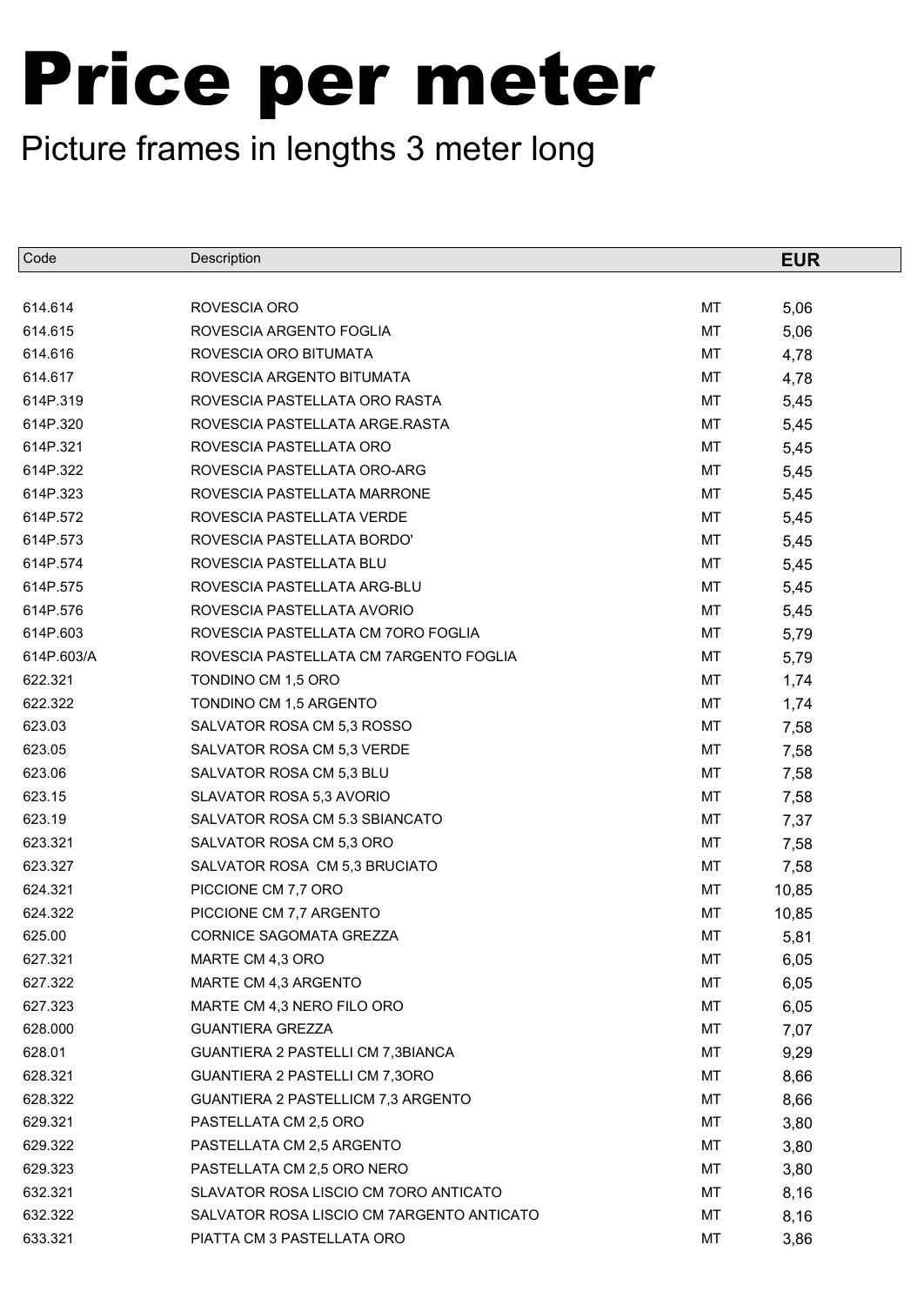| Code        | Description                           |           | <b>EUR</b> |
|-------------|---------------------------------------|-----------|------------|
|             |                                       |           |            |
| 633.322     | PIATTA CM 3 PASTELLATA ARGENTO        | MT        | 3,86       |
| 634.19      | PASTELLATA CM 4 AVORIO                | <b>MT</b> | 5,20       |
| 634.321     | PASTELLATA CM 4 ORO                   | <b>MT</b> | 5,20       |
| 634.321/V   | PASTELLATA CM 4ORO INVECCHIATO        | MT        | 5,20       |
| 634.322     | PASTELLATA CM 4 ARGENTO               | MT        | 5,20       |
| 637.02      | PASTELLATA CM 2 NERA                  | MT        | 3,42       |
| 637.02/F.A  | PASTELLATA CM 2 NERAFILO ARGENTO      |           | 3,42       |
| 637.03      | PASTELLATA CM 2 ROSSA                 | MT        | 3,42       |
| 637.05      | PASTELLATA CM 2 VERDE                 | MT        | 3,42       |
| 637.19      | PASTELLATA CM 2 SBIANCATA             | MT        | 3,42       |
| 637.325/F.O | PASTELLATA CM 2 AVORIOFILO ORO        | MT        | 3,48       |
| 642.01      | LAVORATA A SCIVOLO CM 9,5BIANCO OPACO | MT        | 13,01      |
| 642.321     | LAVORATA A SCIVOLO CM 9,5ORO          | MT        | 13,66      |
| 642.322     | LAVORATA A SCIVOLO CM 9,5ARGENTO      | MT        | 13,66      |
| 643.95      | BOMBE' CM 7 GIGLIATOARTE POVERA       | MT        | 8,15       |
| 645.321     | PLUTONE CM 7 ORO                      | MT        | 9,44       |
| 645.322     | PLUTONE CM 7 ARGENTO                  | MT        | 9,44       |
| 646.03      | LUNA CM 2,5 BORDO'                    | МT        | 4,21       |
| 646.05      | LUNA CM 2,5 VERDE                     | <b>MT</b> | 4,21       |
| 646.06      | LUNA CM 2,5 BLU                       | MT        | 4,21       |
| 646.15      | LUNA CM 2,5 AVORIO                    | MT        | 4,21       |
| 646.321     | LUNA CM 2,5 ORO                       | MT        | 4,21       |
| 646.322     | LUNA CM 2,5 ARGENTO                   | MT        | 4,21       |
| 653R.01     | SCIVOLO CM 9.3 BIANCO OPACO           | МT        | 12,94      |
| 653R.321    | SCIVOLO RIGATA CM 9,3 ORO             | MT        | 12,95      |
| 653R.322    | SCIVOLO RIGATA CM 9,3 ARGENTO         | MT        | 12,95      |
| 657.321     | SGUSCIO ANTICO CM 9,5 ORO             | MT        | 14,70      |
| 657.322     | SGUSCIO ANTICO CM 9,5 ARGENTO         | MT        | 14,70      |
| 658.09/A    | BOMBE' CM 8 ARGENTO                   | МT        | 12,63      |
| 658.10/A    | BOMBE' CM 8 ORO                       | МT        | 12,63      |
| 659.01      | <b>GLITTER CM 3.5 BIANCO</b>          | МT        | 3,97       |
| 659.02      | GLITTER CM 3.5 NERO                   | МT        | 3,97       |
| 659.09      | GLITTER CM 3.5 ARGENTO                | МT        | 3,97       |
| 659.10      | GLITTER CM 3.5 ORO                    | МT        | 3,97       |
| 660.09/A    | BOMBE' CM 4.5 ARGENTO ABETE           | МT        | 8,94       |
| 660.10/A    | BOMBE' CM5.5 ORO ABETE                | МT        | 8,94       |
| 664.15/A    | BOMBE' RIGATO CM 3,2 OROAVORIO        | МT        | 5,26       |
| 664.321/A   | BOMBE' RIGATO CM 3,2 ORO              | МT        | 5,21       |
| 664.322/A   | BOME' GRAFFIATO CM 3 ARGENTO ABETE    | МT        | 5,21       |
| 665.01      | BOMBE' GLITTER BIANCO CM 8            | МT        | 9,09       |
| 665.02      | BOMBE' GLITTER NERO CM 8              | МT        | 9,09       |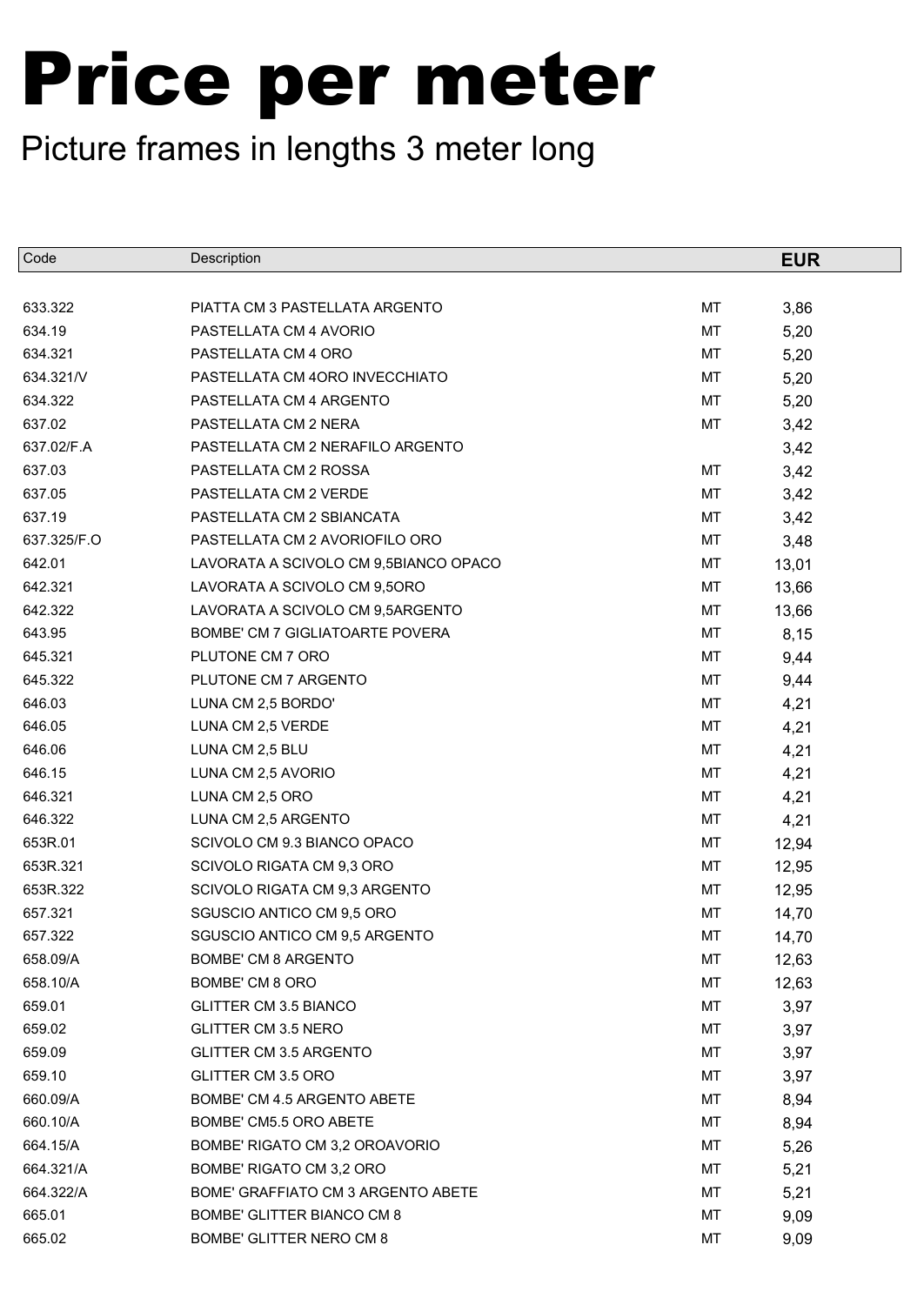| Code     | Description                        |    | <b>EUR</b> |
|----------|------------------------------------|----|------------|
|          |                                    |    |            |
| 665.09   | <b>BOMBE' GLITTER ARGENTO CM 8</b> | MT | 9,09       |
| 665.10   | BOMBE' GLITTER ORO CM 8            | MT | 9,09       |
| 670.19   | MURO CM 6,5 SBIANCATA              | MT | 6,32       |
| 670.321  | MURO CM 6,5 ORO                    | MT | 7,56       |
| 670.322  | MURO CM 6,5 ARGENTO                | MT | 7,56       |
| 672.1316 | PIATTA CM 3,5 ORO INVECCHIATO      | MT | 3,22       |
| 672.1317 | PIATTA CM 3,5 ARG/INVECCHIATO      | MT | 3,22       |
| 672.19   | MURO CM 3,5 SBIANCATA              | MT | 4,00       |
| 672.321  | MURO CM 3,5 ORO                    | MT | 5,18       |
| 672.322  | MURO CM 3,5 ARGENTO                | MT | 5,18       |
| 673.321  | MERCURIO CM 2 ORO                  | MT | 4,55       |
| 673.322  | MERCURIO CM 2 ARGENTO              | MT | 4,55       |
| 674.321  | MERCURIO ORO GRANDE                | MT | 6,00       |
| 674.322  | MERCURIO ARGENTO GRANDE            | MT | 6,00       |
| 675.321  | PICCOLA 1 PASTELLO CM 2,7 ORO      | MT | 2,72       |
| 675.322  | PICCOLA 1 PASTELLO CM 2,7ARGENTO   | MT | 2,72       |
| 675.323  | PICCOLA 1 PASTELLO CM 2,7 NERO     | MT | 2,72       |
| 675.715  | PICCOLA 1 PASTELLO CM 2,7ROSSO     | MT | 2,72       |
| 675.716  | PICCOLA 1 PASTELLO CM 2,7AVORIO    | MT | 2,72       |
| 675.717  | PICCOLA 1 PASTELLO CM 2,7VERDE     | MT | 2,72       |
| 677.00   | SMERALDO GREZZO                    | MT | 7,70       |
| 677.321  | SMERALDO ORO CM 5                  | MT | 11,37      |
| 677.322  | SMERALDO ARGENTO CM 5              | MT | 11,37      |
| 677.323  | SMERALDO NERO F.ORO CM 5           | MT | 11,37      |
| 684.03   | SOLE CM 3 ROSSO                    | MT | 3,49       |
| 684.05   | SOLE CM 3 VERDE                    | MT | 3,49       |
| 684.15   | SOLE CM 3 AVORIO                   | MT | 3,49       |
| 684.321  | SOLE CM 3 ORO                      | MT | 3,49       |
| 684.322  | SOLE CM 3 ARGENTO                  | МT | 3,49       |
| 686.00   | <b>WENGE' GREZZO</b>               | MT | 4,88       |
| 686.01   | <b>WENGE' CM 8 BIANCO</b>          | МT | 6,11       |
| 686.02   | <b>WENGE' CM 8 NERO</b>            | МT | 6,11       |
| 686.06   | WENGE' CM 8 BLU                    | МT | 6,11       |
| 686.15   | <b>WENGE' CM 8 AVORIO</b>          | МT | 6,11       |
| 686.20   | <b>WENGE' CM 8 NOCE</b>            | МT | 6,11       |
| 686.321  | WENGE' CM 8 ORO                    | МT | 8,06       |
| 686.322  | <b>WENGE' CM 8 ARGENTO</b>         | МT | 8,06       |
| 688.321  | AMBRA CM 6 ORO                     | МT | 8,15       |
| 688.322  | AMBRA CM 6 GOLA ARGENTO            | МT | 8,15       |
| 688.715  | AMBRA CM 6 GOLA BORDO'             | МT | 8,15       |
| 688.716  | AMBRA CM 6 GOLA AVORIO             | МT | 8,15       |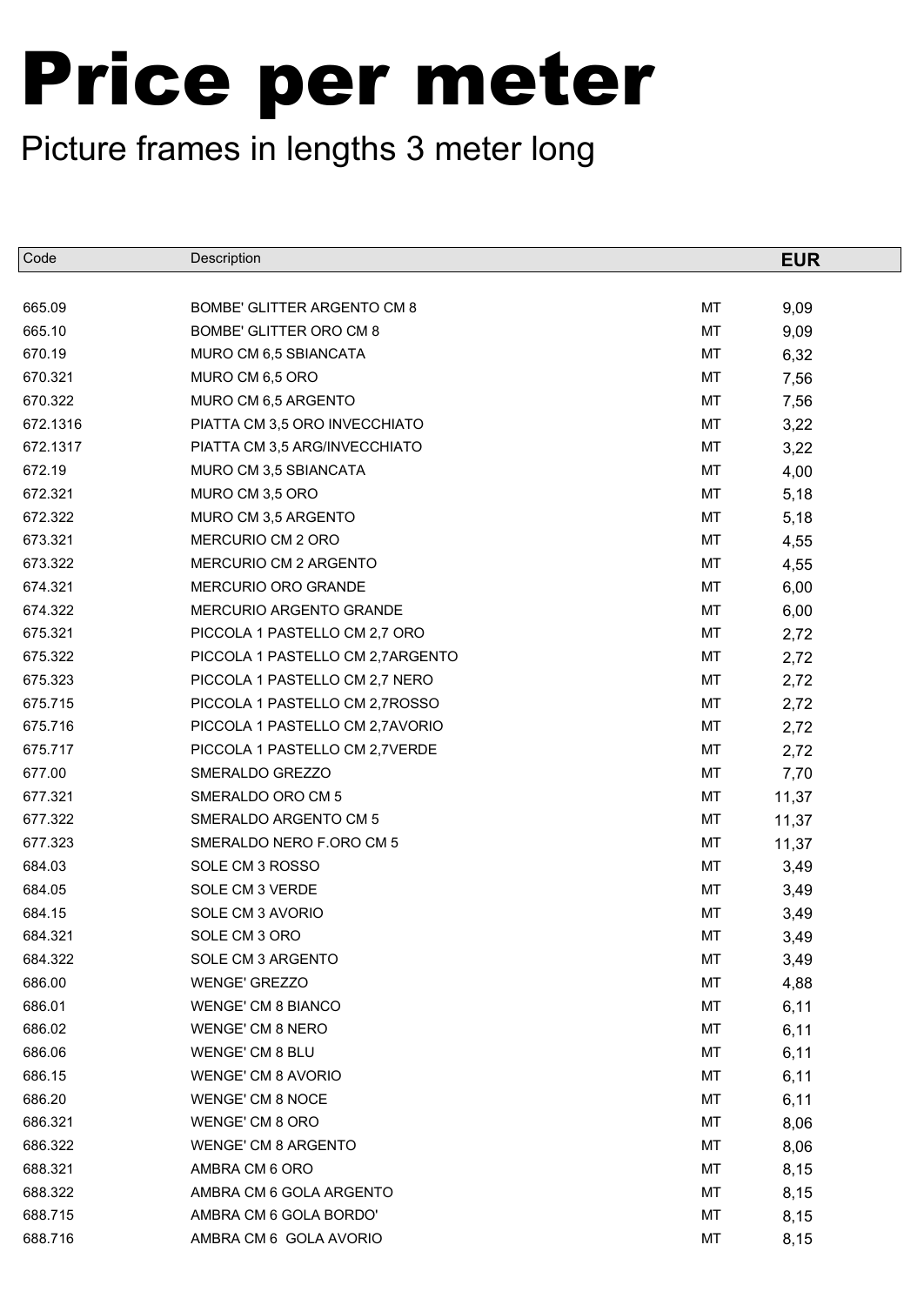| Code      | Description                     |    | <b>EUR</b> |
|-----------|---------------------------------|----|------------|
|           |                                 |    |            |
| 688.717   | AMBRA CM 6 GOLA VERDE           | MT | 8,15       |
| 700.01/OP | PIATTA CM 7.5 BIANCA OPACA      | MT | 11,37      |
| 700.02/OP | PIATTA CM 7.5 NERA OPACA        | МT | 11,37      |
| 701.01    | PIATTA CM 4 BIANCA LUCIDA       | MT | 6,46       |
| 701.01/op | PIATTA 4 CM BIANCA OPACA        | МT | 6,46       |
| 701.02    | PIATTA CM 4 NERA LUCIDA         | MT | 6,46       |
| 701.02/OP | PIATTA CM 4 NERO OPACO          | МT | 6,46       |
| 701.03    | PIATTA CM 4 ROSSA LUCIDA        | MT | 6,46       |
| 705.03    | PIATTA 2 CM ROSSO PASTELLO      | МT | 2,92       |
| 705.06    | PIATTA 2 CM BLU SCURO PASTELLO  | МT | 2,92       |
| 705.12    | PIATTA 2 CM GIALLO PASTELLO     | МT | 2,92       |
| 705.17    | PIATTA 2 CM CELESTE PASTELLO    | МT | 2,92       |
| 706.03    | CASSETTA ROSSO PASTELLO         | МT | 6,24       |
| 706.06    | CASSETTA BLU SCURO PASTELLO     | MT | 6,24       |
| 706.12    | CASSETTA GIALLO PASTELLO        | MT | 6,24       |
| 720.02    | IMPELLICCIATA CM.2,7 TECK NERO  | MT | 6,11       |
| 720.15    | IMPELLICCIATA CM.2,7 TECK AVOR  | MT | 6,11       |
| 720.20    | IMPELLICCIATA CM.2,7 TECK NOCE  | MT | 6,11       |
| 721.02    | IMPELLICCIATA CM.4,5 TECK NERO  | MT | 7,89       |
| 721.15    | IMPELLICCIATA CM.4,5TECK AVORI  | MT | 7,89       |
| 721.20    | IMPELLICCIATA CM.4,5TECK NOCE   | МT | 7,89       |
| 725.01    | INDONESIA CM 2,5 BIANCADECAPE'  | MT | 6,13       |
| 725.02    | INDONESIA CM 2,5 NERADECAPE'    | MT | 6,13       |
| 725.04    | INDONESIA CM 2,5 LILLADECAPE'   | MT | 6,13       |
| 725.05    | INDONESIA CM 2,5 VERDEDECAPE'   | МT | 6,13       |
| 725.06    | INDONESIA CM 2,5 BLUDECAPE'     | MT | 6,13       |
| 725.07    | INDONESIA CM 2,5 ARANCIODECAPE' | MT | 6,13       |
| 725.23    | INDONESIA CM 2,5 TORTORADECAPE' | MT | 6,13       |
| 726.01    | INDONESIA CM 4,3 BIANCADECAPE'  | МT | 8,45       |
| 726.02    | INDONESIA CM 4,3 NERADECAPE'    | МT | 8,45       |
| 726.04    | INDONESIA CM 4,3 LILLADECAPE'   | МT | 8,45       |
| 726.05    | INDONESIA CM 4,3 VERDEDECAPE'   | МT | 8,45       |
| 726.06    | INDONESIA CM 4,3 BLUDECAPE'     | МT | 8,45       |
| 726.07    | INDONESIA CM 4,3 ARANCIODECAPE' | МT | 8,45       |
| 726.23    | INDONESIA CM 4,3 TORTORADECAPE' | МT | 8,45       |
| 729.01    | PIATTINA CM 3 NATURALE          | МT | 5,66       |
| 729.06    | PIATTINA CM 3 BLU               | МT | 5,66       |
| 729.14    | PIATTINA CM 3 GRIGIA            | МT | 5,66       |
| 729.16    | PIATTINA CM 3 NOCE CHIARO       | МT | 5,66       |
| 729.20    | PIATTINA CM 3 NOCE SCURO        | МT | 5,66       |
| 750.03    | GUANTIERINA CM 3 GOLA ROSSA     | МT | 5,30       |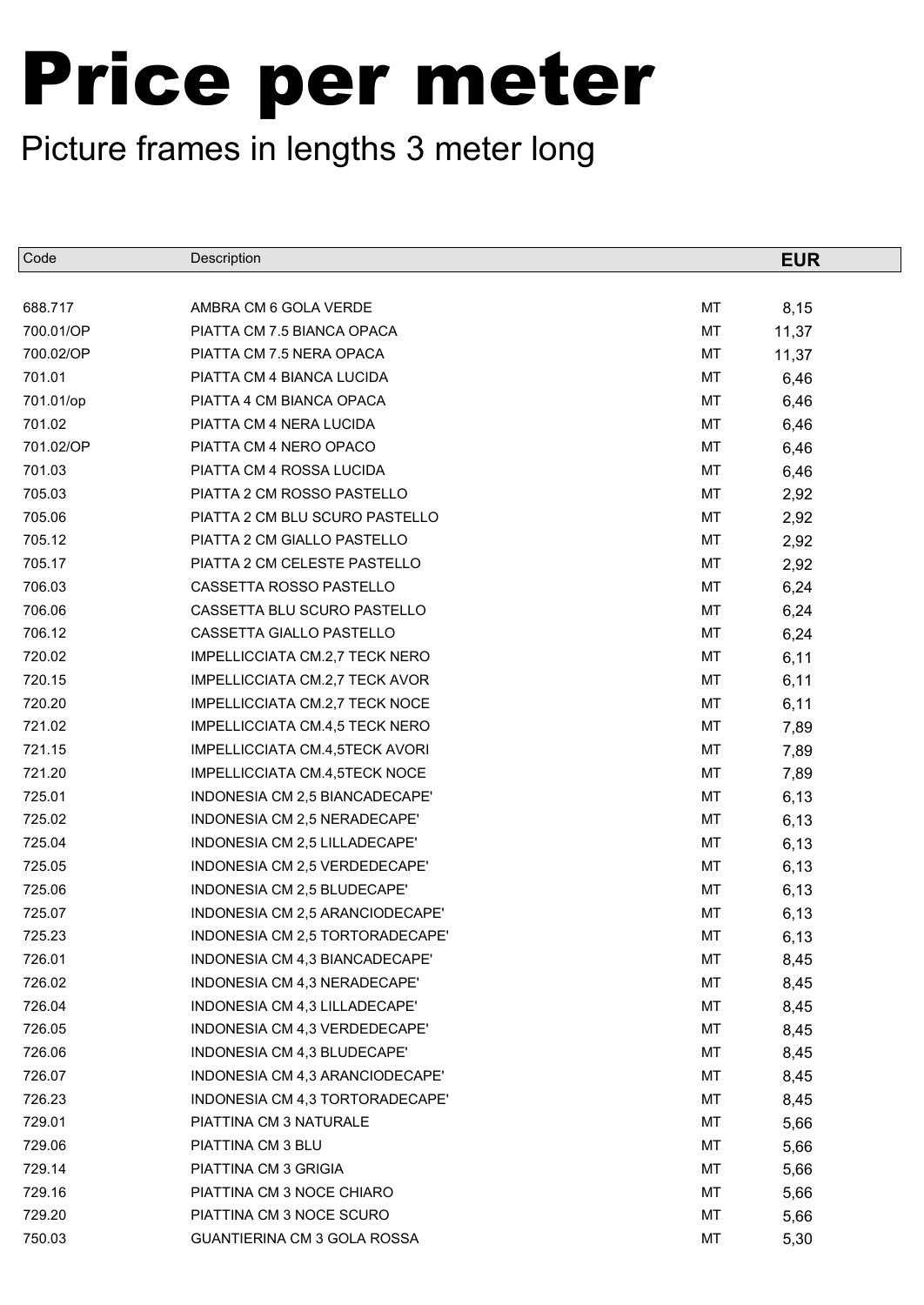| Code     | Description                                 |    | <b>EUR</b> |
|----------|---------------------------------------------|----|------------|
|          |                                             |    |            |
| 750.05   | <b>GUANTIERINA CM 3 GOLA VERDE</b>          | MT | 5,30       |
| 750.06   | <b>GUANTIERINA CM 3 GOLA BLU</b>            | MT | 5,30       |
| 750.17   | <b>GUANTIRINA CM 3 GOLA CELESTE</b>         | MT | 5,30       |
| 750.321  | <b>GUANTIERINA CM 3 ORO</b>                 | MT | 5,30       |
| 750.322  | <b>GUANTIERINA CM 3 ARGENTO</b>             | MT | 5,30       |
| 751.321  | GUANTIERINA PASTELLATA CM 4ORO CLASSICO     | MT | 6,86       |
| 751.322  | GUANTIERINA PASTELLATA CM 4ARGENTO CLASSICO | MT | 6,86       |
| 751P.31  | GIOIELLO CM.4 ORO MULTICOLOR                | MT | 5,90       |
| 751P.32  | GIOIELLO CM.4 ARG MULTICOLOR                | MT | 5,90       |
| 751P.321 | GIOIELLO CM.4 ORO                           | MT | 5,90       |
| 751P.322 | GIOIELLO CM.4 ARGENTO                       | MT | 5,90       |
| 751P.35  | GIOIELLO CM.4 SBIANCATO MULTIC              | MT | 5,90       |
| 752.01   | <b>QUADROTTO CM 4 BIANCOGLITTER</b>         | MT | 6,89       |
| 752.02   | <b>QUADROTTO CM 4 NEROGLITTER</b>           | MT | 6,89       |
| 752.09   | <b>QUADROTTO CM 4 ARGENTOGLITTER</b>        | MT | 6,89       |
| 752.10   | <b>QUADROTTO CM 4 OROGLITTER</b>            | MT | 6,89       |
| 753.01   | PIATTA CM 8 BIANCO GLITTER                  | MT | 9,32       |
| 753.02   | PIATTA CM 8 NERO GLITTER                    | MT | 9,32       |
| 753.09   | PIATTA CM 8 ARGENTO GLITTER                 | MT | 9,32       |
| 753.10   | PIATTA CM 8 ORO GLITTER                     | MT | 9,32       |
| 754.321  | PASTELLATA CM 4,5 ORO                       | MT | 6,64       |
| 754.322  | PASTELLATA CM 4,5 ARGENTO                   | MT | 6,64       |
| 800.321  | LAVORATA CM 2 ORO                           | MT | 2,90       |
| 800.322  | LAVORATA CM 2 ARGENTO                       | MT | 2,90       |
| 802.321  | BAROCCA CM 8,7 ORO                          | MT | 10,24      |
| 802.322  | BAROCCA CM 8,7 ARGENTO                      | MT | 10,25      |
| 803.01   | PIATTA CM 8,5 RICCIO BIANCA                 | MT | 10,19      |
| 803.02   | PIATTA CM 8,5 RICCIO NERA                   | MT | 10,19      |
| 803.03   | PIATTA CM 8,5 RICCIO ROSSA                  | МT | 10,19      |
| 803.09   | PIATTA CM 8,5 RICCIO ARGENTO                | MT | 12,19      |
| 803.10   | PIATTA CM 8,5 RICCIO ORO                    | МT | 12,19      |
| 804.01   | MURO BIANCO CM 8                            | MT | 9,93       |
| 804.02   | MURO NERO CM 8                              | МT | 9,93       |
| 804.03   | MURO ROSSO FERRARI CM 8                     | MT | 9,93       |
| 804.15   | MURO AVORIO CM 8                            | МT | 9,93       |
| 804.321  | MURO ORO CLASSICO CM 8                      | MT | 9,93       |
| 804.322  | MURO ARGENTO CM 8                           | МT | 9,93       |
| 806.02   | COUNTRY CM 6,5 NERO                         | MT | 8,41       |
| 806.03   | COUNTRY CM 6,5 ROSSO                        | МT | 8,41       |
| 806.05   | COUNTRY CM 6,5 VERDE                        | MT | 8,41       |
| 806.06   | COUNTRY CM 6,5 BLU                          | MT | 8,41       |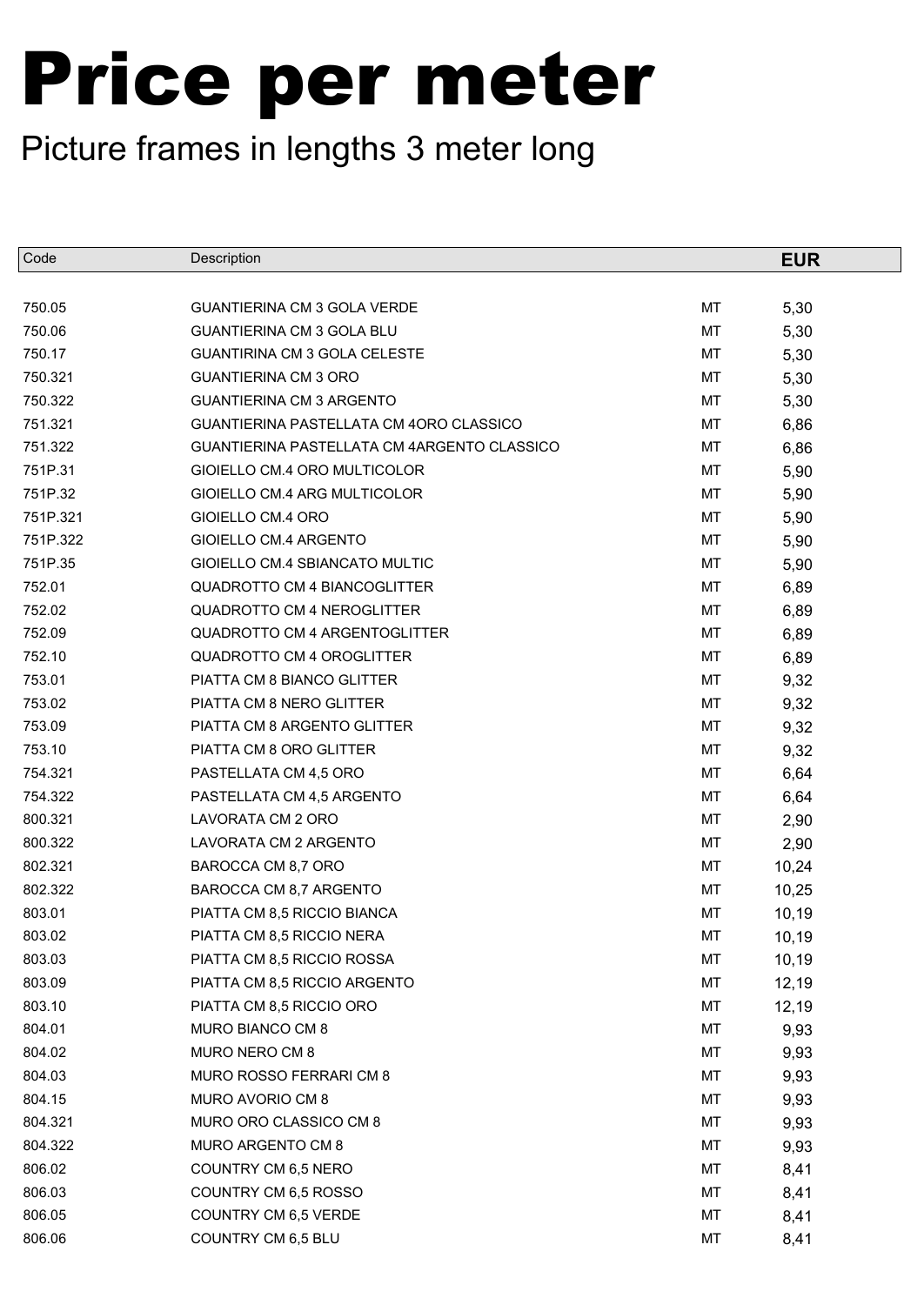| Code     | Description                      |    | <b>EUR</b> |
|----------|----------------------------------|----|------------|
|          |                                  |    |            |
| 806.19   | COUNTRY CM 6,5 SBIANCATA         | MT | 8,41       |
| 807.000  | PIATTA CM 7 GREZZA               | MT | 5,09       |
| 807.19   | PIATTA CM 7 SBIANCATA            | MT | 7,23       |
| 808.19   | LAVORATA CM 3,5 SBIANCATA        | MT | 6,38       |
| 808.321  | LAVORATA CM 3,5 ORO ZECCHINO     | MT | 6,38       |
| 808.322  | LAVORATA CM 3,5 ARGENTOZECCHINO  | MT | 6,38       |
| 808.324  | LAVORATA CM 3,5 AVORIO           | MT | 6,38       |
| 809.321  | SPAGNOLA CM 10,5 BAROCCO ORO     | MT | 14,13      |
| 809.322  | SPAGNOLA CM 10,5 BAROCCOARGENTO  | MT | 14,13      |
| 811.19   | LAVORATA CM 5,5 BAROCCOSBIANCATA | MT | 8,43       |
| 811.321  | LAVORATA CM 5,5 BAROCCO ORO      | MT | 8,81       |
| 811.322  | LAVORATA CM 5,5 BAROCCOARGENTO   | MT | 8,81       |
| 812.321  | <b>QUATTROPASTELLI CM 7 ORO</b>  | MT | 10,24      |
| 812.322  | QUATTROPASTELLI CM 7 ARGENTO     | MT | 10,24      |
| 812.323  | QUATTROPASTELLI CM 7 ORO NERO    | MT | 10,24      |
| 813.321  | ONDEGGIO CM 5,5 ORO              | MT | 7,46       |
| 813.322  | ONDEGGIO CM 5,5 ARGENTO          | MT | 7,46       |
| 814.02   | PASTELLATA CM 7 NERO LACCATO     | MT | 16,55      |
| 814.03   | PASTELLATA CM 7 ROSSO LACCATO    | MT | 16,55      |
| 814.09   | PASTELLATA CM 7 ARGENTOLUCIDO    | MT | 17,44      |
| 814.321  | PASTELLATA CM 7 ORO ZECCHINO     | MT | 13,86      |
| 814.322  | PASTELLATA CM 7 ARGENTOZECCHINO  | MT | 13,86      |
| 814.324  | PASTELLATA CM 7 VENEZIANA        | MT | 13,86      |
| 815.03   | SEMITONDO CM 1,5 SFUMATO ROSSO   | MT | 1,87       |
| 815.04   | SEMITONDO CM 1,5 SFUMATOFUXIA    | MT | 1,87       |
| 815.06   | SEMITONDO CM 1,5 SFUMATO BLU     | MT | 1,87       |
| 815.07   | SEMITONDO CM 1,5 SFUMATOARANCIO  | MT | 1,87       |
| 815.321  | SEMITONDO CM 1,5 ORO             | MT | 2,18       |
| 815.322  | SEMITONDO CM 1,5 ARGENTO         | МT | 2,18       |
| 816.03   | SFUMATA ROSSA CM 2,5             | МT | 2,27       |
| 816.04   | SFUMATA FUCSIA CM 2,5            | МT | 2,27       |
| 816.05   | SFUMATA VERDE CM 2,5             | МT | 2,27       |
| 816.06   | SFUMATA BLU CM 2,5               | МT | 2,27       |
| 816.07   | SFUMATA ARANCIO CM 2,5           | МT | 2,27       |
| 816.09/N | CM 2.5 ARGENTO                   | МT | 2,86       |
| 816.10/N | ORO CM 2.5 ORO                   | МT | 2,86       |
| 816.321  | ORO CLASSICO CM 2,5              | МT | 2,42       |
| 816.322  | ARGENTO CLASSICO CM 2,5          | МT | 2,42       |
| 817.03   | BOMBE' CM 6 SFUMATO ROSSO        | МT | 4,42       |
| 817.04   | BOMBE' CM 6 SFUMATO FUCSIA       | МT | 4,42       |
| 817.06   | BOMBE' CM 6 SFUMATO BLU          | МT | 4,42       |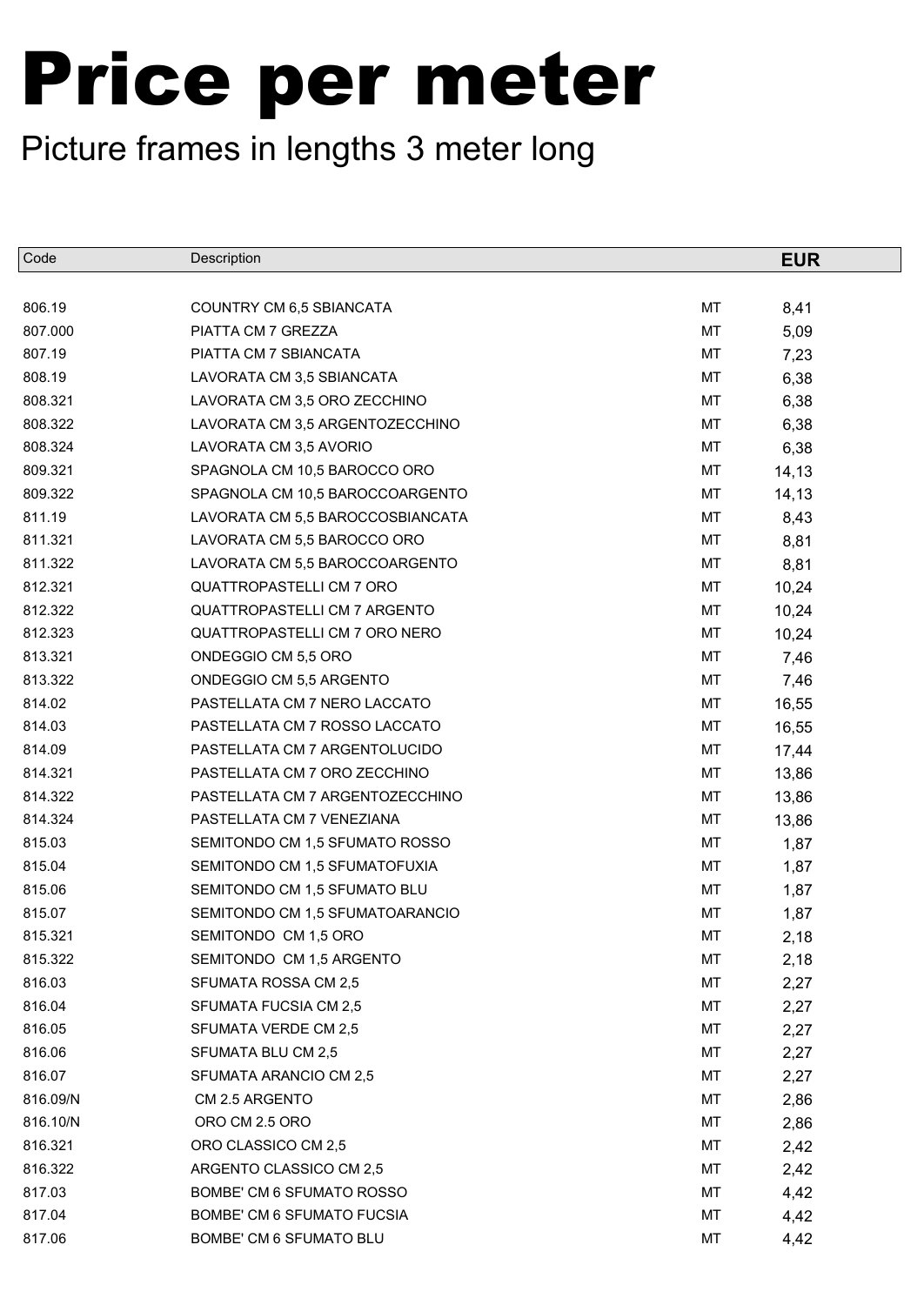| Code    | Description                    |    | <b>EUR</b> |
|---------|--------------------------------|----|------------|
|         |                                |    |            |
| 817.07  | BOMBE' CM 6 SFUMATO ARANCIO    | MT | 4,42       |
| 818.03  | CASSETTA CM 4 SFUMATA ROSSA    | МT | 4,42       |
| 818.04  | CASSETTA CM 4 SFUMATA FUCSIA   | МT | 4,42       |
| 818.06  | CASSETTA CM 4 SFUMATA BLU      | MT | 4,42       |
| 818.07  | CASSETTA CM 4 SFUMATA ARANCIO  | MT | 4,42       |
| 820.01  | <b>GIOVE CM 8 BIANCO</b>       | MT | 11,90      |
| 820.02  | GIOVE CM 8 NERO                | MT | 11,90      |
| 820.03  | GIOVE CM 8 ROSSO               | МT | 11,90      |
| 820.09  | GIOVE CM 8 ARGENTO             | MT | 14,23      |
| 820.10  | GIOVE CM 8 ORO                 | MT | 14,23      |
| 822.01  | TONDINO CM 1,8 BIANCO LACCATO  | MT | 2,77       |
| 822.02  | TONDINO CM 1,8 NERO LACCATO    | MT | 2,77       |
| 822.03  | TONDINO CM 1,8 ROSSO LACCATO   | MT | 2,77       |
| 822.04  | TONDINO CM 1,8 FUCSIA LACCATO  | MT | 2,77       |
| 822.05  | TONDINO CM 1,8 VERDE LACCATO   | MT | 2,77       |
| 822.06  | TONDINO CM 1,8 BLU LACCATO     | MT | 2,77       |
| 822.07  | TONDINO CM 1,8 ARANCIO LACCATO | MT | 2,77       |
| 822.08  | TONDINO CM 1,8 VIOLA LACCATO   | МT | 2,77       |
| 822.09  | TONDINO LACCATO ARGENTO        | MT | 4,65       |
| 822.10  | TONDINO LACCATO ORO            | МT | 4,65       |
| 822.12  | TONDINO CM 1,8 GIALLO LACCATO  | MT | 2,77       |
| 823.01  | VENERE CM 10 BIANCO LACCATO    | MT | 16,59      |
| 823.02  | VENERE CM 10 NERO LACCATO      | MT | 16,59      |
| 823.03  | VENERE CM 10 ROSSO LACCATO     | MT | 16,59      |
| 823.321 | VENERE CM 10 ORO               | MT | 18,04      |
| 823.322 | VENERE CM 10 ARGENTO           | MT | 18,04      |
| 824.00  | PIATTA GREZZA 10 CM            | MT | 5,72       |
| 824.01  | PIATTA CM 10 GLITTER BIANCO    | MT | 10,15      |
| 824.02  | PIATTA CM 10 GLITTER NERA      | МT | 10,15      |
| 824.09  | PIATTA CM 10 GLITTER ARGENTO   | МT | 10,15      |
| 824.10  | PIATTA CM 10 GLITTER ORO       | МT | 10,15      |
| 824.19  | PIATTA CM 10 SBIANCATA         | МT | 7,98       |
| 825.09  | CHIOCCIOLA CM 5,8 BIANCO ARG   | МT | 6,18       |
| 825.09L | CHIOCCIOLA CM 5,8 ARGENTO CROM | МT | 7,94       |
| 825.10  | CHIOCCIOLA CM 5,8 ORO CROM     | МT | 7,94       |
| 825.321 | CHIOCCIOLA CM 5,8 ORO          | МT | 6,18       |
| 825.322 | CHIOCCIOLA CM 5,8 ARGENTO      | МT | 6,18       |
| 826.09  | CHIOCCIOLA CM 3 ARGENTO BIANCO | МT | 4,97       |
| 826.19  | CHIOCCIOLA CM 3 SBIANCATA      | МT | 4,97       |
| 826.321 | CHIOCCIOLA CM 3 ORO            | МT | 4,97       |
| 826.322 | CHIOCCIOLA CM 3 ARGENTO        | МT | 4,97       |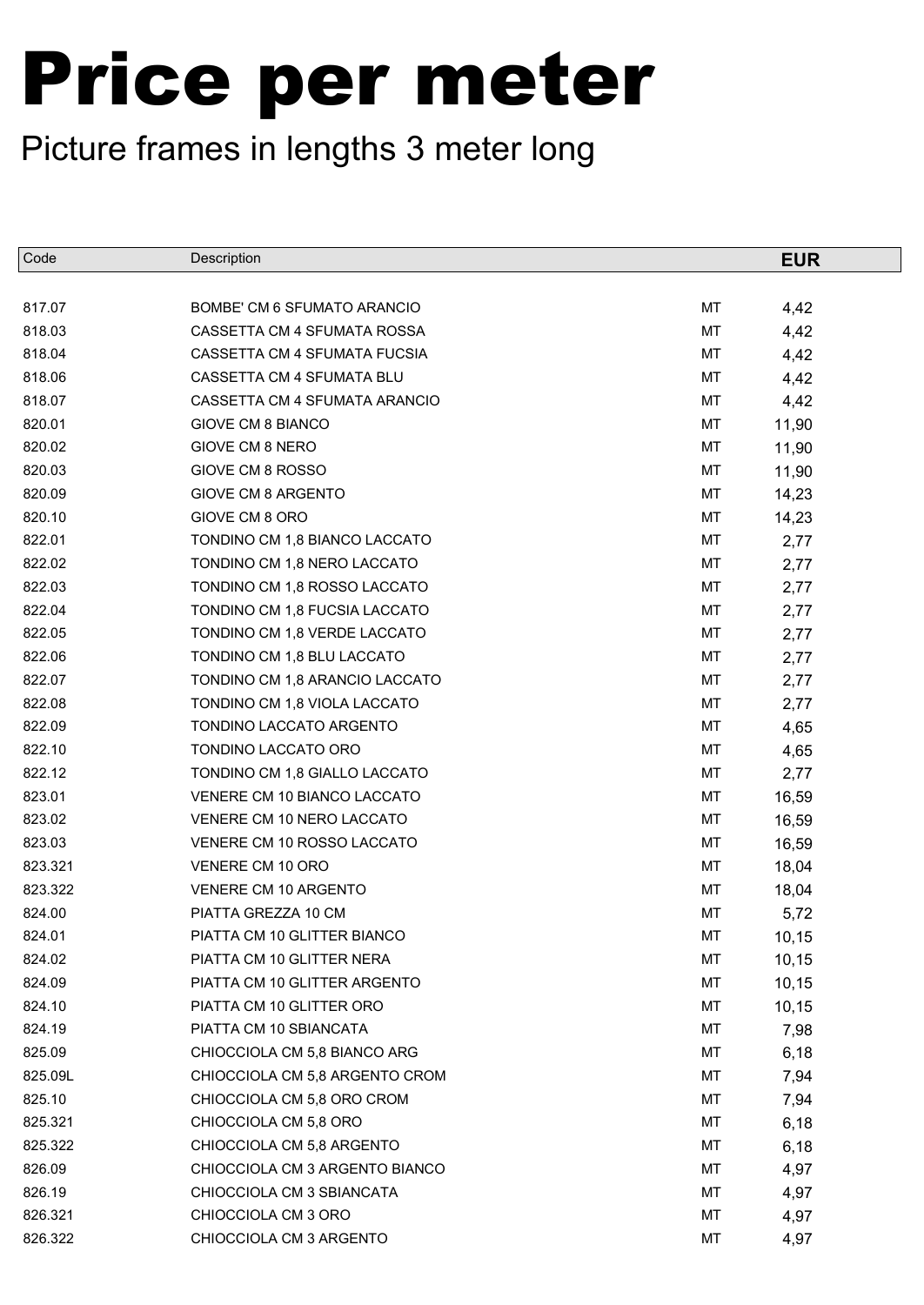| Code         | Description                                  |    | <b>EUR</b> |
|--------------|----------------------------------------------|----|------------|
|              |                                              |    |            |
| 830.09       | CHIOCCIOLA CM 8 BIANCA ARGENTO               | MT | 11,03      |
| 830.321      | CHIOCCIOLA CM 8 ORO                          | MT | 11,03      |
| 830.322      | CHIOCCIOLA CM 8 ARGENTO                      | МT | 11,03      |
| 833.01       | GUANTIERINA CM 4 BIANCO OPACO                | MT | 5,28       |
| 833.02       | <b>GUANTIERINA CM 4 NERO OPACO</b>           | MT | 5,28       |
| 833.321      | <b>GUATIERINA CM 4 ORO</b>                   | MT | 7,92       |
| 833.322      | <b>GUANTIERINA CM 4 ARGENTO</b>              | MT | 7,92       |
| 834.01       | GUANTIERA CM 7,2 BIANCOOPACO                 | MT | 10,45      |
| 834.02       | GUANTIERA CM 7,2 NERO OPACO                  | MT | 10,45      |
| 834.321      | GUANTIERA CM 7,2 ORO                         | MT | 14,32      |
| 834.321/V    | GUANTIERA CM 7,2 ORO ANTICO                  | MT | 14,32      |
| 834.322      | GUANTIERA CM 7,2 ARGENTO                     | MT | 14,32      |
| 834.322/V    | GUANTIERA CM 7,2 ARGENTO                     | МT | 14,32      |
| 835.01       | CASSETTA CM 3,5 BIANCO OPACO                 | MT | 6,56       |
| 835.02       | CASSETTA CM 3,5 NERO OPACO                   | MT | 6,56       |
| 835.02/F.O   | CASSETTA CM 3,5 NERO FILOORO                 | MT | 7,68       |
| 836.01       | CASSETTONE CM 4 BIANCO OPACO                 | MT | 7,36       |
| 836.02       | CASSETTONE CM 4 NERO OPACO                   | MT | 7,36       |
| 836.321      | CASSETTONE CM 4 ORO                          | MT | 9,41       |
| 836.322      | CASSETTONE CM 4 ARGENTO                      | MT | 9,41       |
| 838.323      | CASSETTA ARTE' CM 3,5 NERAGRECA ORO          | MT | 7,13       |
| 838.325/F.A. | CASSETTA ARTE' CM 3,5SBIANCATA GRECA ARGENTO | MT | 7,13       |
| 838.325/F.O. | CASSETTA ARTE' CM 3,5SBIANCATA GRECA ORO     | MT | 7,13       |
| 847.321      | PIATTA CM 4 PASTELLATA ORO                   | MT | 6,69       |
| 847.322      | PIATTA CM 4 PASTELLATA ARGENTO               | MT | 6,69       |
| 847.325/F.A  | PIATTA CM 4 PASTELLATASBIANCATA FILO ARGENTO | MT | 6,69       |
| 847.325/F.O  | PIATTA CM 4 PASTELLATASBIANCATA FILO ORO     | MT | 6,69       |
| 848.323      | ARTE ANTICA CM 8 NERO GRECAORO               | MT | 12, 13     |
| 848.325/F.A  | ARTE ANTICA CM 8 SBIANCATAGRECA ARGENTO      | МT | 12,13      |
| 848.325/F.O  | ARTE ANTICA CM 8 SBIANCATAGRECA ORO          | MT | 12, 13     |
| 848.326      | ARTE ANTICA CM 8 NERO GRECAARGENTO           | МT | 12, 13     |
| 849.323      | PIRAMIDE CM 7 NERO FILO ORO                  | МT | 9,04       |
| 849.325/F.A. | PIRAMIDE CM 7 SBIANCATA FILOARGENTO          | МT | 9,04       |
| 849.325/F.O. | PIRAMIDE CM 7 SBIANCATA FILOORO              | МT | 9,04       |
| 849.326      | PIRAMIDE CM 7 NERO FILO ARGENT               | МT | 9,04       |
| 850.323      | CASSETTA CM 2 PALLINO NERO ORO               | МT | 5,90       |
| 850.325/F.A. | CASS CM 2 PALLINO SBIANCAT F.A.              | МT | 5,90       |
| 850.325/F.O. | CASS CM2 PALLINO SBIANCAT F.O.               | MT | 5,90       |
| 850.326      | CASSETTA CM 2 PALLINO NEROARGENTO            | МT | 5,90       |
| 852.01/09    | ZAFFIRO BIANCO ARGENTO CM 10                 | MT | 14,02      |
| 852.01/10    | ZAFFIRO BIANCO ORO CM 10                     | МT | 14,02      |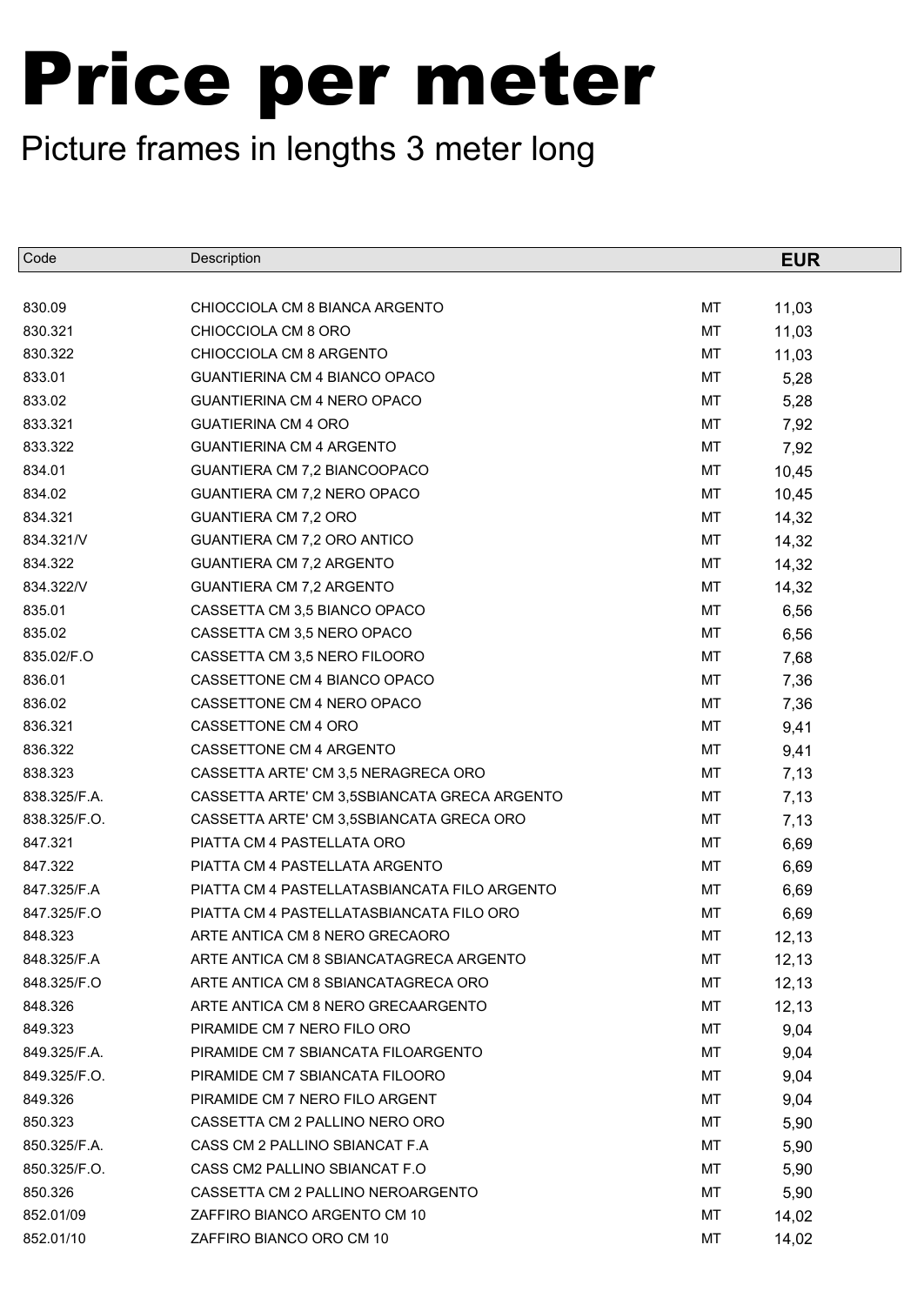| Code      | Description                  |    | <b>EUR</b> |
|-----------|------------------------------|----|------------|
|           |                              |    |            |
| 852.02/09 | ZAFFIRO NERO ARGENTO CM 10   | MT | 14,02      |
| 852.02/10 | ZAFFIRO NERO ORO CM 10       | MT | 14,02      |
| 853.01/09 | ZAFFIRO BIANCO ARGENTO CM 7  | MT | 10,31      |
| 853.01/10 | ZAFFIRO BIANCO ORO CM 7      | MT | 10,31      |
| 853.02/09 | ZAFFIRO NERO ARGENTO CM 7    | MT | 10,31      |
| 853.02/10 | ZAFFIRO NERO ORO CM 7        | MT | 10,31      |
| 855.02    | ORCHIDEA NERA                | MT | 3,08       |
| 855.03    | ORCHIDEA ROSSA               | МT | 3,08       |
| 855.05    | <b>ORCHIDEA VERDE</b>        | MT | 3,08       |
| 855.06    | ORCHIDEA BLU                 | МT | 3,08       |
| 855.08    | ORCHIDEA VIOLA               | MT | 3,08       |
| 855.12    | ORCHIDEA GIALLO              | МT | 3,08       |
| 855.19    | ORCHIDEA SBIANCATA           | MT | 3,08       |
| 856.02    | PRIMULA NERO F.ORO           | MT | 7,52       |
| 856.03    | PRIMULA ROSSO                | MT | 7,52       |
| 856.05    | PRIMULA VERDE                | MT | 7,52       |
| 856.06    | PRIMULA BLU                  | MT | 7,52       |
| 856.19    | PRIMULA SBIANCATA FILO ORO   | MT | 7,52       |
| 857.01    | SIRIO CM 3 BIANCA            | MT | 2,70       |
| 857.02    | SIRIO CM 3 NERO              | МT | 2,70       |
| 858.01    | SIRIO CASSETTA CM 3 BIANCO   | MT | 4,48       |
| 858.02    | SIRIO CASSETTA CM 3 NERO     | MT | 4,48       |
| 859.01    | SIRIO CM 5 BIANCO            | MT | 3,97       |
| 859.02    | SIRIO CM 5 NERO              | MT | 3,97       |
| 860.01    | SIRIO CM 9 BIANCO            | MT | 7,57       |
| 860.02    | SIRIO CM 9 NERO              | MT | 7,57       |
| 861.01    | RICCIO CM.3 BIANCA           | MT | 4,04       |
| 861.02    | RICCIO CM.3 NERA             | MT | 4,04       |
| 861.03    | RICCIO CM.3 ROSSA            | МT | 4,04       |
| 861.09    | RICCIO CM.3 ARGENTO          | МT | 5,72       |
| 861.10    | RICCIO CM.3 ORO              | МT | 5,72       |
| 862.01    | AFRICA CM 4 SFUMATO BIANCO   | МT | 6,06       |
| 862.02    | AFRICA CM.4 SFUMATO NERO     | МT | 6,06       |
| 862.03    | AFRICA CM.4 SFUMATO ROSSO    | МT | 6,06       |
| 862.05    | AFRICA CM 4 SFUMATO VERDE    | МT | 6,06       |
| 862.06    | AFRICA CM 4 SFUMATO BLU      | МT | 6,06       |
| 862.08    | AFRICA CM.4 SFUMATO VIOLA    | МT | 6,06       |
| 862.12    | AFRICA CM.4 SFUMATO GIALLA   | МT | 6,06       |
| 862.20    | AFRICA CM 4 SFUMATA BRONZO   | МT | 6,06       |
| 863.31    | GIOIELLO CM.2 ORO MULTICOLOR | МT | 3,71       |
| 863.32    | GIOIELLO CM.2 ARG MULTICOLOR | МT | 3,71       |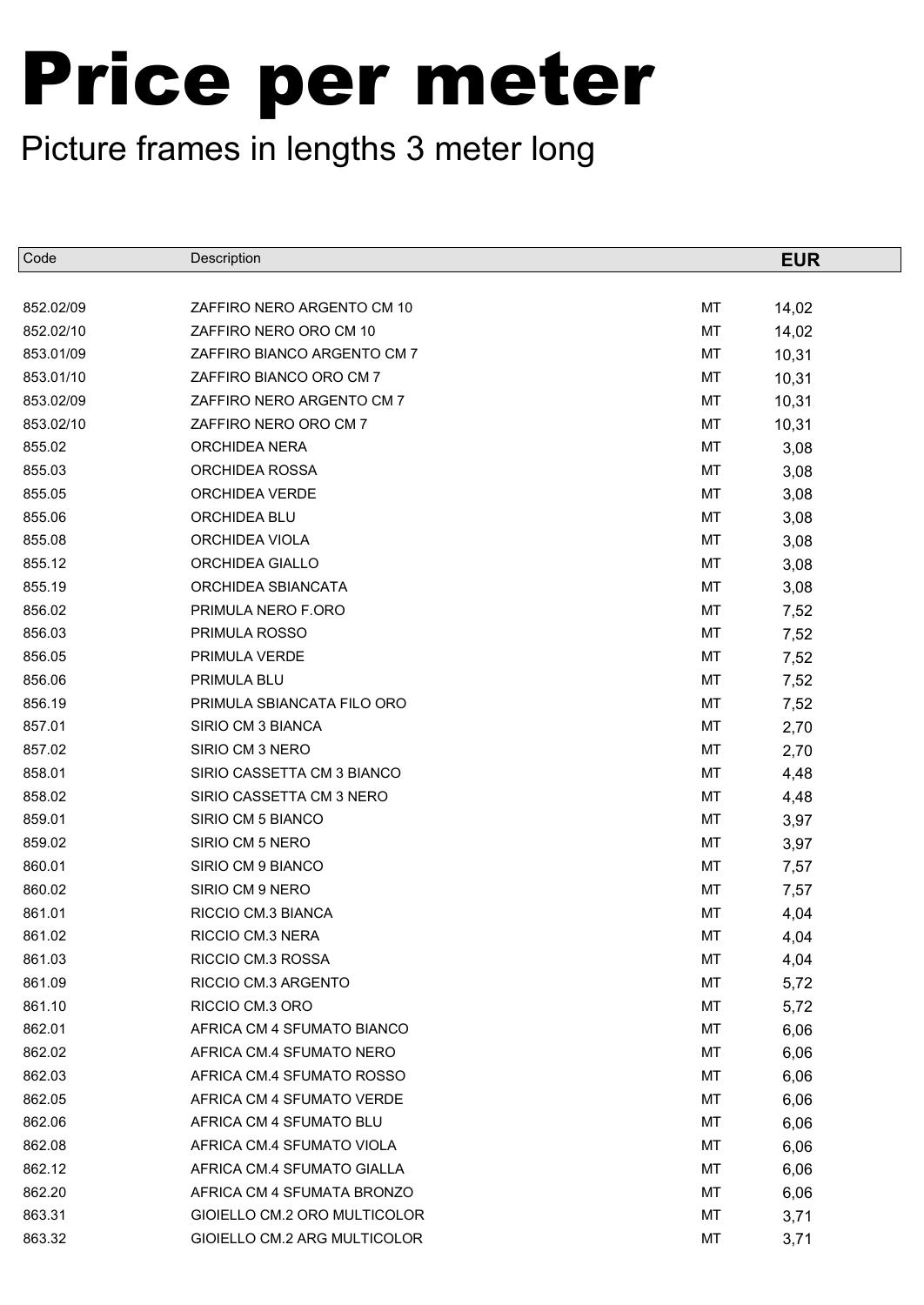| Code    | Description                             |    | <b>EUR</b> |
|---------|-----------------------------------------|----|------------|
|         |                                         |    |            |
| 863.321 | GIOIELLO CM.2 ORO                       | MT | 3,71       |
| 863.322 | GIOIELLO CM.2 ARGENTO                   | MT | 3,71       |
| 863.35  | GIOIELLO CM.2 SBIANCATO MULTIC          | MT | 3,71       |
| 864.31  | GIOIELLO CM.3 ORO MULTICOLOR            | MT | 5,29       |
| 864.32  | GIOIELLO CM.3 ARG MULTICOLOR            | MT | 5,29       |
| 864.321 | GIOIELLO CM.3 ORO                       | MT | 5,29       |
| 864.322 | GIOIELLO CM.3 ARGENTO                   | MT | 5,29       |
| 864.35  | GIOIELLO CM.3 SBIANCATO MULTIC          | MT | 5,29       |
| 865.01  | MARGHERITA CM.2.3 BIANCO LACCA          | MT | 4,27       |
| 865.02  | MARGHERITA CM.2.3 NERO LACCATO          | MT | 4,27       |
| 865.03  | MARGHERITA CM.2.3 ROSSO LACC            | MT | 4,27       |
| 865.04  | MARGHERITA CM.2.3 FUXIA LACC            | MT | 4,27       |
| 865.05  | MARGHERITA CM.2.3 VERDE LACC            | MT | 4,27       |
| 865.06  | MARGHERITA CM.2.3 BLU LACC              | MT | 4,27       |
| 865.07  | MARGHERITA CM.2.3 ARANCIO               | MT | 4,27       |
| 865.09  | MARGHERITA CM.2.3 ARGENTO CROM          | MT | 5,51       |
| 865.10  | MARGHERITA CM.2.3 ORO CROMO             | MT | 5,51       |
| 865.12  | MARGHERITA CM.2.3 GIALLO LACC           | MT | 4,27       |
| 865.321 | MARGHERITA CM.2.3 ORO CLASSICO          | MT | 4,27       |
| 865.322 | MARGHERITA CM.2.3 ARGENTO CLAS          | MT | 4,27       |
| 869.01  | BAROCCA CM. 6,3 BIANCO OP               | MT | 7,00       |
| 869.02  | BAROCCA PIATTA CM 6,3 NERO OP           | MT | 7,00       |
| 869.09  | BAROCCO CM 6,3 ARGENTO LUC              | MT | 8,06       |
| 869.10  | BAROCCA PIATTA CM 6,3 ORO LUC           | MT | 8,06       |
| 869.19  | BAROCCO PIATTA CM 6,3 SBIANCAT          | MT | 7,00       |
| 872.04  | PIATTINA SGUSCIATA CM 1,5FUXIA          | MT | 2,05       |
| 872.05  | PIATTINA SGUSCIATA CM 1,5VERDE          | MT | 2,05       |
| 872.09  | PIATTINA SGUSCIATA CM 1,5ARGENTO BIANCO | MT | 2,05       |
| 872.10  | PIATTINA SGUSCIATA CM 1.50RO BIANCO     | МT | 2,05       |
| 872.17  | PIATTINA SGUSCIATA CM 1,5CELESTE        | MT | 2,05       |
| 872.21  | PIATTINA SGUSCIATA CM 1,5MULTICOLOR     | MT | 2,05       |
| 873.04  | PIATTINA SGUSCIATA CM 2,5FUXIA          | MT | 2,71       |
| 873.05  | PIATTINA SGUSCIATA CM 2,5VERDE          | MT | 2,71       |
| 873.09  | PIATTINA SGUSCIATA CM 2,5ARG-BIANCO     | MT | 2,71       |
| 873.10  | PIATTINA SGUSCIATA CM 2,5ORO BIANCO     | MT | 2,71       |
| 873.17  | PIATTINA SGUSCIATA CM 2,5CELESTE        | MT | 2,71       |
| 873.21  | PIATTINA SGUSCIATA CM 2,5MULTICOLOR     | MT | 2,71       |
| 874.04  | CASSETTA SGUSCIATA FUXIA                | MT | 3,79       |
| 874.05  | CASSETTA SGUSCIATA VERDE                | MT | 3,79       |
| 874.09  | CASSETTA SGUSCIATA ARGENTOBIANCO        | MT | 3,79       |
| 874.10  | CASSETTA SGUSCIATAORO BIANCO            | MT | 3,79       |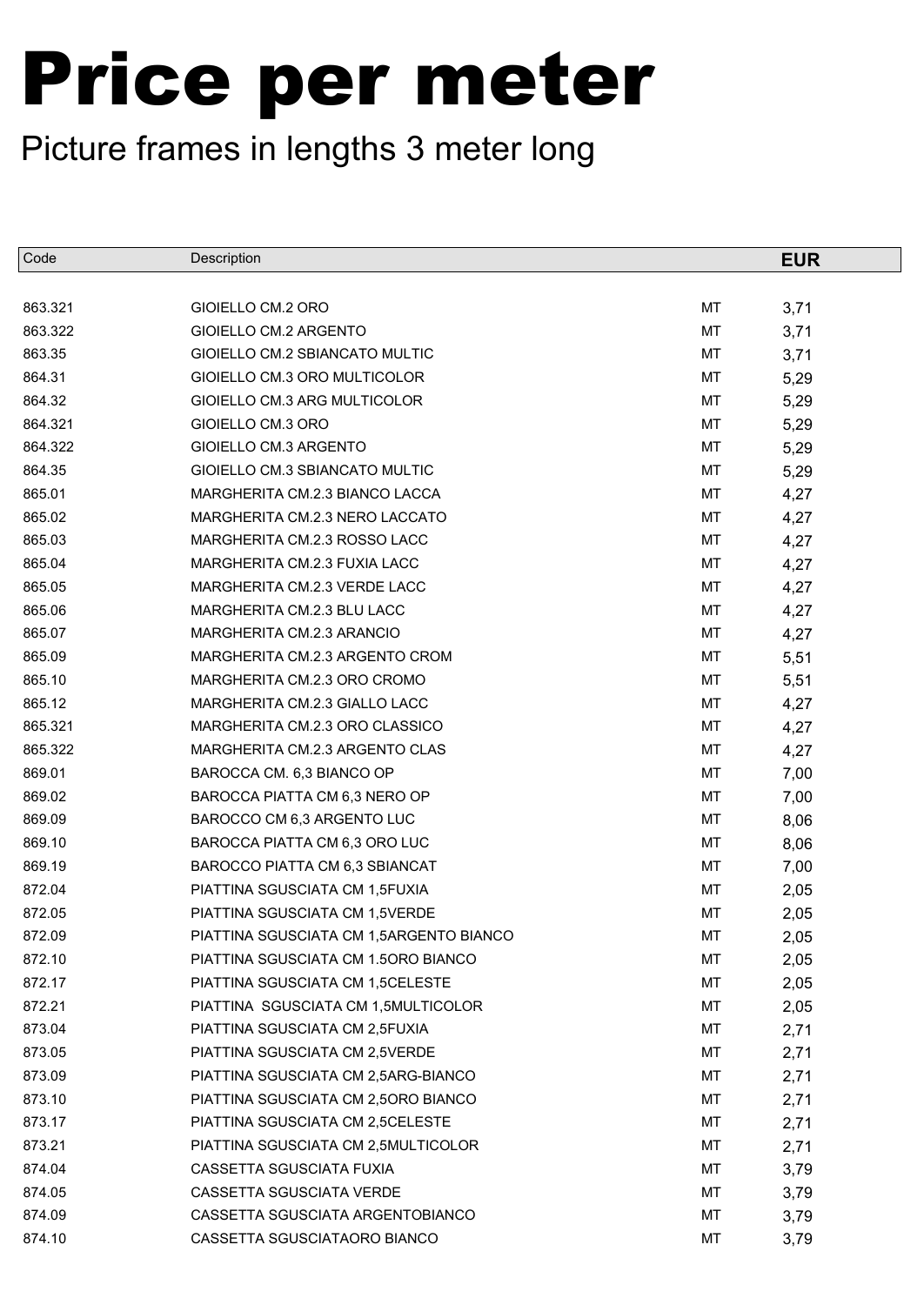| 874.17      | CASSETTA SGUSCIATACELESTE             | MT | 3,79  |
|-------------|---------------------------------------|----|-------|
| 874.21      | CASSETTA SGUSCIATAMULTICOLOR          | MT | 3,79  |
| 876.01      | OPALE BIANCO OPACO                    | МT | 7,49  |
| 876.02      | OPALE NERO OPACO                      | МT | 7,49  |
| 877.321     | CASSETTA 17X30 ORO FOGLIA             | МT | 4,62  |
| 877.322     | CASSETTA 17X30 ABETE ARGENTO FOGLIA   |    | 4,62  |
| 880.321     | RUBINO CON PASTELLO ORO               | MT | 10,90 |
| 880.322     | RUBINO CON PASTELLO ARGENTO           |    | 10,90 |
| 880.323     | RUBINO CON PASTELLO NERO F.ORO        | МT | 10,90 |
| 880.325/F.0 | RUBINO PASTELLO SBIANCATO F.OR        | МT | 10,90 |
| 881.02      | TONDINO PASTELLATO NERO               | МT | 4,24  |
| 881.19      | TONDINO PASTELLATO SBIANCATA          | МT | 4,24  |
| 881.321     | TONDINO PASTELLATO ORO                | МT | 4,24  |
| 881.322     | TONDINO PASTELLATO ARGENTO            | МT | 4,24  |
| 882.02      | <b>GRAFFITI CASSETTA NERO</b>         | МT | 5,30  |
| 882.03      | <b>GRAFFITI CASSETTA ROSSO</b>        | МT | 5,30  |
| 882.05      | <b>GRAFFITI CASSETTA VERDE</b>        | МT | 5,30  |
| 882.06      | <b>GRAFFITI CASSETTA BLU</b>          | МT | 5,30  |
| 882.06/A    | GRAFFITI CASSETTABLU ARGENTO          | МT | 5,30  |
| 882.19      | <b>GRAFFITI CASSETTA SBIANCATA</b>    | МT | 5,30  |
| 882.321     | <b>GRAFFITI CASSETTA ORO</b>          | МT | 5,30  |
| 882.322     | <b>GRAFFITI CASSETTA ARGENTO</b>      | МT | 5,30  |
| 883.000     | CORALLO GREZZO                        | МT | 6,93  |
| 883.325/F.A | CORALLO PASTEL SBIANCATA F.ARG        | МT | 10,33 |
| 883.326     | CORALLO PASTELLO NERO FILO ARG        | МT | 10,33 |
| 884.03      | MUSEUM CM 6,4 ORO ROSSA               | МT | 16,59 |
| 884.321     | MUSEUM CM.6,4 ORO ANTICO              | МT | 15,47 |
| 884.322     | MUSEUM CM.6,4 ARGENTO ANTICO          | МT | 15,47 |
| 884.323     | MUSEUM CM.6,4 ORO NERO                | MT | 16,59 |
| 884.325 F.O | MUSEUM CM.6,4 AVORIO FILO ORO         | МT | 16,59 |
| 885.03      | TOPAZIO CM.3,5 ROSS 2 PASTELLI        | МT | 8,86  |
| 885.321     | TOPAZIO CM.3,5 ORO 2 PASTELLI         | MT | 8,86  |
| 885.322     | TOPAZIO CM.3,5 ARGENT 2 PASTEL        | МT | 8,86  |
| 885.323     | TOPAZIO CM.3,5 ORO NER2 PASTEL        | МT | 9,83  |
| 885.325 F.O | TOPAZIO CM.3,5 AVORIO 2 PASTEL        | МT | 9,83  |
| 886.03      | TOPAZIO CM.5,5 ORO ROSS 2 PAST        |    | 16,17 |
| 886.321     | TOPAZIO CM.5,5 ORO 2 PAST             |    | 14,07 |
| 886.322     | TOPAZIO CM.5,5 ARGENT 2 PAST          |    | 15,19 |
| 886.323     | TOPAZIO CM.5,5 OR NERO 2 PAST         |    | 16,17 |
| 886.325 F.O | TOPAZIO CM.5,5 AVORIO 2 PAST          |    | 16,17 |
| 887.321     | SALVATOR ROSA LISCIO CM 8,20RO ANTICO | МT | 21,81 |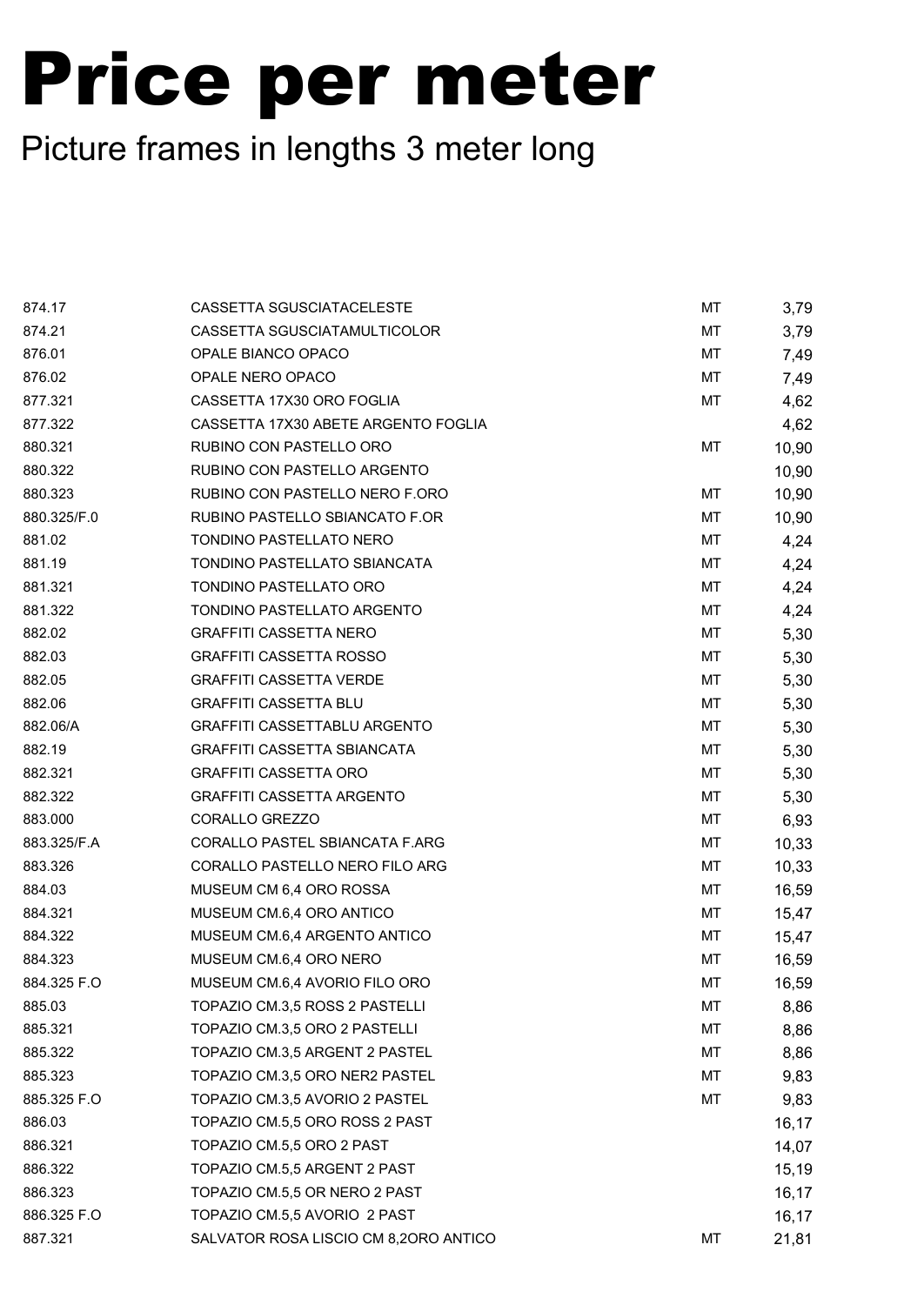| Code          | Description                               |    | <b>EUR</b> |
|---------------|-------------------------------------------|----|------------|
|               |                                           |    |            |
| 887.322       | SALVATOR ROSA LISCIO CM 8,2ARGENTO ANTICO | МT | 21,81      |
| 888.01        | STELLA CM.3,7 BIANCO OPACO                | MT | 6,42       |
| 888.01/F.A    | STELLA CM.3,7 BIANCO FILO ARG             | МT | 7,21       |
| 888.02        | STELLA CM.3,7 NERO                        | MT | 6,42       |
| 888.321       | STELLA CM.3,7 ORO                         | МT | 7,21       |
| 888.322       | STELLA CM.3,7 ARGENTO                     | МT | 7,21       |
| 888.325 / F.O | STELLA CM.3,7 AVORIO F.ORO                | МT | 7,21       |
| 889.01        | ATENE CM 4,5 BIANCO                       | MT | 9,59       |
| 889.01/F.A    | ATENE CM 4,5 BIANCO F. ARGENTO            | МT | 10,23      |
| 889.02        | ATENE CM 4,5 NERO                         | MT | 9,59       |
| 889.321       | ATENE CM 4,5 ORO                          | МT | 10,23      |
| 889.322       | ATENE CM 4,5 ARGENTO                      | MT | 10,23      |
| 889.325/F.O   | ATENE CM 4,5 AVORIO F. ORO                | МT | 10,23      |
| 890.09        | PIATTA RIGATA CM 5 ARGENTO                | MT | 5,17       |
| 890.10        | PIATTA RIGATA CM 5 ORO                    | MT | 5,17       |
| 891.321       | CASSETTA CM 2 ORO                         | MT | 3,85       |
| 891.322       | CASSETTA CM 2 ARGENTO                     | МT | 3,85       |
| 892.321       | CASSETTA CM 1,5 ORO                       | MT | 3,73       |
| 892.322       | CASSETTA CM 1,5 ARGENTO                   | МT | 3,73       |
| 893.09        | PIATTA RIGATA CM 10                       | МT | 9,46       |
| 893.10        | PIATTA RIGATA CM 10                       | МT | 9,46       |
| 894.01        | STELLA CM 2,5 BIANCA                      | MT | 5,13       |
| 894.321       | STELLA CM 2,5 ORO                         | MT | 5,13       |
| 894.322       | STELLA CM 2,5 ARGENTO                     | МT | 5,13       |
| 894.323       | STELLA CM 2,5 NERA FILO ORO               | МT | 5,13       |
| 894.325/F.O   | STELLA CM 2,5 AVORIO FILO ORO             | MT | 5,13       |
| 895.01        | VULCANO CM 9,5 BIANCO OPACO               | MT | 13,79      |
| 895.02        | VULCANO CM 9,5 NERO OPACO                 | MT | 13,79      |
| 895.28        | VULCANO CM 9.5 BIANCO/NERO                | МT | 14,34      |
| 896.01        | GIGLIO BIANCO CM 7,5                      | MT | 15,74      |
| 896.02        | GIGLIO NERO CM 7,5                        | МT | 15,74      |
| 896.09        | GIGLIO ARGENTO CROMO CM 7.5               | МT | 26,44      |
| 896.19        | GIGLIO SBIANCATO CM 7,5                   | МT | 15,74      |
| 896.30        | GIGLIO RAME CM 7,5                        | МT | 18,43      |
| 896.321       | GIGLIO ORO CM 7,5                         | МT | 18,43      |
| 896.322       | GIGLIO ARGENTO CM 7,5                     | МT | 18,43      |
| 897.01        | GIGLIETTO CM 4BIANCA                      | МT | 8,66       |
| 897.02        | <b>GIGLIETTO CM 4 NERA</b>                | МT | 8,66       |
| 897.09        | GIGLIETTO CM 4 ARGENTO CROMO              | МT | 12,40      |
| 897.19        | GIGLIETTO CM 4 SBIANCATA                  | МT | 8,66       |
| 897.30        | <b>GIGLIETTO CM 4 RAME</b>                | МT | 8,66       |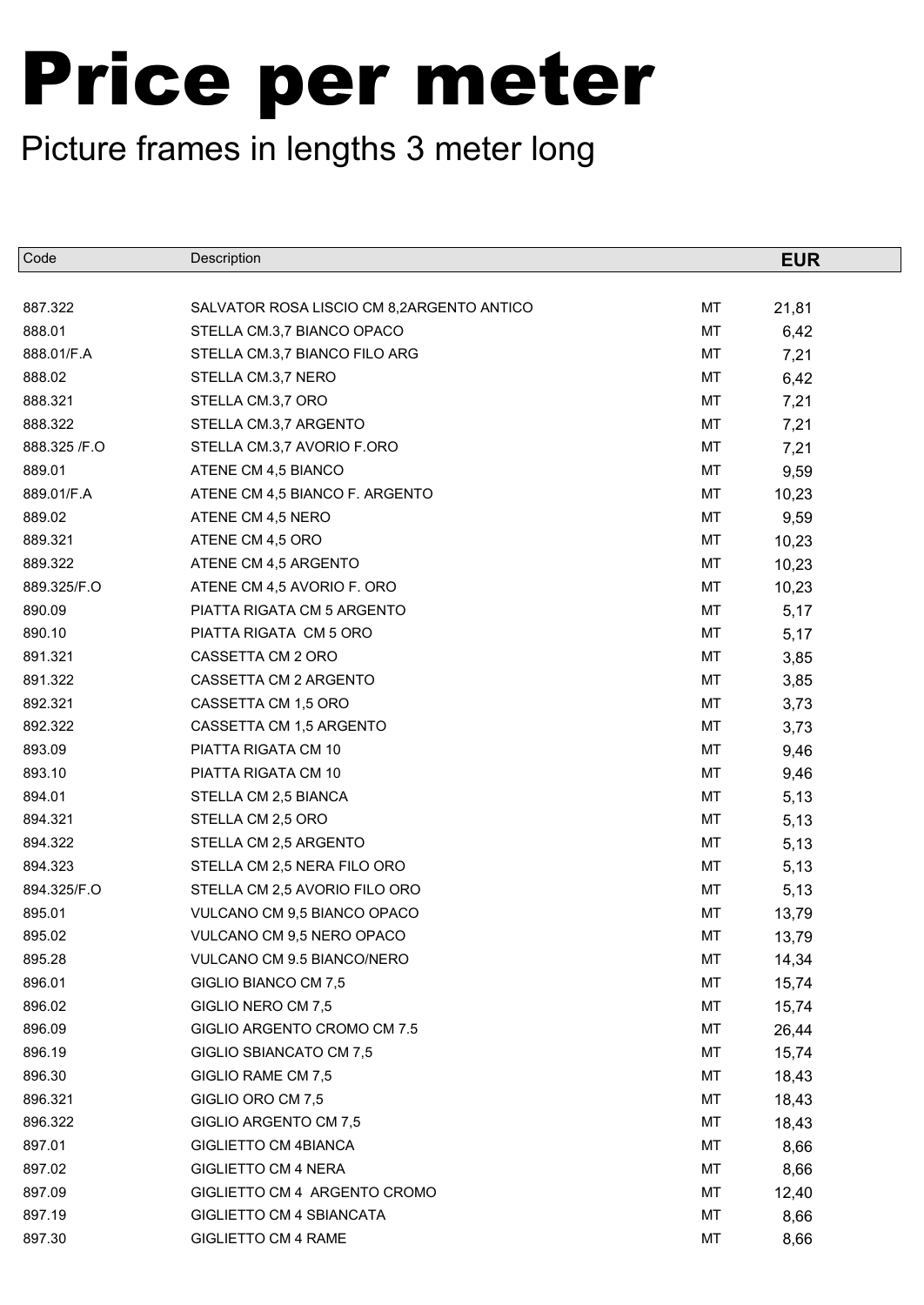| Code        | Description                       |           | <b>EUR</b> |
|-------------|-----------------------------------|-----------|------------|
|             |                                   |           |            |
| 897.321     | <b>GIGLIETTO CM 4 ORO</b>         | MT        | 8,66       |
| 897.322     | GIGLIETTO CM 4 ARGENTO            | <b>NR</b> | 8,66       |
| 898.01/OP   | IRIS CM 2 BIANCO OPACO            | МT        | 5,27       |
| 898.02/OP   | IRIS CM 2 NERO OPACO              | MT        | 5,27       |
| 898.19      | IRIS CM 2 SBIANCATO               | МT        | 5,27       |
| 898.321     | IRIS CM 2 ORO                     | МT        | 5,27       |
| 898.322     | <b>IRIS CM 2 ARGENTO</b>          | МT        | 5,27       |
| 899.01      | QUADRIFOGLIO CM 6,8 BIANCA OPACA  | MT        | 9,53       |
| 899.01/09   | QUADRIFOGLIO CM 6,8BIANCA ARGENTO | МT        | 7,81       |
| 899.02      | QUADRIFOGLIO CM 6,8NERO OPACA     |           | 9,53       |
| 899.02/09   | QUADRIFOGLIO CM 6,8NERO ARGENTO   | МT        | 7,81       |
| 899.321     | QUADRIFOGLIO CM 6,8 ORO           | МT        | 9,53       |
| 899.322     | QUADRIFOGLIO CM 6,8ARGENTO        | МT        | 9,53       |
| 900.321     | ONDINA CM 2 ORO                   | MT        | 3,75       |
| 900.322     | ONDINA CM 2ARGENTO                | МT        | 3,75       |
| 900.323     | ONDINA CM 2 ORO NERA              | MT        | 3,75       |
| 900.325/F.A | ONDINA CM 2 AVORIOFILO ARGENTO    | МT        | 3,75       |
| 900.325/F.O | ONDINA CM 2 AVORIO FILO ORO       | МT        | 3,75       |
| 900.326     | ONDINA CM 2 NERO                  | МT        | 3,75       |
| 901.00      | CASSETTA CM 2X4.5 GREZZA          | МT        | 2,91       |
| 901.01      | CASSETTA CM 2X4.5BIANCO OPACA     | МT        | 5,47       |
| 901.02      | CASSETTA CM 2X4.5NERA OPACA       | МT        | 5,47       |
| 902.01      | CASSETTA CM 1,4X2,5 BIANCA        | МT        | 2,54       |
| 902.02      | CASSETTA CM 1,4X2,5 NERA          | МT        | 2,54       |
| 902.04      | CASSETTA CM 1.4X2.5 VIOLA         | МT        | 3,52       |
| 902.05      | CASSETTA CM 1.4X2.5 VERDE         | МT        | 3,52       |
| 902.12      | CASSETTA CM 1.4X2.5 GIALLA        | MT        | 3,52       |
| 902.14      | CASSETTA CM 1.4X2.5 GRIGIA        | MT        | 3,52       |
| 902.16      | CASSETTA CM 1.4X2.5 TORTORA       | МT        | 3,52       |
| 902.21      | CASSETTA 1.4X2.5 ROSA             | МT        | 3,52       |
| 902.321     | CASSETTA CM 1,4X2,5 ORO           | МT        | 2,54       |
| 902.322     | CASSETTA CM 1,4X2,5 ARGENTO       | МT        | 2,54       |
| 903.04      | PIATTINACM 1.5 VIOLA              | МT        | 2,73       |
| 903.05      | PIATTINA CM 1.5 VERDE             | МT        | 2,73       |
| 903.05/S    | PIATTINA CM 1.5 VERDE SCURO       | МT        | 2,73       |
| 903.12      | PIATTINA CM 1.5 GIALLA            |           | 2,73       |
| 903.14      | PIATTINA CM 1.5 GRIGIA            | МT        | 2,73       |
| 903.15      | PIATTINA CM 1.5 AVORIO            | МT        | 2,73       |
| 903.16      | PIATTINA CM 1.5TORTORA            | МT        | 2,73       |
| 903.17      | PIATTINA CM 1.5 CELESTE           | МT        | 2,73       |
| 903.18      | PIATTINA CM 1,5 GLICINE           | МT        | 2,73       |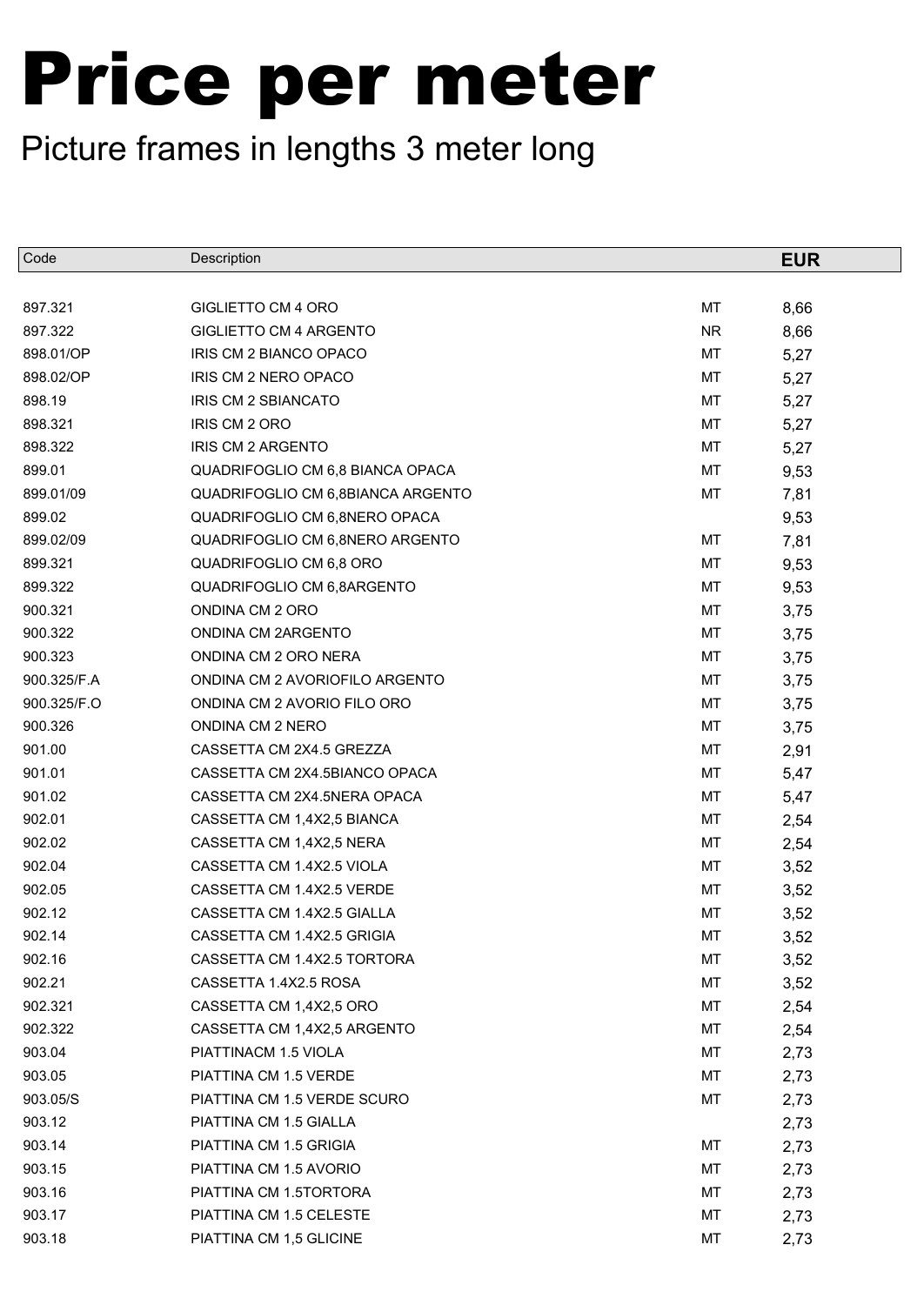| Code      | Description                       |    | <b>EUR</b> |
|-----------|-----------------------------------|----|------------|
|           |                                   |    |            |
| 903.21    | PIATTINA CM 1.5 ROSA              |    | 2,73       |
| 904.19    | BAROCCO CM.10,5 SBIANCATA         | MT | 12,67      |
| 904.321   | BAROCCO CM.10,5 ORO NERO          | МT | 14,01      |
| 905.02    | <b>COUNTRY CM 8 NERA</b>          | MT | 9,94       |
| 905.14    | <b>COUNTRY CM 8 GRIGIA</b>        | MT | 9,94       |
| 905.19    | <b>COUNTRY CM 8 SBIANCATA</b>     | MT | 9,94       |
| 905.20    | <b>COUNTRY CM 8 NOCE</b>          | МT | 9,94       |
| 906.01    | PIATTINA 20X20 BIANCA             | MT | 2,98       |
| 906.01/09 | PIATTINA 20X20 BIANCA ARGENTO     | MT | 3,59       |
| 906.02    | PIATTINA 20X20 NERA               | MT | 2,98       |
| 906.02/09 | PIATTINA 20X20 NERA ARGENTO       | МT | 3,59       |
| 906.03    | PIATTINA 20X20 ROSSA              | MT | 3,59       |
| 906.05    | PIATTINA 20X20 VERDE              | МT | 3,59       |
| 906.06    | PIATTINA 20X20 BLU                | MT | 3,59       |
| 906.07    | PIATTINA 20X20 ARANCIONE          | MT | 3,59       |
| 906.14    | PIATTINA 20X20 GRIGIA             | MT | 3,59       |
| 906.16    | PIATTINA 20X20 TORTORA            | MT | 3,59       |
| 906.17    | PIATTINA 20X20 CELESTE            | MT | 3,59       |
| 906.321   | PIATTINA 20X20 ORO                | MT | 2,98       |
| 906.322   | PIATTINA 20X20 ARGENTO            | MT | 2,98       |
| 907.01    | CASSETTA 20X61 BIANCA             | MT | 6,03       |
| 907.01/09 | CASSETTA 20X61 BIANCA ARGENTO     | MT | 6,03       |
| 907.02    | CASSETTA 20X61 NERA               | MT | 6,03       |
| 907.02/09 | CASSETTA 20X61 NERA/ARGENTO       | MT | 6,03       |
| 907.03    | CASSETTA 20X61 ROSSA              | MT | 6,03       |
| 907.05    | CASSETTA 20X61 VERDE              | MT | 6,03       |
| 907.06    | CASSETTA 20X61 BLU                | MT | 6,03       |
| 907.07    | PIATTINA 20X61 ARANCIO            | MT | 6,03       |
| 907.14    | CASSETTA 20X61 GRIGIA             | МT | 6,03       |
| 907.16    | CASSETTA 20X61 TORTORA            | MT | 6,03       |
| 907.17    | CASSETTA 20X61 CELESTE            | МT | 6,03       |
| 908.01/09 | PIATTA 20X30 BIANCA ARGENTO       | МT | 4,01       |
| 908.03    | PIATTA 20X30 ROSSA                | МT | 4,01       |
| 908.05    | PIATTA 20X30 VERDE                | МT | 4,01       |
| 908.06    | PIATTA 20X30 BLU                  | МT | 4,01       |
| 908.14    | PIATTA 20X30 GRIGIA               | МT | 4,01       |
| 908.16    | PIATTA 20X30 TORTORA              | МT | 4,01       |
| 908.17    | PIATTA 20X30 CELESTE              | МT | 4,01       |
| 909.01    | CASSETTA 20X20 BIANCA PORO APERTO | МT | 2,95       |
| 909.02    | CASSETTA 20X20 NERA PORO APERTO   | МT | 2,95       |
| 910.01    | PIATTA CM 4BIANCA PORO APERTO     | МT | 3,59       |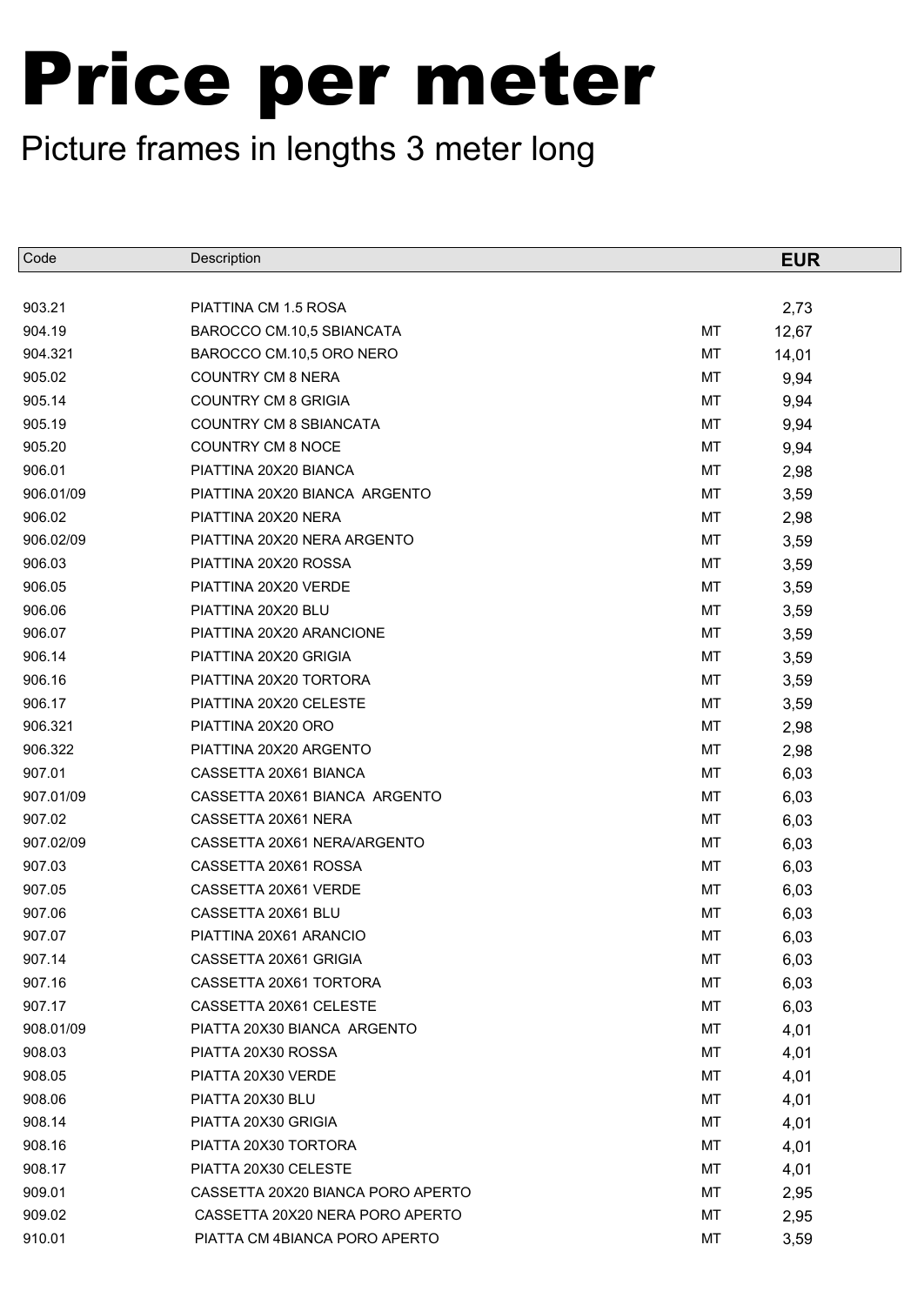| Code             | Description                             |           | <b>EUR</b> |
|------------------|-----------------------------------------|-----------|------------|
|                  |                                         |           |            |
| 910.02           | PIATTINA CM 4 NERA PORO APERTO          | MT        | 3,59       |
| 911.01           | OPERA 30X80 BIANCA                      | MT        | 10,68      |
| 911.02           | OPERA 30X80 NERA                        | MT        | 10,68      |
| 911.09           | OPERA 30X80 ARGENTO                     | MT        | 12,24      |
| 911.10           | OPERA 30X80 ORO                         | MT        | 12,24      |
| 923.19           | TRAFORATA CM 8 SBIANCATA                | MT        | 11,52      |
| 923.321          | TRAFORATA CM 8 ORO INVECCHIATO          | MT        | 12,77      |
| 923.322          | TRAFORATA CM 8 ARGENTOINVECCHIATO       | MT        | 12,77      |
| 928.321          | <b>IMPERO LISCIO 2 PAST CM 11 ORO</b>   | МT        | 15,84      |
| 928.322          | <b>IMPERO LISCIO 2 PAST CM 11 ARG</b>   | MT        | 15,84      |
| 928P.321         | <b>IMPERO PASTELLATO CM 11 ORO</b>      | MT        | 17,65      |
| 938.321          | PASTELLATA CM 7,5 ORO                   | MT        | 8,97       |
| 938.322          | PASTELLATA CM 7,5 ARGENTO               | MT        | 8,97       |
| ATT000           | ATTACCAGLIE N.0 PZ 1000 NICHEL          | SC        | 13,23      |
| ATT000/A         | ATTACCAGLIEN.0 PZ 1000 OTTONE           | SC        | 13,23      |
| ATT001           | ATTACCAGLIE N.1 PZ 1000 NICHEL          | SC        | 13,50      |
| ATT002/A         | ATTACCAGLIE N2 PZ 1000 OTTONE           | <b>PZ</b> | 15,90      |
| ATT003           | ATTACCAGLIE N. 3 PZ 500 NICHEL          | SC        | 9,49       |
| ATT004           | ATTACCAGLIE N. 4 PZ 500 NICHEL          | SC        | 12,02      |
| ATT004/A         | ATTACCAGLIE N. 4 PZ 500 OTTONE          | SC        | 12,02      |
| ATT005           | ATTACCAGLIE N. 5 PZ 500                 | SC        | 17,88      |
| ATT010           | ATTACCAGLI DENTATA mm 55 D.1,7          | SC        | 16,17      |
| ATT09/A          | ATTACCAGLI DENTATA mm 30 D4,25          | SC        | 12,63      |
| <b>CARTAG</b>    | ROTOLO CARTA GIGLIO                     | <b>NR</b> | 88,47      |
| CH009            | LAMELLA FLESS. F15 PZ 5000              | SC        | 32,52      |
| CH <sub>01</sub> | SEMENZE DUE LEONI 10                    | <b>PZ</b> | 16,91      |
| CH010            | CHIODI F18 PZ 7000                      | SC        | 13,48      |
| CH011            | MOLLETTE PZ 100 BRUNITE                 | PZ        | 5,90       |
| CH012            | MOLLETTE PZ 1000 BRUNITE                | PZ        | 37,44      |
| CH <sub>02</sub> | SEMENZE DUE LEONI 12                    | MT        | 16,33      |
| CH020            | <b>PUNTI 80/06</b>                      | SC        | 8,47       |
| CH021            | <b>PUNTI 80/14</b>                      | SC        | 10,92      |
| CH022            | <b>PUNTI 8/10</b>                       | <b>NR</b> | 10,04      |
| CH <sub>03</sub> | SEMEZE DUE LEONI 14                     | PZ        | 15,46      |
| CL006            | <b>CLIPS NICHEL</b>                     | SC        | 44,29      |
| <b>CL007</b>     | <b>CLIPS OTTONATE</b>                   | SC        | 46,08      |
| <b>CL008</b>     | <b>CLIPS NERE</b>                       | SC        | 44,44      |
| CT001/B          | CARTONE ONDULATO BIANCO100X150          | <b>PZ</b> | 2,54       |
| CT005            | CANTINELLA 45                           | МT        | 1,79       |
| CT008            | CANTINELLA TOP ARTABETE GIUNTAO 3.5X4.5 | MT        | 4,10       |
| CT013            | CANTINELLA ABETE 43X30                  | MT        | 3,15       |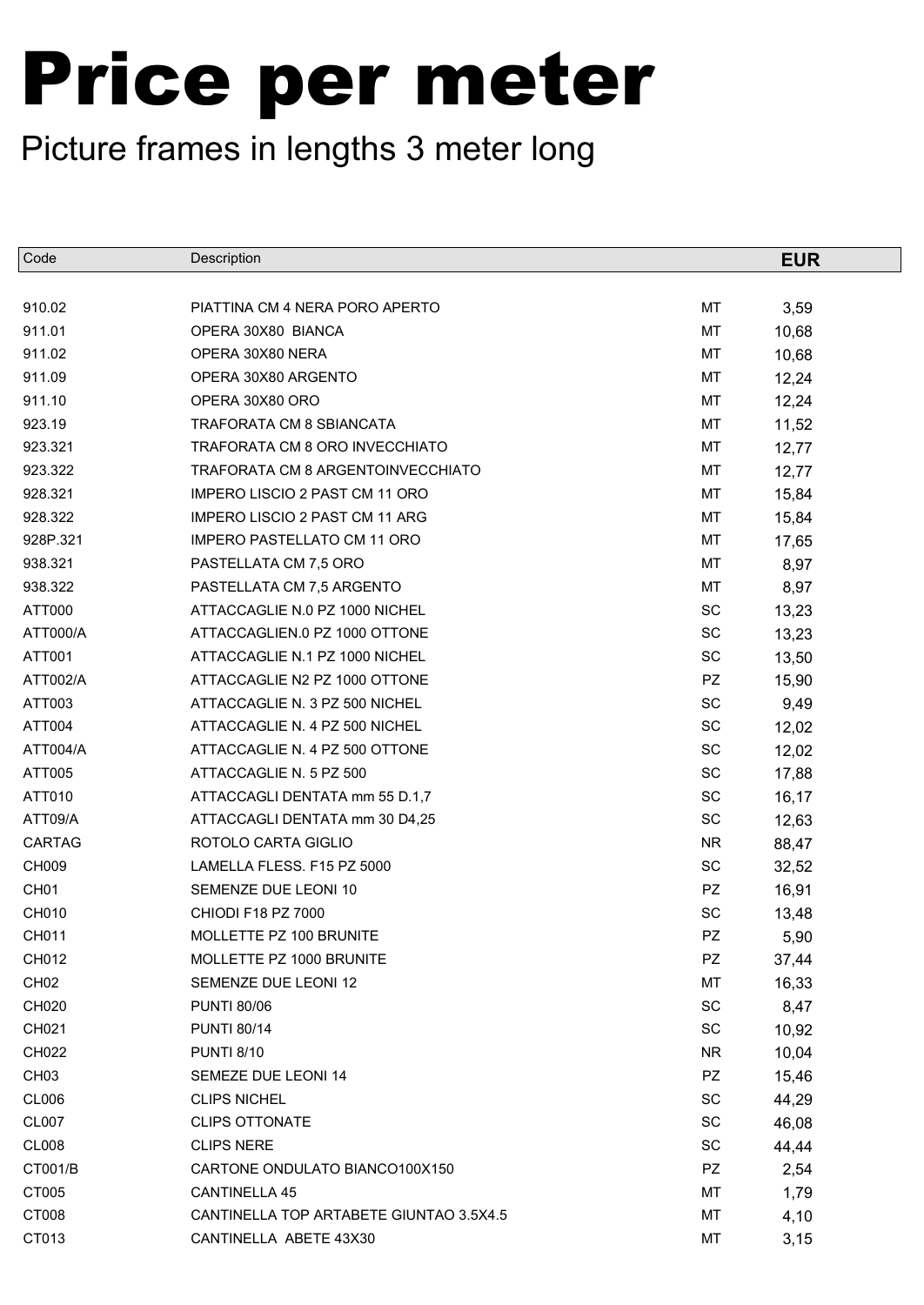| Code                 | Description                                    |           | <b>EUR</b> |
|----------------------|------------------------------------------------|-----------|------------|
|                      |                                                |           |            |
| CT014                | CANTINELLA 17X35                               | MT        | 1,65       |
| CT049                | <b>BUSTA ELASTICI</b>                          | PZ        | 14,37      |
| <b>DIST</b>          | DISTANZIATORE PLASTICA CM 1.8                  | MT        | 0,93       |
| DIST <sub>1</sub>    | DISTANZIATORE CM 1 ORO ARGENTOPLASTICA         | MT        | 0,78       |
| <b>DS001</b>         | DISTANZIATORE PLASTICA CM 1,5PLASTICA          | MT        | 0,81       |
| <b>DS004</b>         | <b>FERMAVETRO</b>                              | MT        | 0,38       |
| <b>DS005</b>         | FERMAVETRO COLORATO                            | MT        | 0,45       |
| <b>DS006</b>         | <b>DISTANZIATORE WENGE'</b>                    | MT        | 1,34       |
| <b>DS007</b>         | DISTANZIATORE COLORATO CM 1,5PLASTICA          | MT        | 0,90       |
| <b>DS008</b>         | FERMAVETRO NOCE                                | MT        | 1,14       |
| <b>DS009</b>         | DISTANZIATORE ORO-ARGENTO 2,5LEGNO             | MT        | 1,35       |
| <b>DS010</b>         | DISTANZIATORE BIANCO-NERO 2,5LEGNO             | MT        | 1,77       |
| <b>DS011</b>         | DISTANZIATORE ORO-ARGENTO 2LEGNO               | MT        | 1,30       |
| <b>DS012</b>         | DISTANZIATORE BIANCO-NERO 2LEGNO               | MT        | 1,30       |
| <b>DS024</b>         | DISTANZIATORE OROCM 15X4,5                     | MT        | 1,07       |
| <b>DS08</b>          | DISTANZIATORE COLORATO CM 1,8PLASTICA          | MT        | 0,99       |
| GF007                | GRAFFE MM 07                                   | SC        | 21,23      |
| GF010                | <b>GRAFFE MM 10</b>                            | SC        | 17,69      |
| GF012                | <b>GRAFFE CM 12</b>                            | SC        | 17,69      |
| GF015                | <b>GRAFFE CM 15</b>                            | SC        | 11,80      |
| <b>OVALE 10X15 O</b> | OVALE 10X15 ORO/NFO                            | PZ        | 8,17       |
| <b>OVALE 13X18 O</b> | CORNICE OVALE 13X18 ORO/NFO                    | PZ        | 10,70      |
| <b>OVALE 15X20 O</b> | OVALE 15X20 ORO/NFO                            | <b>NR</b> | 11,92      |
| OVALE 18X24 O        | CORNICE OVALE 18X24 ORO                        | <b>NR</b> | 13,79      |
| <b>OVALE 20X25 O</b> | OVALE 20X25 ORO/NFO                            | <b>NR</b> | 14,39      |
| OVALE 24X30 O        | CORNICE OVALE 24X30 ORO                        | PZ        | 16,91      |
| OVALE 30X40 O        | CORNICE OVALE 30X40 ORO                        | PZ        | 35,65      |
| OVALE 30X40 SH       | OVALE 30X40 SHABBY                             | PZ        | 30,67      |
| OVALE 40X50 SH       | OVALE 40X50 SHABBY                             | PZ        | 37,75      |
| OVALE 50X60 O        | CORNICE OVALE 50X60 ORO/NFO                    | PZ        | 46,50      |
| OVALE 50X70 O        | CORNICE OVALE 50X70 ORO/NFO                    | <b>PZ</b> | 50,46      |
| OVALE 50X70SH        | OVALE 50X70 SHABBY                             | PZ        | 44,82      |
| OVALE 7X9            | OVALE 7X9 ORO/ NFO                             | <b>NR</b> | 6,33       |
| <b>PASS 3.5</b>      | PASSAPARTOUT MULTISTRATO 3,5                   | MT        | 1,18       |
| <b>PASS 4.5</b>      | PASSAPARTOUT MULTISTRATO 4,5                   | МT        | 1,30       |
| <b>PASS 5.5</b>      | PASSAPARTOUT MULTISTRATO 5.5                   | МT        | 1,35       |
| <b>PSS002/A</b>      | PASSAPARTOUT DENTINO CM 3,5AVORIO FILO ARGENTO | МT        | 2,23       |
| <b>PSS003/A</b>      | PASSAPAR DENTINOCM 3,5 AVORIOFILO ORO          | МT        | 2,23       |
| <b>PSS004/A</b>      | PASSAPARTOUT DENTINO CM 4,5FILO ORO            | МT        | 2,61       |
| <b>PSS005/A</b>      | PASSAPARTOUT DENTINO CM 4,5FILO ARGENTO        | МT        | 2,61       |
| <b>PSS008</b>        | PASSAPARTOUT LEGNO ORO CM 5                    | МT        | 1,97       |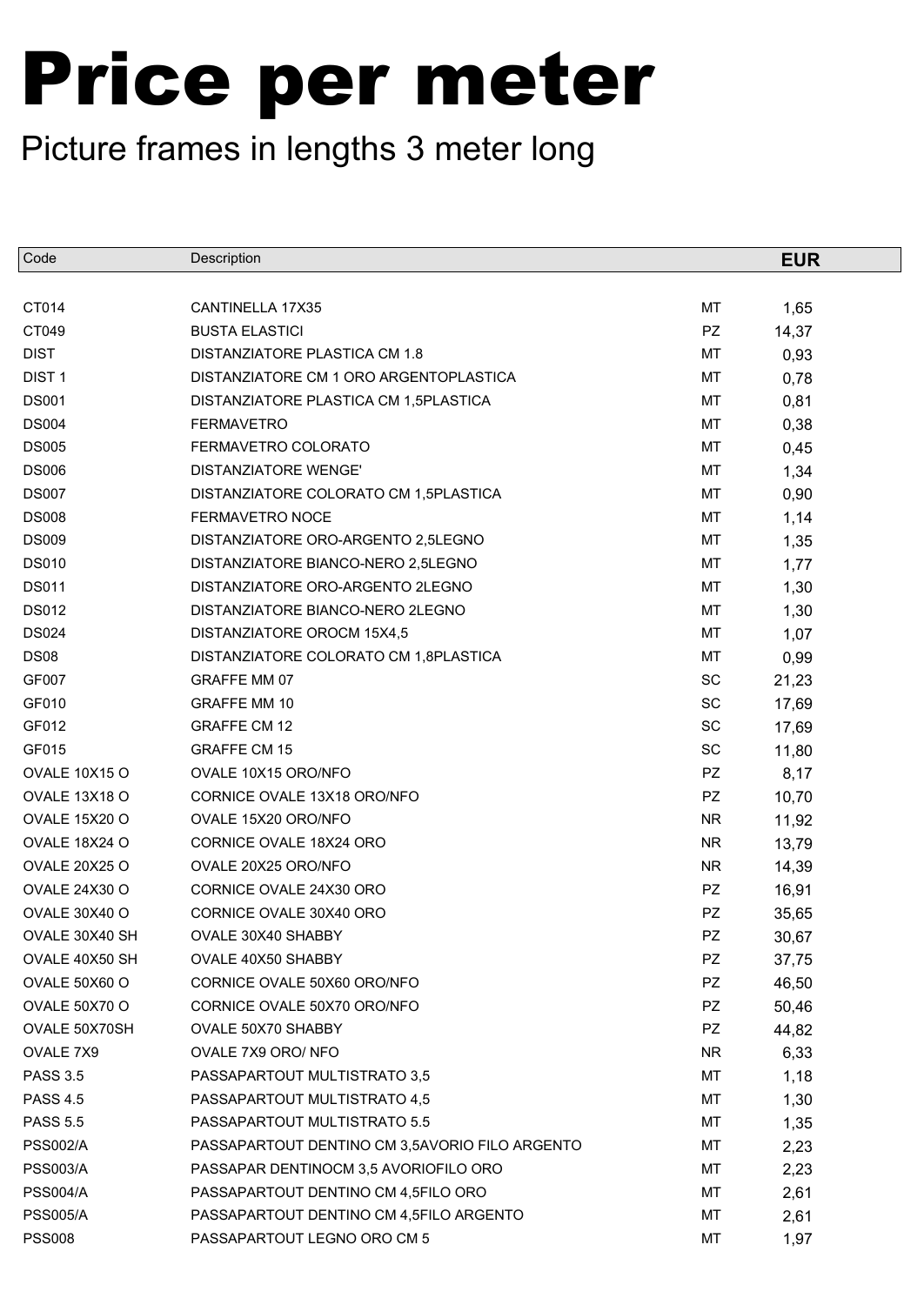| Code               | Description                                  |           | <b>EUR</b> |
|--------------------|----------------------------------------------|-----------|------------|
|                    |                                              |           |            |
| <b>PSS009</b>      | PASSAPARTOUT MULTISTRATO 8                   | MT        | 1,70       |
| <b>PSS014/A</b>    | PASSAPARTOUT DENTINO BIANCOCM 3,5 SENZA FILO | MT        | 2,15       |
| <b>PSS015/A</b>    | PASSAPARTOUT DENTINO BIANCO4,5               | МT        | 2,32       |
| <b>PSS016</b>      | PASS PRESSATO CM.3,5 FILO ORO                | MT        | 2,35       |
| <b>PSS016/A</b>    | PASS PRESSATO CM.3,5 FILO ARG.               | MT        | 2,35       |
| <b>PSS016/B</b>    | PASS PRESSATO CM3,5 BIANCO F.O.              | MT        | 2,35       |
| <b>PSS017</b>      | PASS PRESSATO CM.4,5 FILO ORO                | МT        | 2,70       |
| <b>PSS017/A</b>    | PASS PRESSATO CM.4,5 FILO ARG.               | MT        | 2,70       |
| <b>PSS017/B</b>    | PASS PRESS CM 4,5 BIANCO F.O.                | MT        | 2,70       |
| PSS017/B.ARGENT    | PASS PRESS CM 4,5 BIANCO F.A                 | MT        | 2,70       |
| <b>PSS018</b>      | PASS PRESSATO CM.5,5 FILO ORO                | МT        | 2,99       |
| <b>PSS018/A</b>    | PASS PRESSATO CM.5,5 FILO ARG.               | MT        | 2,99       |
| <b>PSS018/B</b>    | PASS PRESS CM 5,5 BIANCO F.O.                | MT        | 2,99       |
| PSS018/B.ARGENT    | PASS PRESS CM 5,5 BIANCO F.A                 | MT        | 2,99       |
| <b>PSS019/A</b>    | PASS DENTINO BIANCO 5,5 S.F.                 | MT        | 2,99       |
| <b>PSS021</b>      | PASSAPARTOUT LEGNO AVORIOCM 3.5 SENZA FILO   | MT        | 2,08       |
| <b>PSS023</b>      | PASS 4.5 DENTINOAVORIO SENZA FILO            | MT        | 2,32       |
| <b>PSS027</b>      | PASS MULTISTRATO CM 10                       | MT        | 1,77       |
| R001               | <b>ESTENSIBILE PLASTICA</b>                  | <b>NR</b> | 2,39       |
| S2.321             | ONDA PASTELLATA CM 8 OROANTICO               | MT        | 14,30      |
| S2.322             | ONDA PASTELLATA CM 8 ARGENTOANTICO           | MT        | 14,30      |
| S2.323             | ONDA PASTELLATA CM 8 ORO NERO                | MT        | 14,30      |
| <b>SC001</b>       | SCHINALI 7X10                                | PZ        | 0,90       |
| <b>SC002</b>       | <b>SCHIENALI 9X13</b>                        | <b>PZ</b> | 1,07       |
| <b>SC003</b>       | SCHINALI 10X15                               | PZ        | 1,13       |
| <b>SC004</b>       | SCHIENALI 13X18                              | PZ        | 1,22       |
| <b>SC005</b>       | SCHIENALI 18X24                              | PZ        | 1,41       |
| <b>SC006</b>       | SCHIENALI 20X25                              | PZ        | 1,48       |
| <b>SC008</b>       | SCHIENALI 24X30                              | PZ        | 1,73       |
| <b>SC010</b>       | SCHIENALI 30X40                              | PZ        | 3,54       |
| SC011              | SCHIENALI 15X20                              | PZ        | 1,22       |
| <b>SC030</b>       | SCHIENALI 20X30                              | PZ        | 1,73       |
| <b>SL001</b>       | <b>SLIP ORO</b>                              | МT        | 0,43       |
| <b>SL002</b>       | <b>SLIP ARGENTO</b>                          | MT        | 0,43       |
| <b>SL003</b>       | <b>SLIP ORO ANTICO</b>                       | MT        | 0,47       |
| <b>SL004</b>       | SLIP ANTICATO ARGENTO                        | МT        | 0,47       |
| <b>SL005</b>       | SLIP COLORATO                                | МT        | 0,47       |
| <b>SL006</b>       | <b>SLIP ORO MILLERIGHE</b>                   | МT        | 0,47       |
| <b>SL007</b>       | SLIP LEGNO PERLINATO O/A                     | MT        | 2,03       |
| <b>TAGLIAVETRO</b> | <b>TAGLIAVETRO</b>                           | PZ        | 12,36      |
| TB0003             | TELA BIANCA 13X18 BN                         | PZ        | 2,46       |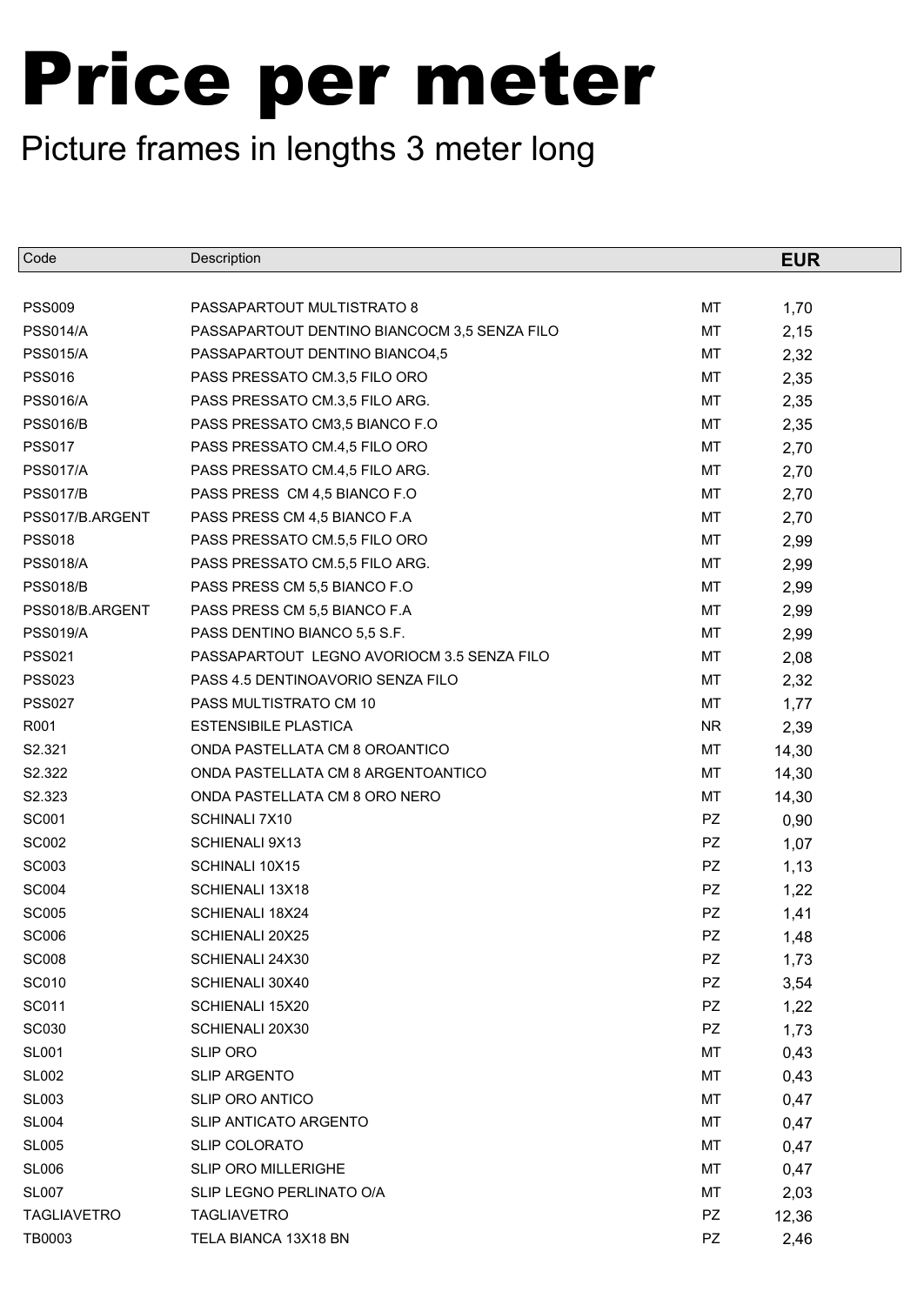| Code             | Description                    |           | <b>EUR</b> |
|------------------|--------------------------------|-----------|------------|
|                  |                                |           |            |
| <b>TB001</b>     | TELA BIANCA 24X30 BN           | <b>NR</b> | 3,21       |
| <b>TB002</b>     | TELA BIANCA 50X70 BN           | <b>NR</b> | 6,42       |
| TB0022           | TELA BIANCA 20X30 BN           | PZ        | 3,03       |
| <b>TB003</b>     | TELA BIANCA 60X80 BN           | <b>NR</b> | 10,96      |
| <b>TB004</b>     | TELA BIANCA 20X40              | <b>NR</b> | 3,66       |
| <b>TB005</b>     | TELA BIANCA 30X40 BN           | NR.       | 3,80       |
| <b>TB006</b>     | TELA BIANCA 50X50 BN           | NR.       | 5,48       |
| <b>TB007</b>     | TELA BIANCA 70X80 BN           | <b>NR</b> | 11,52      |
| <b>TB008</b>     | TELA BIANCA 40X50 BN           | NR.       | 5,59       |
| <b>TB009</b>     | TELA BIANCA 40X60 BN           | NR.       | 5,59       |
| <b>TB010</b>     | TELA BIANCA 90X90              | NR.       | 6,22       |
| <b>TB011</b>     | TELA BIANCA 50X60 BN           | <b>NR</b> | 6,42       |
| <b>TB012</b>     | TELA BIANCA 30X80              | NR.       | 6,53       |
| <b>TB013</b>     | TELA BIANCA 18X24 BN           | NR.       | 2,59       |
| <b>TB014</b>     | TELA BIANCA 40X40              | NR.       | 13,04      |
| <b>TB015</b>     | TELA BIANCA 30X30              | <b>NR</b> | 10,44      |
| <b>TB018</b>     | TELA BIANCA 70X100 BN          | NR.       | 12,48      |
| <b>TP003</b>     | TELA PASSAPARTOUT COLORATA     | MT        | 5,46       |
| <b>TP005</b>     | <b>TELA PASS CHIARA</b>        | МT        | 4,15       |
| <b>TP009</b>     | TELA PER DIPENGERE H 150       | MT        | 8,06       |
| <b>TP010</b>     | TELA PER DIPINGERE H 2,10      | МT        | 12,00      |
| W107             | CARTONE SMUSSO BLU ELETTRICO   | NR.       | 5,28       |
| W112             | CARTONE SMUSSO PRUGNA          | NR.       | 5,28       |
| W114             | CARTONE SMUSSO GRIGIO CHIARO   | NR.       | 5,28       |
| W131             | CARTONE SMUSSO ROSSO           | NR.       | 5,28       |
| W132             | CARTONE SMUSSO BORDEAUX        | NR.       | 5,28       |
| W150             | CARTONE SMUSSO BIANCO          | <b>NR</b> | 5,28       |
| W <sub>151</sub> | <b>CARTONE SMUSSO PRIMULA</b>  | <b>NR</b> | 5,28       |
| W155             | <b>CARTONE SMUSSO AVORIO</b>   | NR.       | 5,28       |
| W159             | CARTONE SMUSSO TEMPESTA        | NR.       | 5,28       |
| W161             | CARTONE SMUSSO VERDE PAMPAS    | NR.       | 5,28       |
| W163             | <b>CARTONE SMUSSO VERDE</b>    | NR.       | 5,28       |
| W164             | CARTONE SMUSSO VERDONE         | NR.       | 5,28       |
| W167             | CARTONE SMUSSO TABACCO 80X120  | PZ        | 5,28       |
| W168             | CARTONE SMUSSO TESTA DI MORO   | NR.       | 5,28       |
| W172             | CARTONE SMUSSO NERO            | NR.       | 5,28       |
| W172J/20         | CARTONE SMUSSO MM2 NERO101X153 | NR        | 10,30      |
| W175             | CARTONE SMUSSO OSTRICA         | NR.       | 5,28       |
| W176             | CARTONE SMUSSO NOCCIOLA        | NR.       | 5,28       |
| W179             | CARTONE SMUSSO GRIGIO SCURO    | NR.       | 5,28       |
| W180             | CARTONE SMUSSO ROSE'           | NR.       | 5,28       |